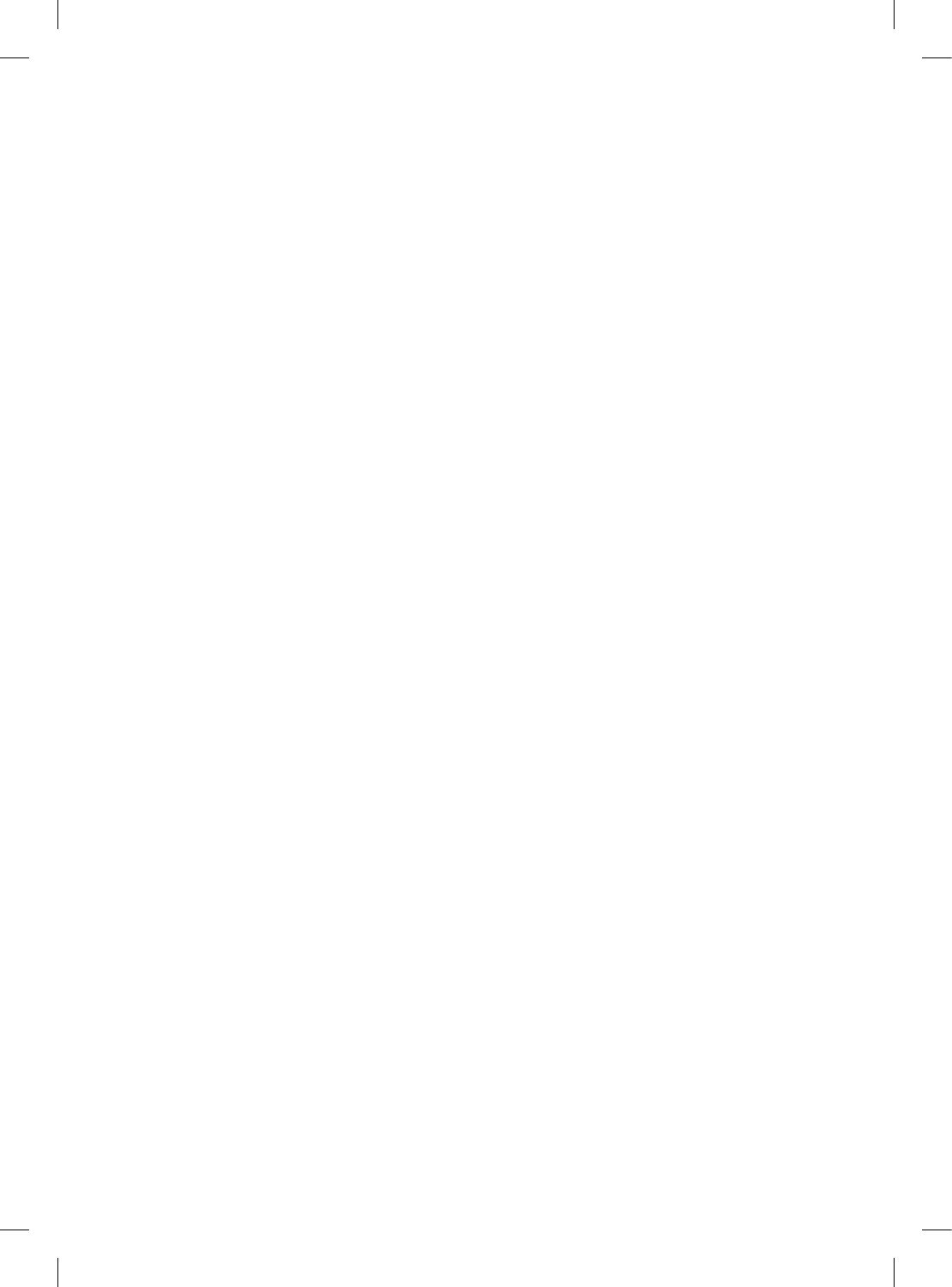## **Contents**

| <b>Section</b>                                            | Page<br>No. | Description                                                      |
|-----------------------------------------------------------|-------------|------------------------------------------------------------------|
| 1. Welcome to AXA Cooperative<br><b>Insurance Comapny</b> | 1           |                                                                  |
| 2. How to contact AXA                                     | 2           |                                                                  |
| 3. The purpose of your coverage                           | 3           |                                                                  |
| 4. Entitlement                                            | 4           |                                                                  |
|                                                           |             | Eligibility                                                      |
|                                                           |             | Period of Cover                                                  |
|                                                           |             | <b>Effective Date</b>                                            |
|                                                           |             | <b>Expiry Date</b>                                               |
| 5. Your coverage                                          | 5           |                                                                  |
|                                                           |             | What we pay for                                                  |
|                                                           |             | <b>Table of Benefits</b>                                         |
|                                                           |             | <b>Limitations and Exclusions</b>                                |
| 6. Best use of your benefits and<br>how to Claim          | 8           |                                                                  |
|                                                           |             | Where to receive treatment?                                      |
|                                                           |             | Designated network for In-patient and<br>day-care treatment      |
|                                                           |             | Outside your designated network                                  |
|                                                           |             | Direct billing versus reimbursement                              |
|                                                           |             | Reimbursement claim                                              |
| 7. Prior approval                                         | 10          |                                                                  |
|                                                           |             | Why do we require a prior approval?                              |
|                                                           |             | Prior Approval for Treatment on a<br><b>Reimbursement Basis</b>  |
|                                                           |             | Prior Approval for Treatment on a<br><b>Direct Billing Basis</b> |
|                                                           |             | What if we do not seek prior<br>approval when required?          |
|                                                           |             | How long does it take to obtain a<br>prior approval?             |
|                                                           |             | <b>Emergency Treatment Requiring</b><br>Hospitalization          |
| 8. To Summarize                                           | 12          |                                                                  |
| 9. Definition of terms                                    | 13          |                                                                  |
| <b>10. Providers</b>                                      | 17          |                                                                  |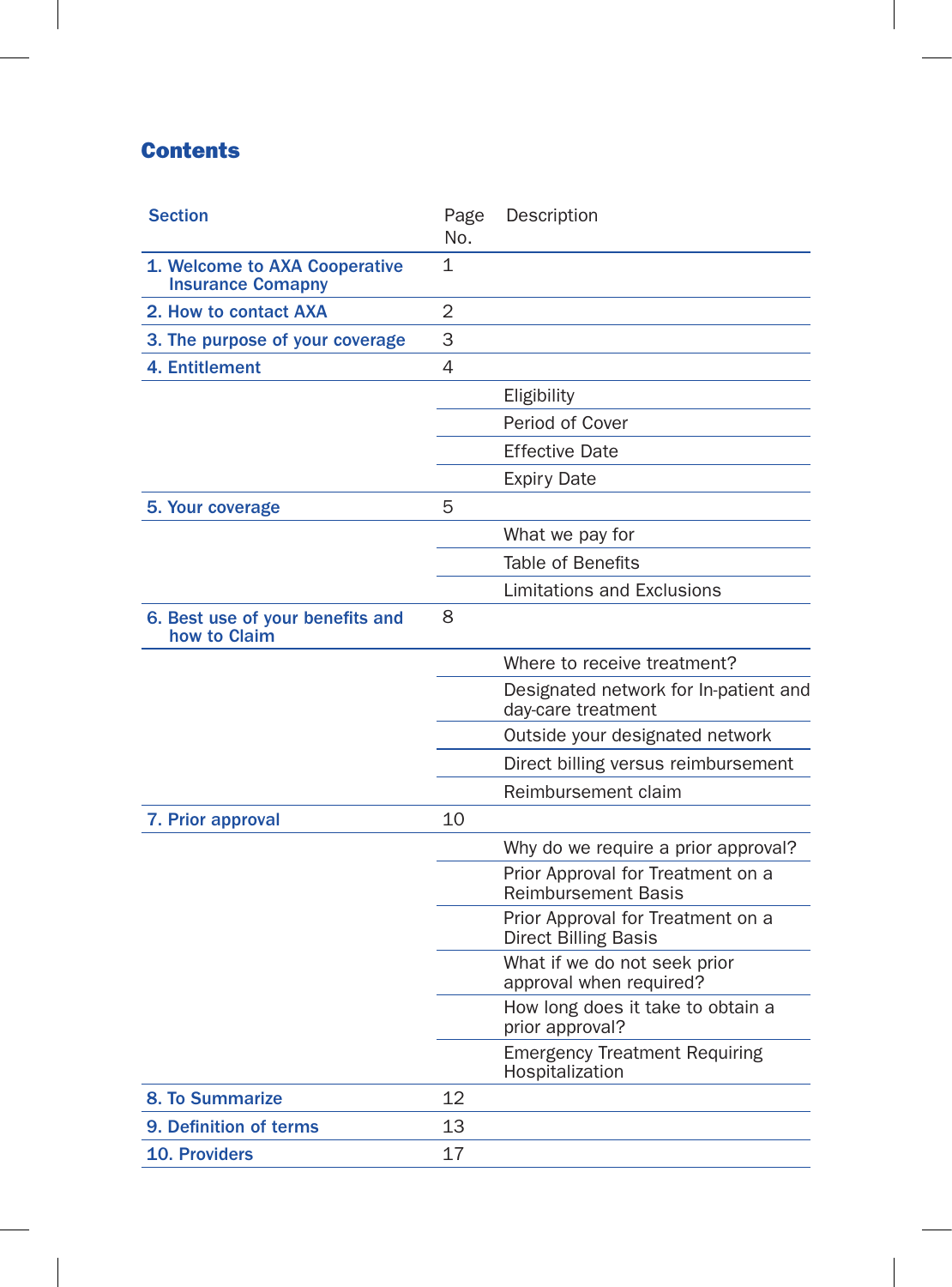## 1. Welcome to AXA Cooperative Insurance Company

Please read this guide and the accompanying Table of Benefits before you or one of your dependants needs medical treatment. Then relax, acknowledge you have access to the best available healthcare service through AXA Cooperative Insurance Company.

Your company selected AXA Cooperative Insurance Company to manage your healthcare benefits. AXA is one of the world's most trusted healthcare benefits companies, providing superior coverage in more than 200 countries worldwide.

We have incorporated the Arabic word "Seha" into the name of our healthcare plans as a reflection of our commitment to helping you stay healthy. To that end, we will do everything possible to give you access to the best available care to support you and your family. As a member of an "AXA Seha" plan, you have the opportunity to benefit from our healthcare experience and our commitment to excellence.

This Membership Guide was created to provide you with an overview of your company's healthcare insurance plan with AXA. Please use it along with your personal Table of Benefits and Membership Card to understand various benefits available to you.

#### Your Membership Card

Membership Cards for you and your eligible insured dependants are important documents; please ensure that the information on these cards is accurately in line with your personal details.

Kindly note, prior to admission or receiving treatment you must identify yourself and your eligibility for treatment by showing your medical I.D. card together with a recognized official form of identification (such as a Passport or Iqama) to any network provider as evidence that you are an insured member of an AXA insurance policy.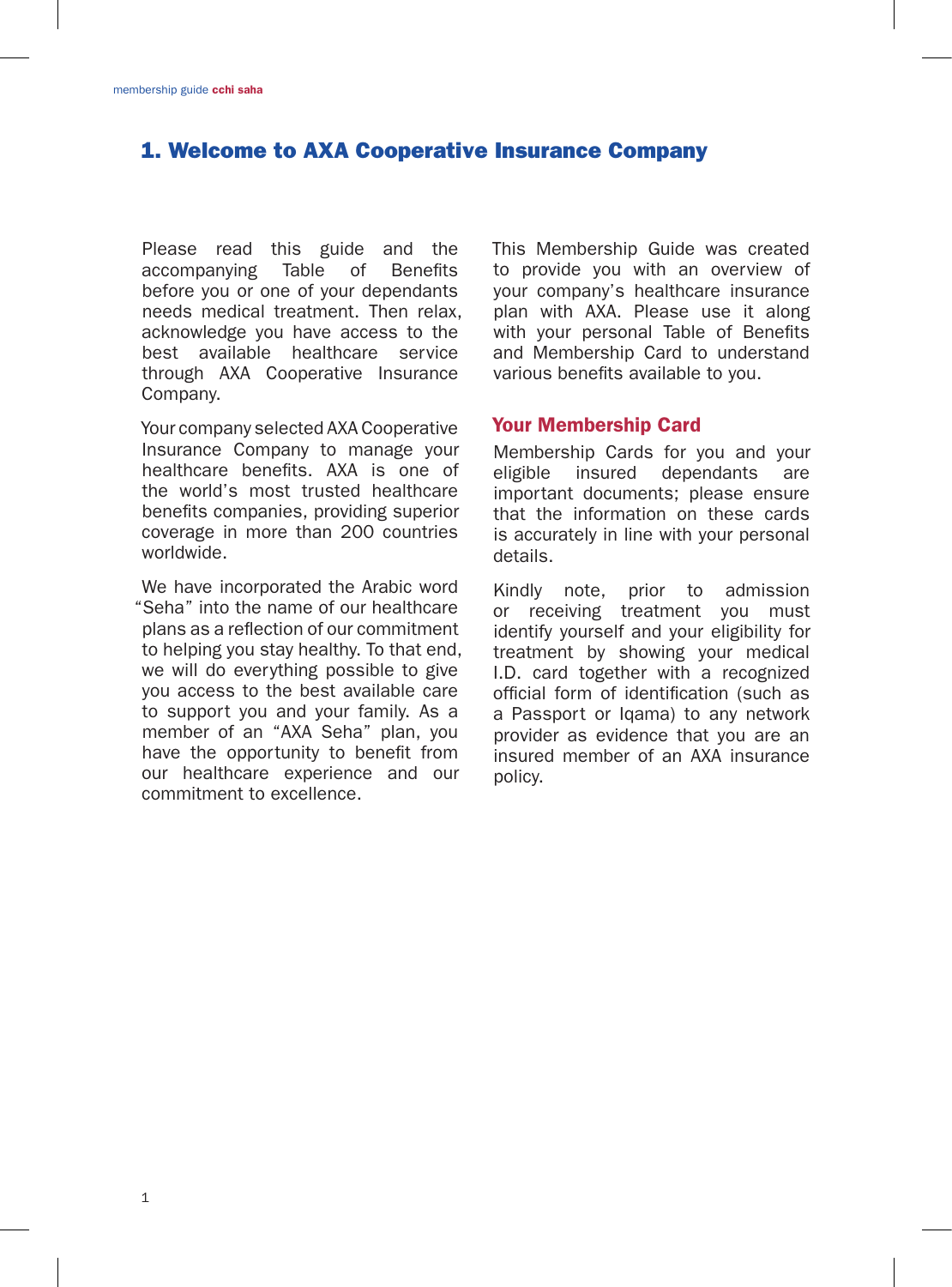## 2. How to contact AXA

If you have any questions about your healthcare coverage, please contact your Human Resources Department first and for further clarification, please contact us. Our team is available to discuss your treatment options and answer the questions you may have about your coverage via the phone/fax numbers and office hours shown below.

Tel: +966 11 478 0282

Toll Free: 800 116 0020

Fax: +966 11 477 3097

Saturday to Thursday: 8:00 am to 11:00 pm

#### Mailing Address

Healthcare Department AXA Cooperative Insurance Company P.O. Box 21044 Riyadh 11475 Kingdom of Saudi Arabia

#### **Website**

For further information please visit our website at: www.axa-cooperative.com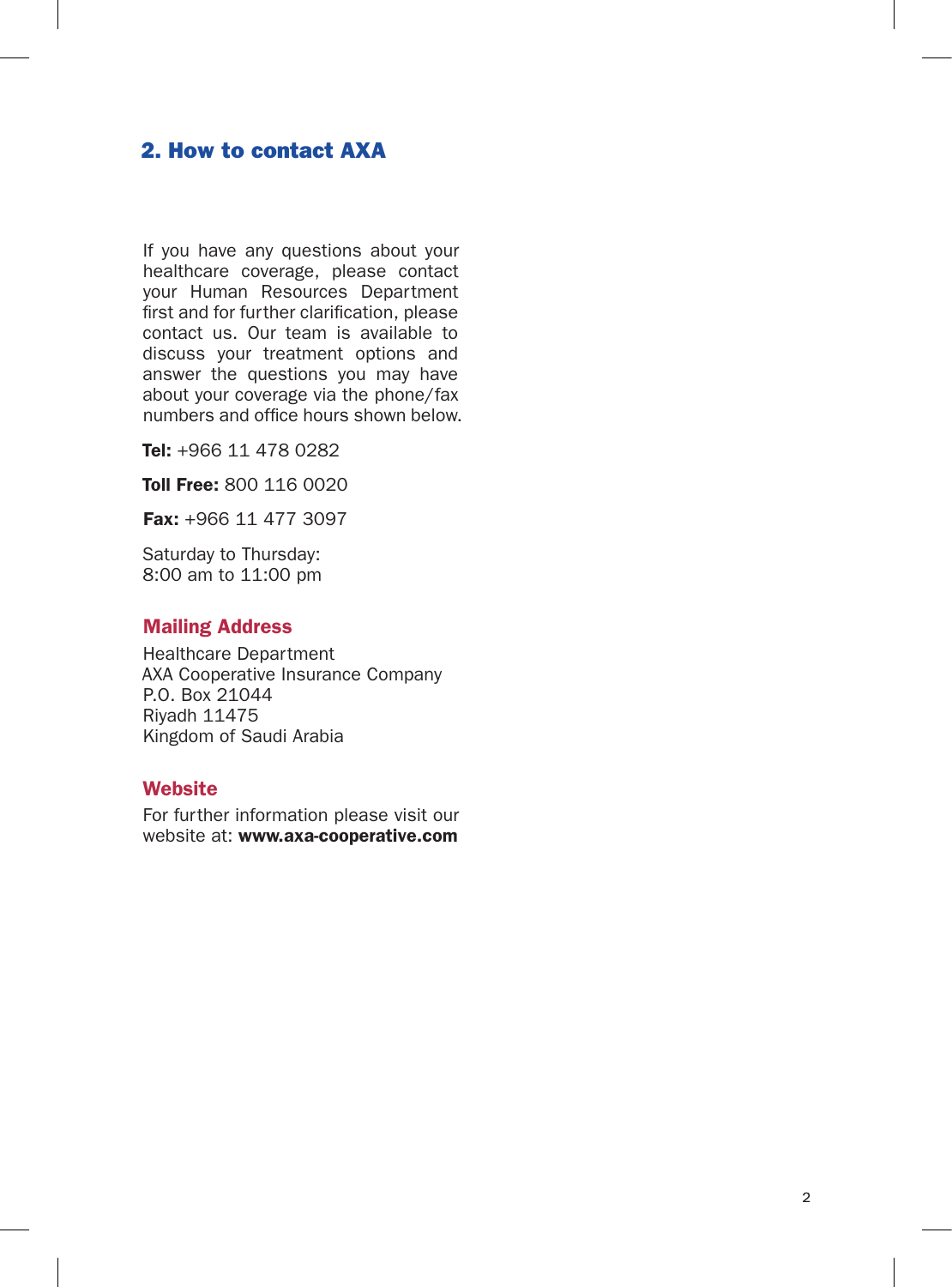## 3. The purpose of your coverage

"When my daughter broke her arm at school last winter, AXA network gave us access to a medical centre close to my home and I was able to sleep at night without worrying about hospital costs."

What your health insurance cover is designed to do

As with all insurance policies your "Seha" healthcare plan is there to cover you for costs arising from an unforeseen event. For healthcare insurance this means the cost of eligible treatment resulting from an unexpected illness or accident.

You must take care of your own health and do not only rely on healthcare professionals to do this for you. When something unfortunate does affect your health we will do our best to help you but we must always act within the limits of your policy.

At the same time, it is important that all members realize that it is in everyone's best interest to use the group healthcare plan sensibly and responsibly to keep future premiums affordable. The level of premium your company pays for group coverage is determined by the amount of claims paid under the plan. When the plan is used irresponsibly, premiums can go up unnecessarily, taking funds away from other Company/Employee initiatives.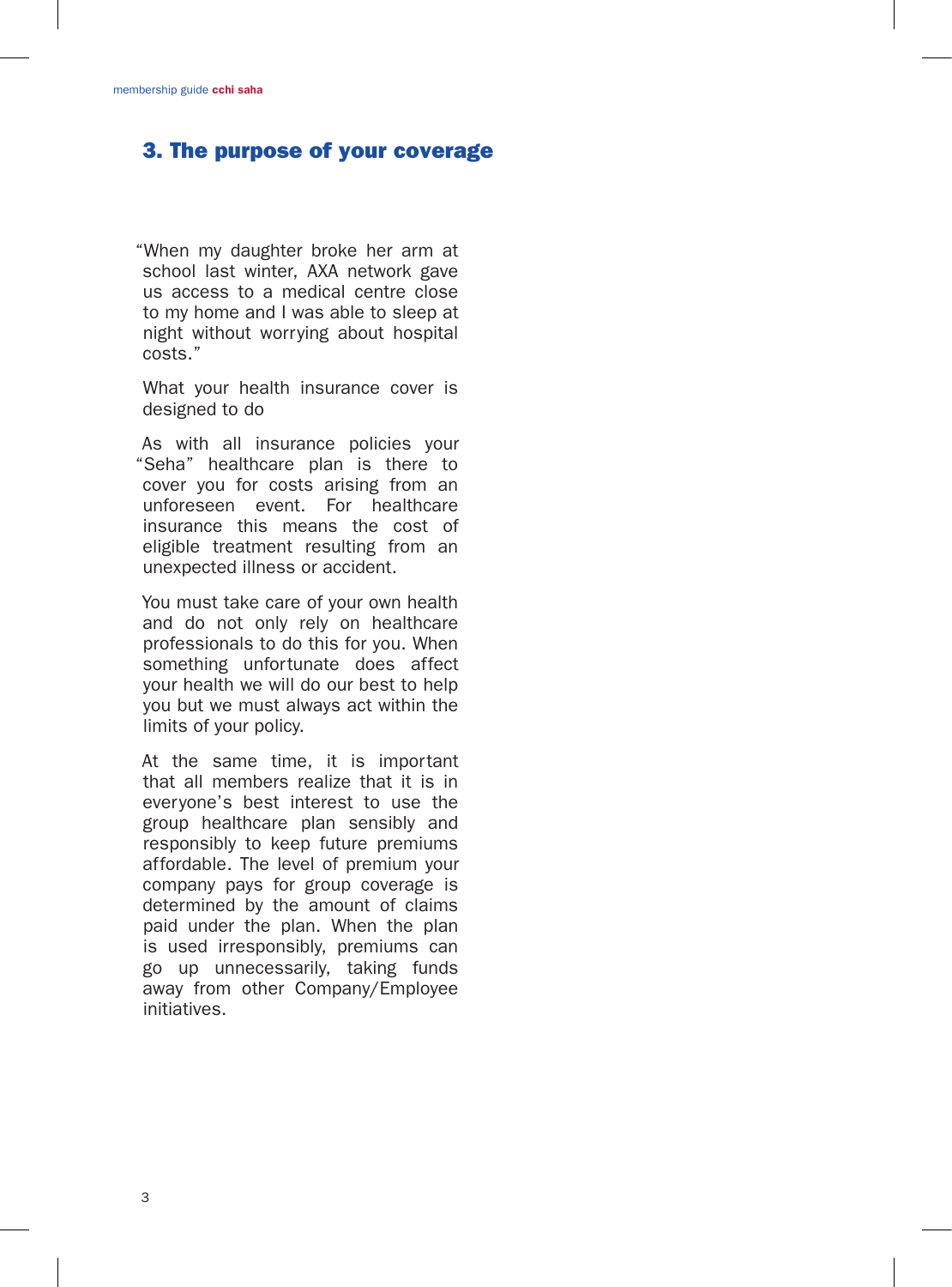## 4. Entitlement

#### **Eligibility**

All on-the-job employees shall be eligible from the date of commencement of the Policy.

Employees who later join the service of the policyholder shall be eligible from the date of joining the service or arrival to the Kingdom of Saudi Arabia.

- **Spouses.**
- Children Minimum: from date of birth.
- Sons Maximum: 25 years of age.

(Insurance coverage under this policy shall include the employee's<br>unemployed daughters who are daughters who unmarried, widowed or divorced who are dependents of the employee)

#### Period Of Cover

The health plan is normally valid for a period of year unless agreed otherwise by us in writing. Effective and expiry dates of your plan are shown on your membership card and on your table of benefits.

#### Effective Date

Your coverage can start if you are eligible and if we have received from your company a written request for your enrollment in no later than ten days.

Your coverage can start from the following date:

- **Ffective date of the Health Plan**
- Date when you first became eligible

Your company must notify us in writing about your enrolment.

In the event you are eligible and we have not received a written request for your enrolment from your company within 30 days, we reserve the right to request from you to fill and complete a Health Declaration Form and charge you an additional premium.

#### Expiry Date

Your coverage will cease at the earliest of the following dates:

- Expiry date of the Health Plan
- Cancellation date of the Health Plan
- Date when you cease to be eligible for inclusion in the Health Plan

In the event you stop being eligible during the period of cover your company must send us a written request for deletion immediately and you must return your membership cards to the company, including the ones of your dependants if applicable.

Please note that we will not accept a deletion date which is more than thirty days from the date we receive the written request for deletion.

If we find out that you are no longer eligible and that your company has failed to notify us about your deletion we will suspend your coverage.

Please note that the day you stop being eligible, your dependants automatically will cease to be eligible.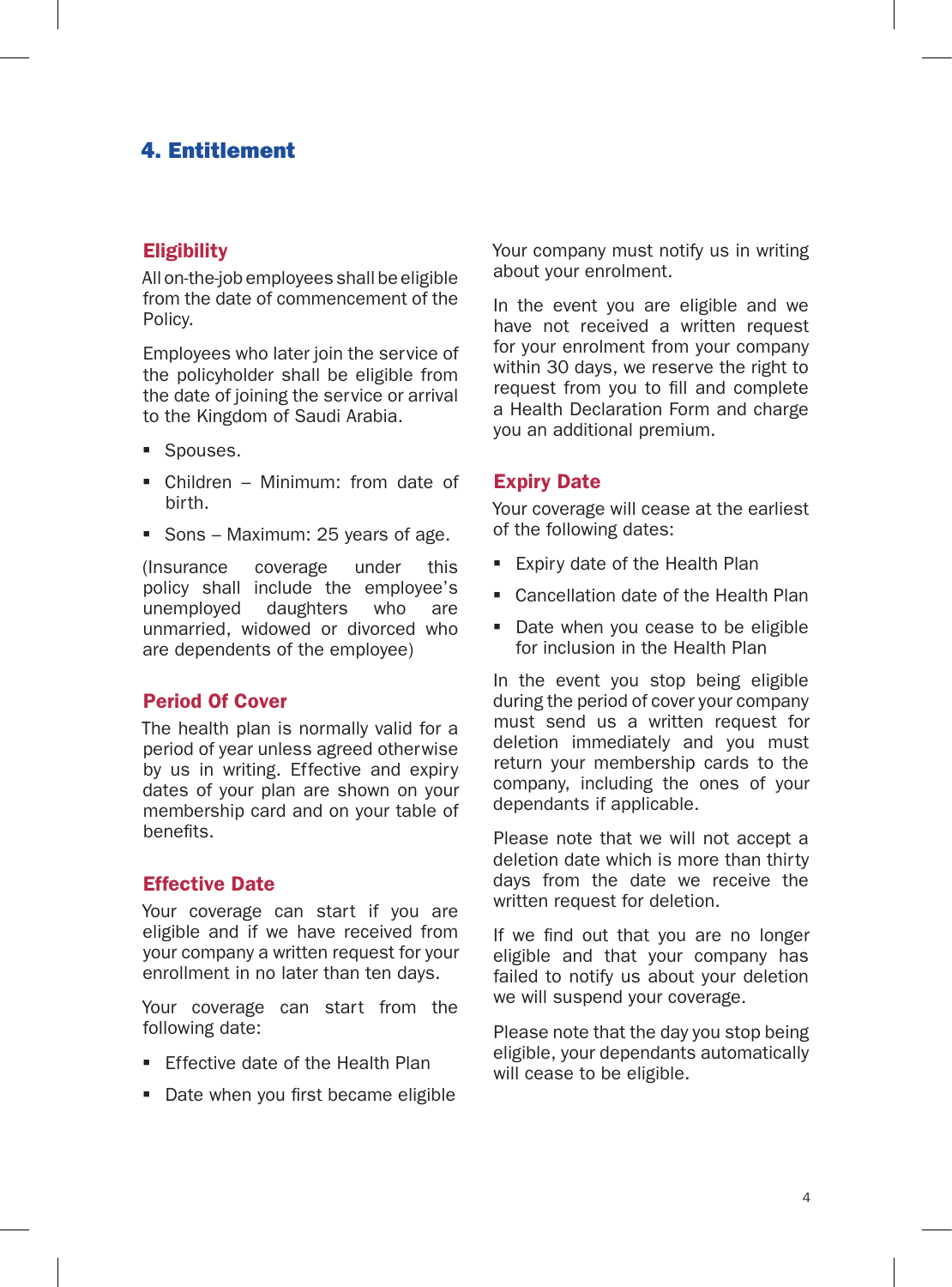## 5. Your Coverage

## WHAT WE PAY FOR (RECOVERABLE EXPENSES/BENEFITS)

For purposes of this policy, recoverable expenses shall mean the actual costs incurred for services, supplies and equipment, not excluded in Section 4.3, prescribed by a licensed physician for an illness occurring to the beneficiary, provided such expenses are necessary, reasonable and customary at the time and place of their occurrence. Accordingly, recoverable expenses shall include:

- 1. Health benefits
	- a. All costs relating to medical consultation, diagnosis, treatment and medication as shown in the policy schedule.
	- b. All costs relating to<br>hospitalizations, including hospitalizations, surgeries, same-day surgeries or treatment as well as obstetrics and delivery.
	- c. Treatment of dental and gum diseases.
	- d. Preventive measures such as vaccinations including seasonal vaccinations, maternity and child care in accordance with instructions issued by the Ministry of Health (provided for in the Annex attached to this Policy.
	- e. Acute psychological disorders within the limits specified in the policy schedule.
	- f. Cases of contagious diseases requiring isolation in hospitals

as specified by the Ministry of **Health** 

- g. Cases of Alzheimer.
- h. Cases of Autism.
- i. Cases of acquired damage to the heart valves.
- j. Cases of early screening for newborns to reduce disability.
- k. Costs of the organ Transplant surgery of the donor.
- l. Cases of Disability.
- 2. Costs of preparation and repatriation of the corpse of a beneficiary to the home country specified in the labor contract.

#### TABLE OF BENEFITS

Table of benefits contains the Health Coverage Profile. It shows what you are covered for, the deductible level and the maximum limits that apply to your coverage.

#### LIMITATIONS AND EXCLUSIONS

THIS POLICY SHALL NOT COVER CLAIMS ARISING FROM:

- 1. INTENTIONAL SELF-INFLICTED INJURY.
- 2. SICKNESSES RESULTING FROM THE ABUSE OF SOME MEDICINES, STIMULANTS, TRANQUILIZERS, FROM USE OF ALCOHOL, NARCOTICS AND SIMILAR SUBSTANCES.
- 3. COSMETIC TREATMENT OR SURGERY UNLESS NECESSITATED BY BODILY INJURY NOT EXCLUDED IN THIS SECTION.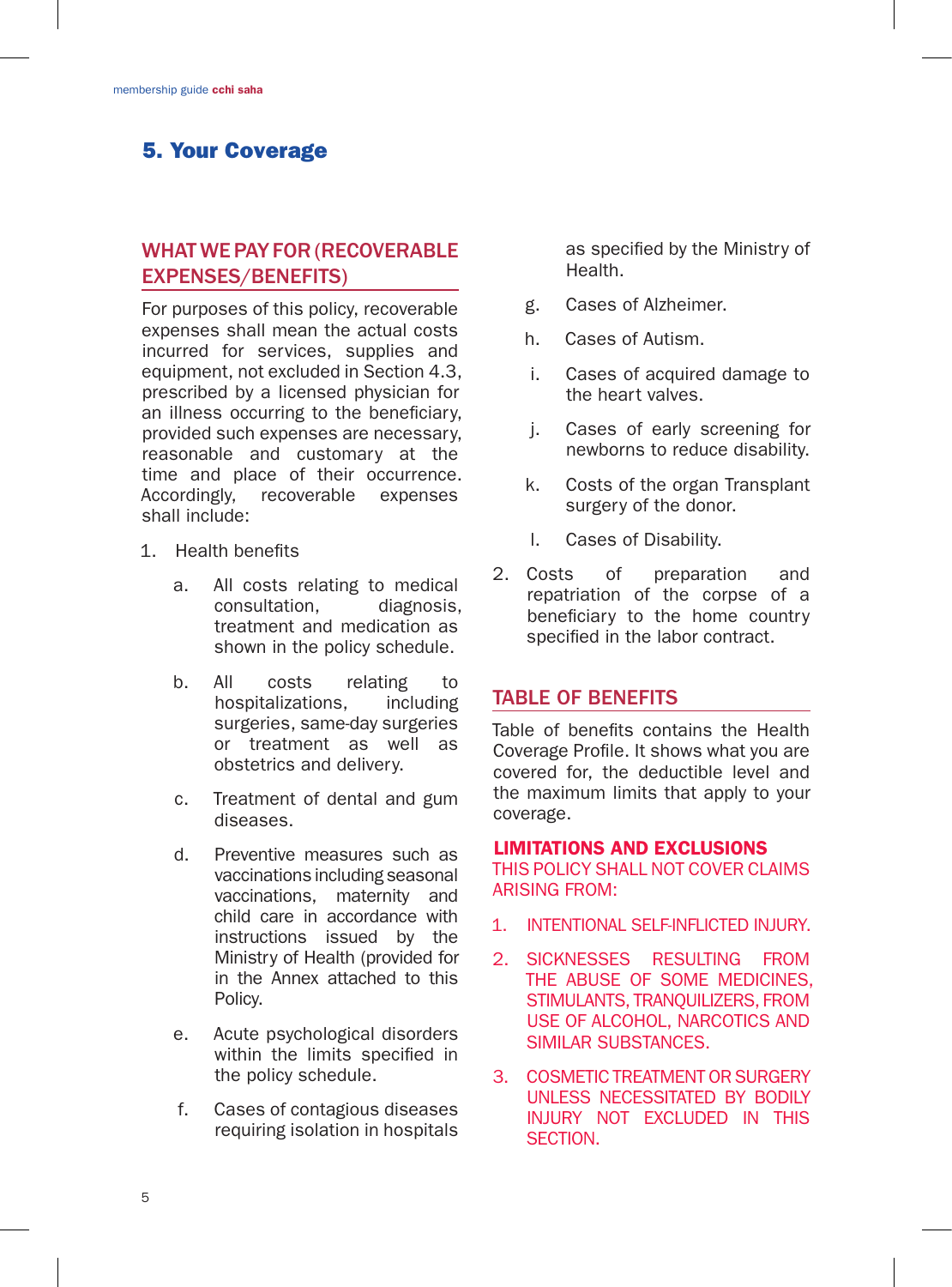- 4 GENERAL CHECKUPS, INOCULATIONS DRUGS OR PREVENTIVE MEASURES NOT REQUIRED FOR MEDICAL TREATMENT COVERED UNDER THIS POLICY (EXCLUDING PREVENTIVE MEASURES DETERMINED BY THE MINISTRY OF HEALTH, SUCH AS VACCINATION, MATERNITY AND CHILDCARE).
- 5. TREATMENT RECEIVED BY THE BENEFICIARY FREE OF CHARGE.
- 6. REST CURES, GENERAL HEALTH CURES AND TREATMENT IN SOCIAL WELFARE INSTITUTIONS.
- 7. ANY ILLNESS OR INJURY RESULTING DIRECTLY FROM THE BENEFICIARY'S PROFESSION.
- 8. MEDICALLY RECOGNIZED VENEREAL OR SEXUALLY TRANSMITTED DISEASES.
- 9. COSTS OF TREATMENT FOLLOWING DIAGNOSIS OF HIV OR ANY DISEASE RELATED TO HIV, INCLUDING AIDS AND ITS COMPLICATIONS, DERIVATIVES, ALTERNATIVES OR OTHER FORMS.
- 10. ALL COSTS RELATED TO TOOTH IMPLANT, DENTURES, FIXED OR MOVABLE BRIDGES OR ORTHODONTIC TREATMENT, UNLESS RESULTING FROM VIOLENT EXTERNAL MEANS.
- 11. VISION OR HEARING CORRECTION TESTS AND VISUAL OR HEARING AIDS, UNLESS REQUESTED BY A LICENSED PHYSICIAN.
- 12. THE BENEFICIARY'S TRANSPORTATION EXPENSES WITHIN AND BETWEEN CITIES IN THE KINGDOM BY OTHER

THAN AMBULANCES OF THE SAUDI RED CRESCENT OR LICENSED AMBULANCES.

- 13. HAIR LOSS, BALDNESS OR ARTIFICIAL HAIR.
- 14. PSYCHOLOGICAL, MENTAL OR NERVOUS DISORDERS, UNLESS OF AN ACUTE NATURE AS SPECIFIED IN THE POLICY SCHEDULE.
- 15. ALLERGY TESTS OF ANY NATURE, UNLESS RELATING TO MEDICINES, DIAGNOSIS OR TREATMENT.
- 16. EQUIPMENT, MEANS, DRUGS AND PROCEDURES, OR HORMONE TREATMENT AIMED AT REGULATING REPRODUCTION, CONTRACEPTION, FERTILITY, INFERTILITY, IMPOTENCE, SECONDARY STERILITY, IN-VITRO FERTILIZATION OR ANY OTHER METHOD OF ARTIFICIAL FERTILIZATION.
- 17. ANY CONGENITAL WEAKNESS OR DEFORMITY UNLESS IT IS LIFE THREATENING.
- 18. ANY COSTS OR ADDITIONAL EXPENSES INCURRED BY THE BENEFICIARY'S COMPANION DURING A HOSPITAL STAY, EXCEPT FOR HOSPITAL ROOM AND BOARD CHARGES FOR ONE COMPANION SUCH AS A MOTHER COMPANYING HER CHILD AGED UP TO TWELVE YEARS OR WHENEVER MEDICALLY NECESSARY AS ASSESSED BY THE ATTENDING PHYSICIAN.
- 19. TREATMENT OF ACNE OR ANY TREATMENT RELATING TO OBESITY OR OVERWEIGHT EXCEPT THE COVERED MEDICINES.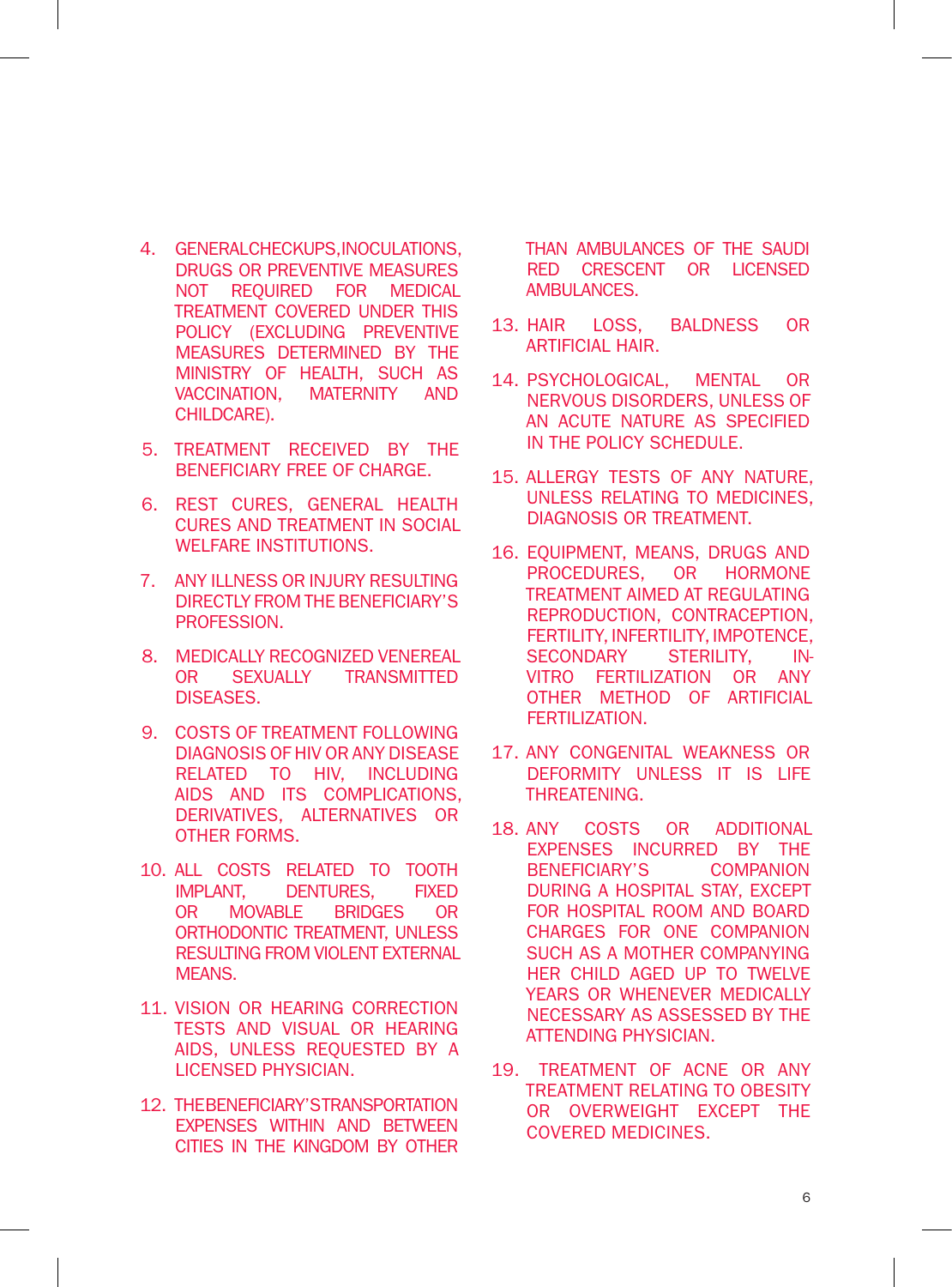- 20. ORGAN OR MARROW TRANSPLANT, OR IMPLANT OF ARTIFICIAL<br>ORGANS TO REPLACE ANY REPLACE ANY ORGAN OF THE BODY TOTALLY OR PARTIAL LY
- 21. PERSONAL RISKS SET FORTH IN SECTION – 1 (DEFINITIONS) OF THIS POLICY.
- 22 ALTERNATIVE MEDICINE PROCEDURES AND MEDICATIONS.
- 23. ARTIFICIAL AND ANCILLARY LIMPS EXCEPT THOSE REQUIRED BY THE BENEFICIARY AS PER A MEDICAL DECISION ISSUED BY THE HEALTH CARE FACILITY APPROVED BY THE COUNCIL.
- 24. NATURAL CHANGES RELATED TO MENOPAUSE, INCLUDING MENSTRUAL DISORDERS.

THIS POLICY SHALL NOT COVER MEDICAL BENEFITS OR CORPSE REPATRIATION TO HOME COUNTRY IN CLAIMS RESULTING DIRECTLY FROM:

- 1. WAR, INVASION, ACTS OF FOREIGN ENEMY, ACTS OF AGGRESSION (WHETHER OR NOT WAR IS DECLARED) OR CIVIL WAR.
- 2. IONIZING RADIATIONS, POLLUTION FROM RADIOACTIVE ACTIVITY OF ANY NUCLEAR FUEL OR WASTE RESULTING FROM THE COMBUSTION OF NUCLEAR FUEL.
- 3. RADIOACTIVE, TOXIC, EXPLOSIVE OR OTHER HAZARDOUS PROPERTIES OF ANY NUCLEAR PLANT OR ANY OF ITS NUCLEAR COMPONENTS.
- 4. BENEFICIARY'S SERVICE OR PARTICIPATION IN ARMED FORCES OR POLICE ACTIVITIES.
- 5. RIOTS, STRIKE, TERRORISM OR SIMILAR ACTS.
- 6. ACCIDENTS OR CHEMICAL REACTIONS OR BIOLOGICAL, BACTERIOLOGICAL, IF THESE INTERACTIONS OR ACCIDENTS DUE TO WORK INJURIES OR OCCUPATIONAL HAZARDS.

Please refer to your Table of benefits for limits and special conditions.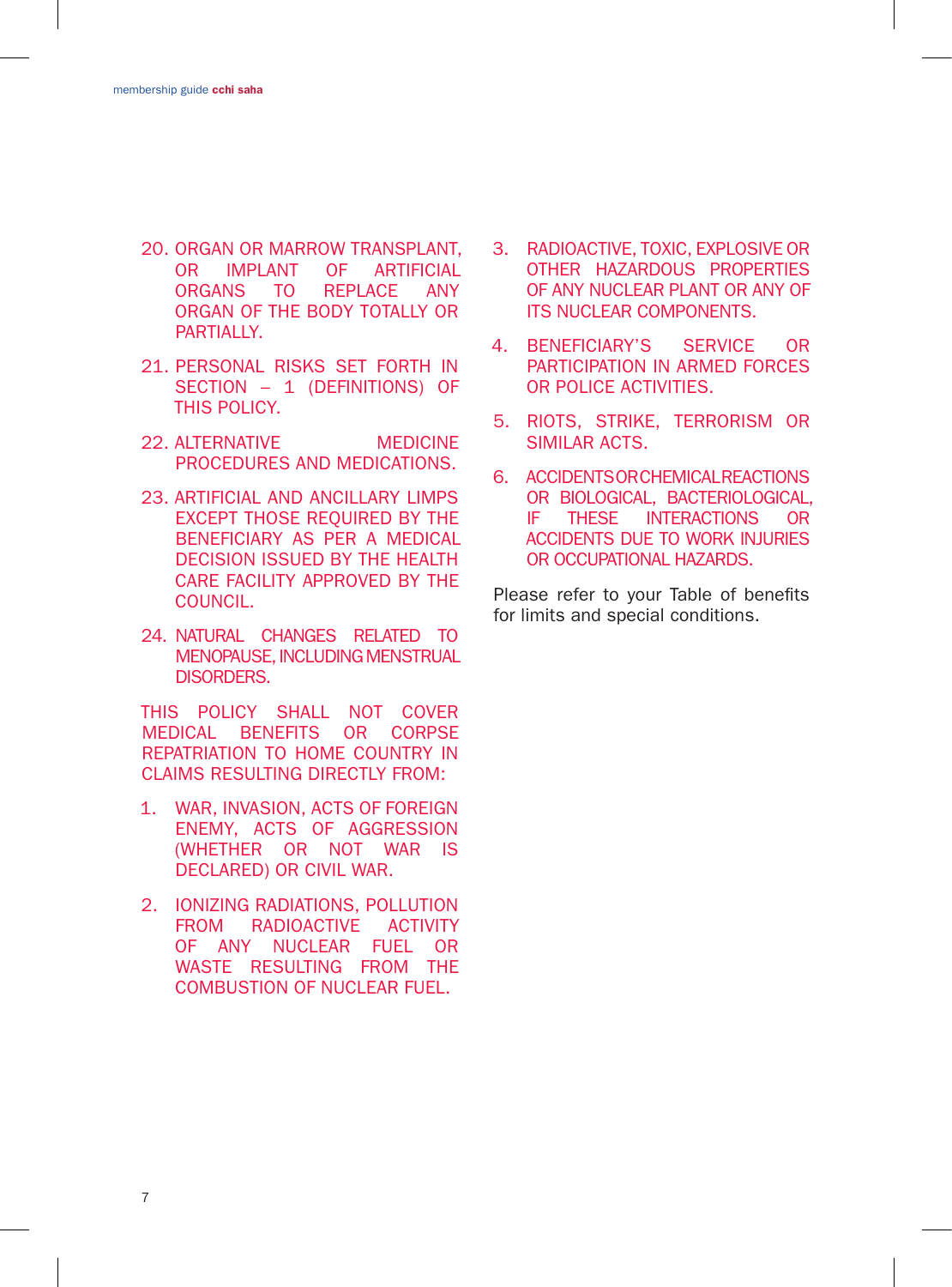## 6. Best use of benefits & how to claim

#### Where to receive treatment?

You can receive treatment anywhere you want within your area of cover. With AXA you are free to go anywhere.

However, your premium is calculated on the basis of usual and customary charges which are applicable within the designated network shown for your plan.

Whenever you receive a treatment within your network and that treatment falls within our agreement with the medical provider, we will pay you in full.

Whenever you receive a treatment outside your network, we might not pay you in full. The level of our reimbursement to you will depend on the charges made by the medical provider compared with the charges for the same treatment within your network.

#### Designated Network For In-Patient & Day Care Treatment

The in-patient network mentioned in your policy defines the network of medical providers which is available on a direct billing basis (if you are entitled to direct billing) and is also used to assess the level of usual and customary charges up to which we would pay in full (if you require inpatient & day care treatment)

In case of admission to the hospital, any member can have access to any hospital of his designated Network.

When you receive treatment within the in-patient network shown, and providing your treatment has been pre-approved

by AXA in writing, the level of charges incurred will fall within the usual and customary charges and therefore all eligible charges would be payable in full.

#### Designated Network For Out-Patient Treatment

The out-patient network mentioned in your policy defines the network of medical providers which is available on a direct billing basis (if you are entitled to direct billing) and is also used to assess the level of usual and customary charges up to which we would pay in full (if you require outpatient treatment)

When you receive treatment within the out-patient network shown, and providing you have identified yourself with your membership card your treatment has been pre-approved by AXA in writing whenever necessary, the level of charges incurred

 Will fall within the usual and customary charges and therefore all eligible charges would be payable in full.

#### Outside Your Designated Network

Outside the network shown in your plan, whether for in-patient or out-patient treatment, we will reimburse up to the usual and customary level defined by the network shown for your plan.

If the charges incurred at a medical provider outside your designated network are lower than the usual and customary cost within your designated network, we will reimburse you in full (subject to prior approval).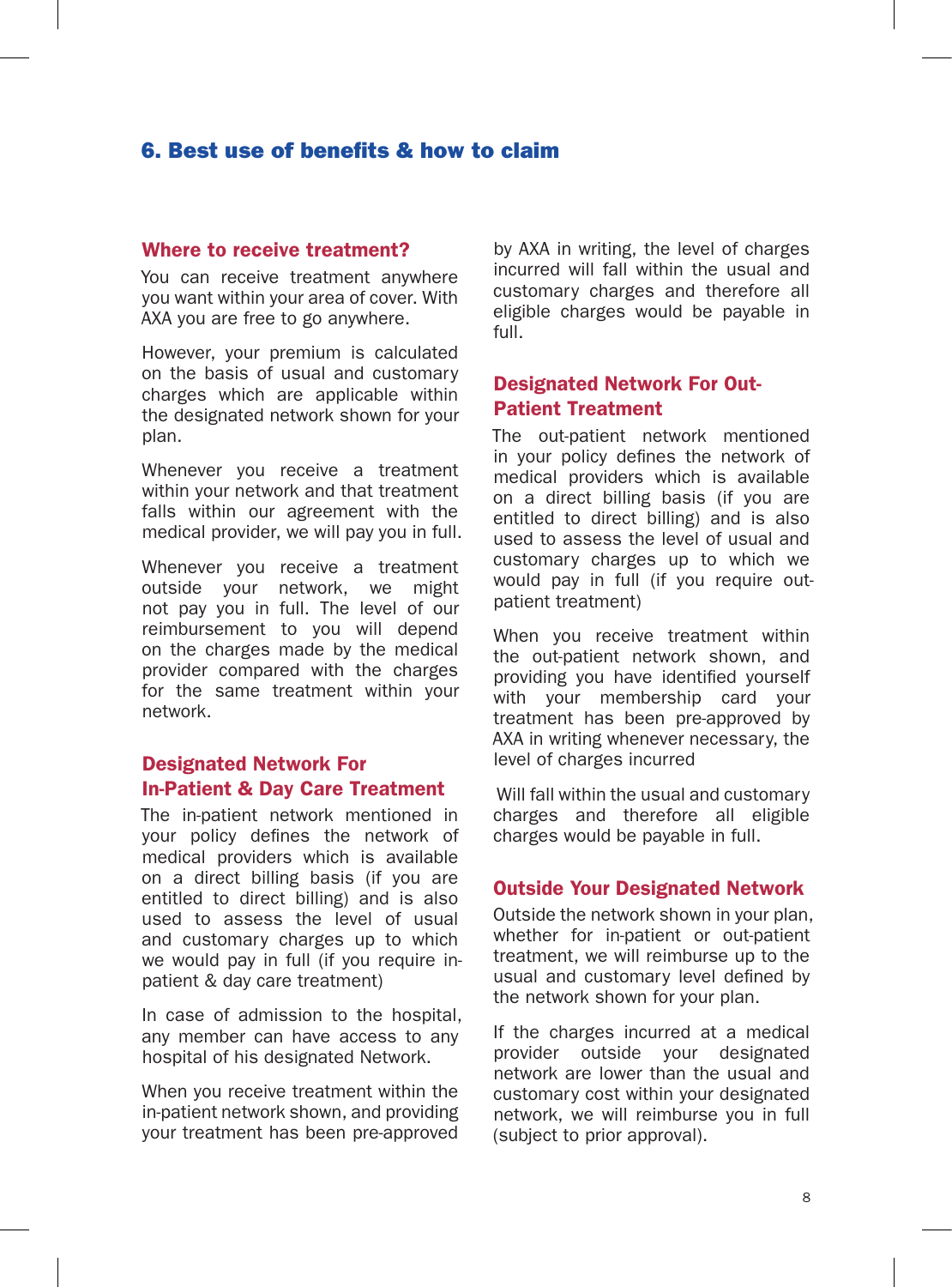On the contrary, when charges incurred at medical provider outside your designated network are higher than the usual and customary level within your designated network, you will have to pay the difference in addition to any deductible applicable to your outpatient treatment.

If you wish to receive a treatment outside your designated network, you should contact us prior to receiving treatment to confirm your level of cover and to minimize your out-of-pocket contribution.

#### Direct Billing Versus Reimbursment

Within your designated network shown in your plan and if allowed by your policy terms and conditions you can receive treatment on a direct billing basis.

Direct billing corresponds to the direct payment by us to the medical provider for your eligible medical expenses. You will only have to pay the medical provider your deductible and uncovered expenses, if any. In order to make the direct billing process simple and efficient, we have provided all providers included in our network with clear general guidelines. Therefore, it might happen that a medical provider refuses to facilitate direct billing for treatment generally not covered for the majority of our plans. If such an event occurs, you are welcome to refer to the reimbursement claim procedure and to claim for this treatment on a reimbursement basis.

Outside the network shown for your plan, you can receive treatment, pay for the cost upfront and then claim the paid amount for reimbursement. This is what we refer to as reimbursement.

#### Reimbursment Claim Procedure

Every time you visit a doctor on a reimbursement basis, please ensure you take the reimbursement claim form with you.

A completed claim form is the only way to have your claim settled promptly.

The doctor must complete the medical sections of the claim form before signing, stamping and dating it.

You should complete the other<br>administrative sections wherever administrative applicable.

You need to attach the original invoice supported by the original prescription. Copies will not be accepted.

If you have requested a prior approval, you should attach a copy of this approval to facilitate the processing of your claims. You must sign and date the claim form.

Your claim will be assessed and processed within 15 days from the receipt of the completed claim file.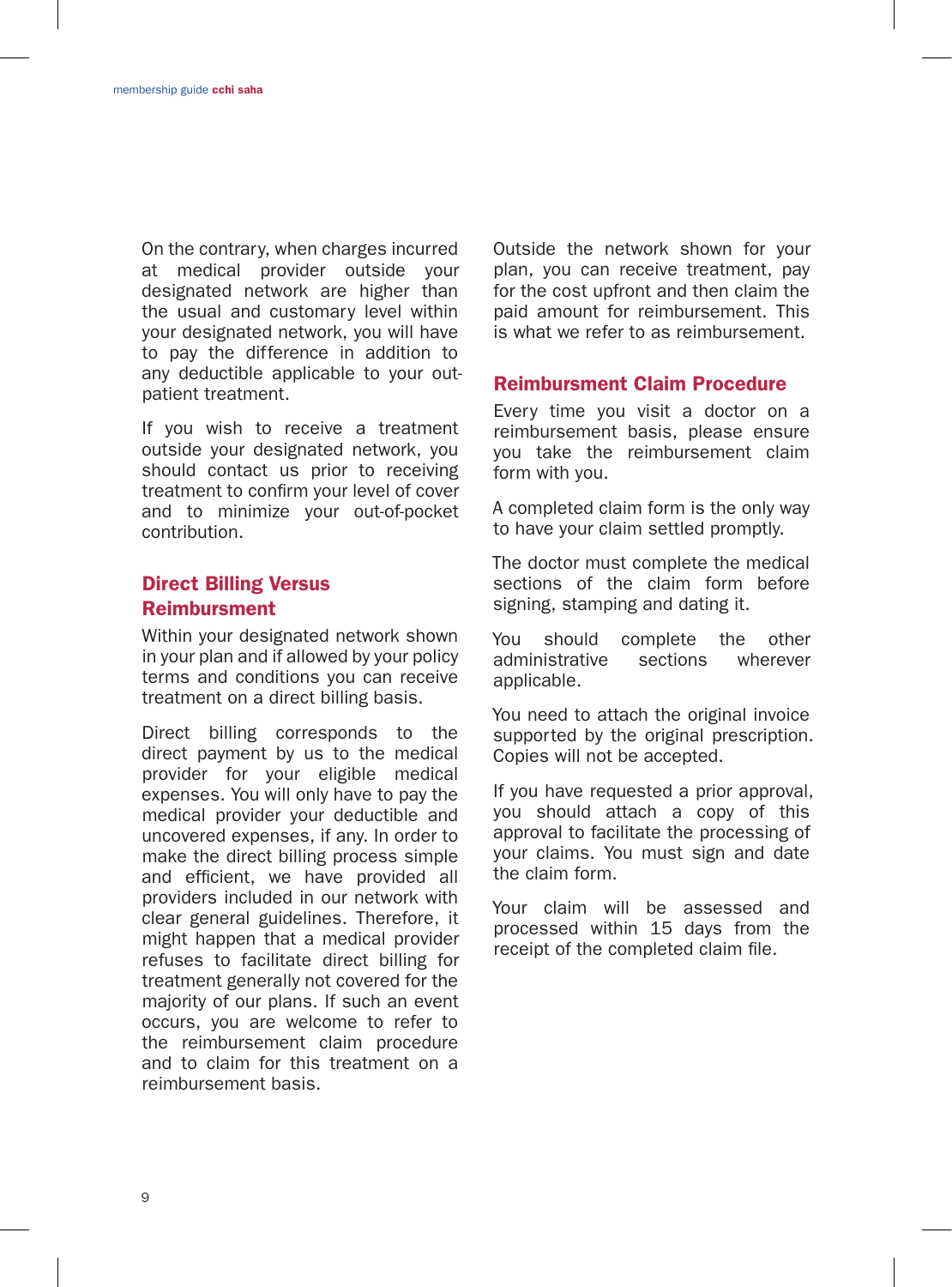## 7. Prior Approval

#### Why do we require prior approval?

The reason that we require prior approval of planned treatment is to protect you from unexpected costs. When issuing confirmation of cover in this way, we confirm the following:

- The planned treatment is eligible under your policy
- The planned treatment is medically necessary
- **The planned treatment is within** reasonable and customary costs
- The planned treatment cost falls within the remaining benefit limit of your plan

#### Prior Approval For Treatment On A Reimbursment Basis

Our written prior approval is required for the following:

- All non-emergency in-patient treatment prior to admission
- Diagnostic procedures which might cost more than SAR 1,000 in aggregate per visit
- **MRI, CT Scan, Endoscopies,** Gastroscopies or Colonoscopies
- **Surgical procedures received on an** out-patient basis

#### Prior Approval For Treatment On A Direct Billing Basis

Our written prior approval is required for the following:

 All non-emergency in-patient treatment prior to admission

- Diagnostic procedures which might cost more than SAR 1,000 in aggregate per visit
- MRI, CT Scan, Endoscopies, Gastroscopies or Colonoscopies
- **Surgical procedures received on an** out-patient basis
- **Physiotherapy treatment**
- **1st prenatal visit in a given medical** provider when pregnancy is covered
- Delivery when pregnancy is covered
- **Dental care**
- Optical care

#### What if you do not seek prior approval?

If you do not ask for prior approval when recommended we will not pay for your treatment in full.

However, requesting a prior approval does not guarantee that your treatment will be paid in full. The main purpose of prior approvals is for you to be aware in advance whether the treatment and its associated costs are covered under your policy.

#### How long does it take to obtain a prior approval?

Our medical department will respond to the request as soon as possible and within 15 minutes of the receipt of the request.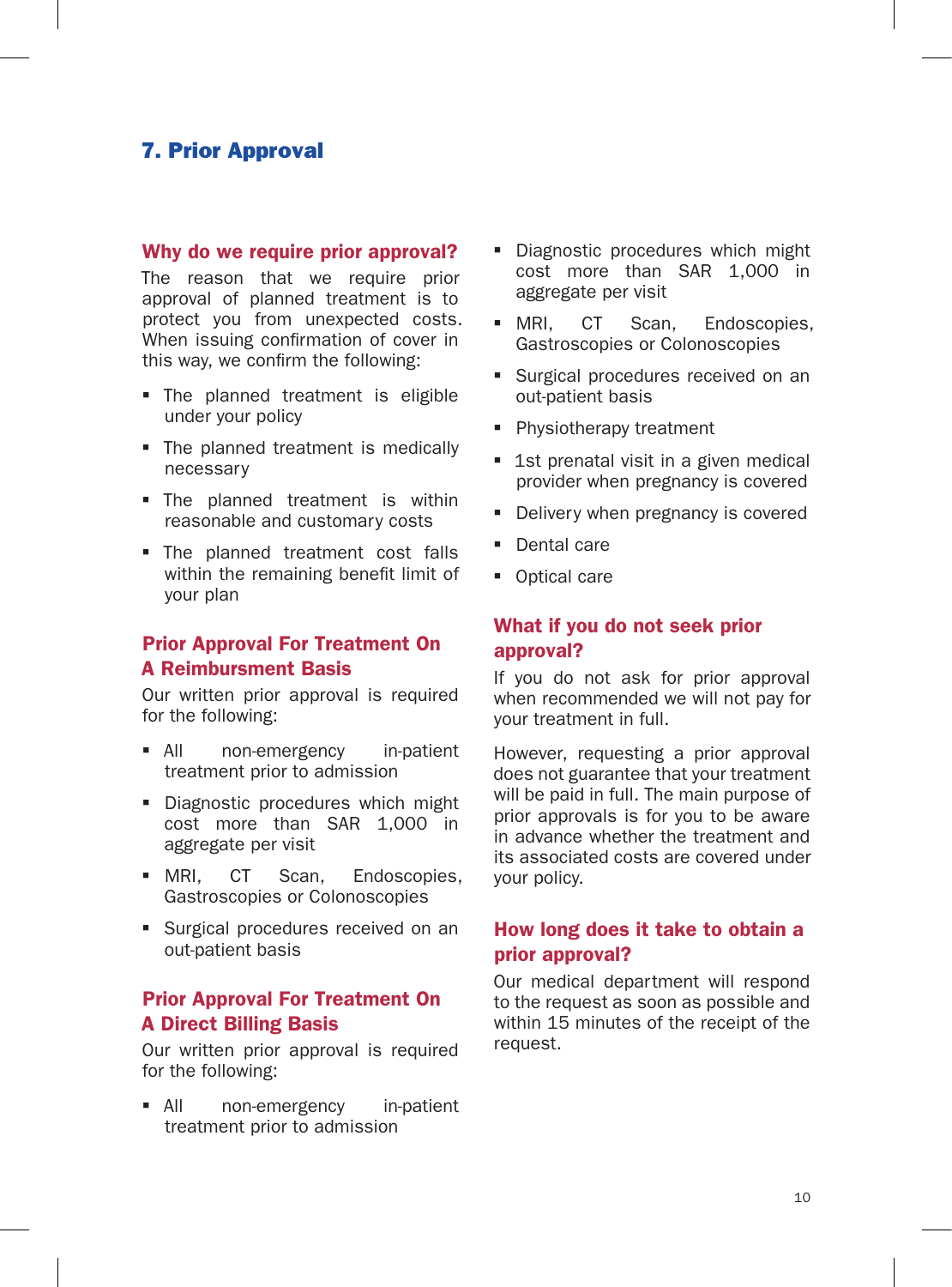## Emergency Treatment Requiring Hospitalization

In case of an emergency you should use the nearest medical provider.

If the medical provider is inside your designated network you will be taken care of immediately and the medical provider will notify us as soon as possible.

If the medical provider is outside your designated network you, or someone around you must advise us as soon as possible. We will then liaise with you and the medical provider and confirm to you the amount we will cover.

In case of an emergency we would not expect from you to contact us before receiving treatment. However please ask someone to contact us as soon as possible so that we are made aware of your case.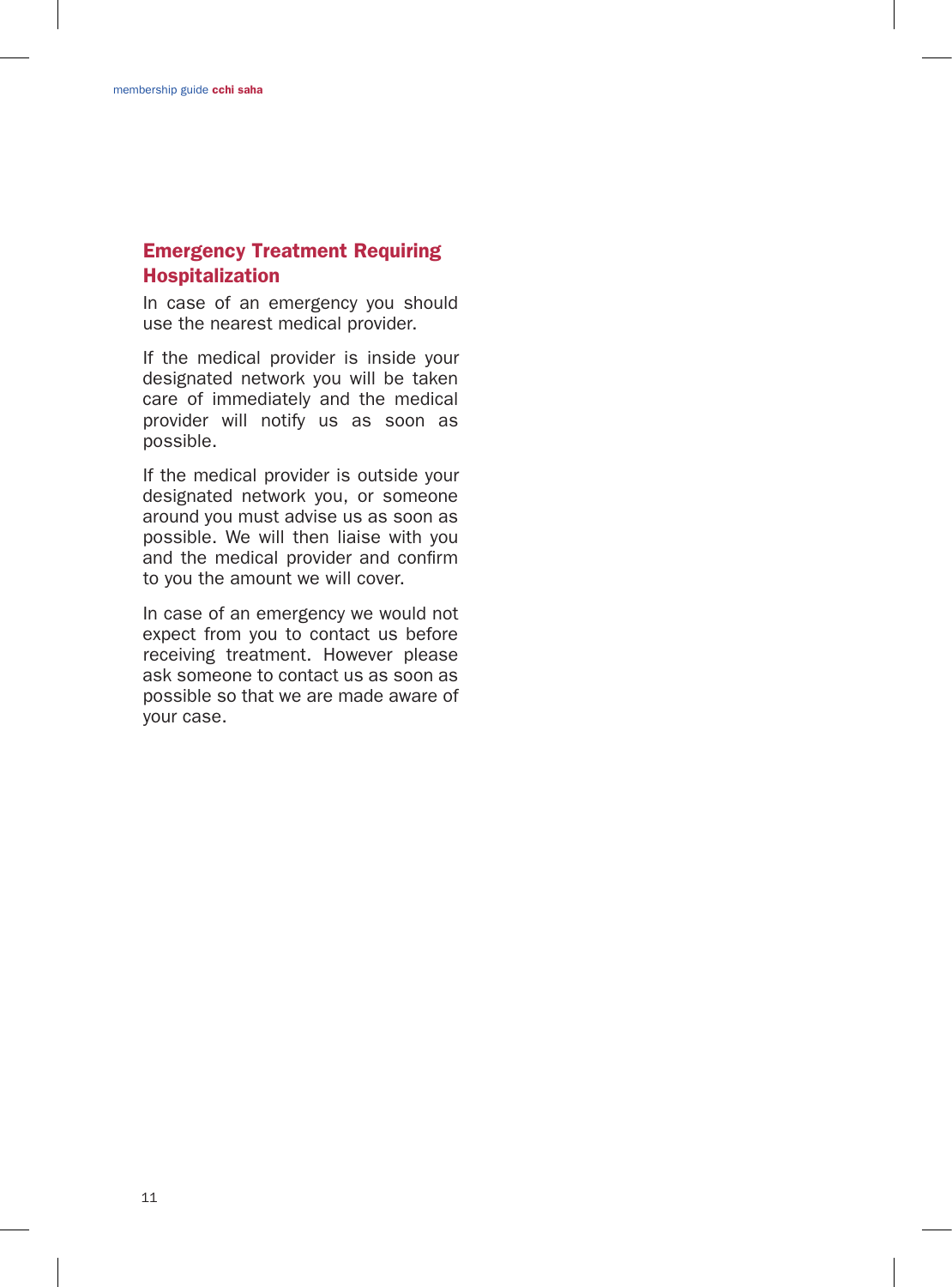## 8. To Summarize

#### In case of emergency hospitalization:

"Contact us or have someone contact us as soon as possible"

#### For out-patient treatment:

"Check your designated network and preferably visit a medical provider that is included in your network"

#### Before going for treatment:

"Take a reimbursement claim form"

## Before receiving treatment on a reimbursement basis, ask yourself:

"Do I need a prior approval?" If you do not know, reread this guide and/or contact us by phone on: +966 1 478 0282

#### After receiving treatment, ask yourself:

"Do I have all the required documents and information to make a claim?" See "Section 5.6: Reimbursement claim procedure: for claim details.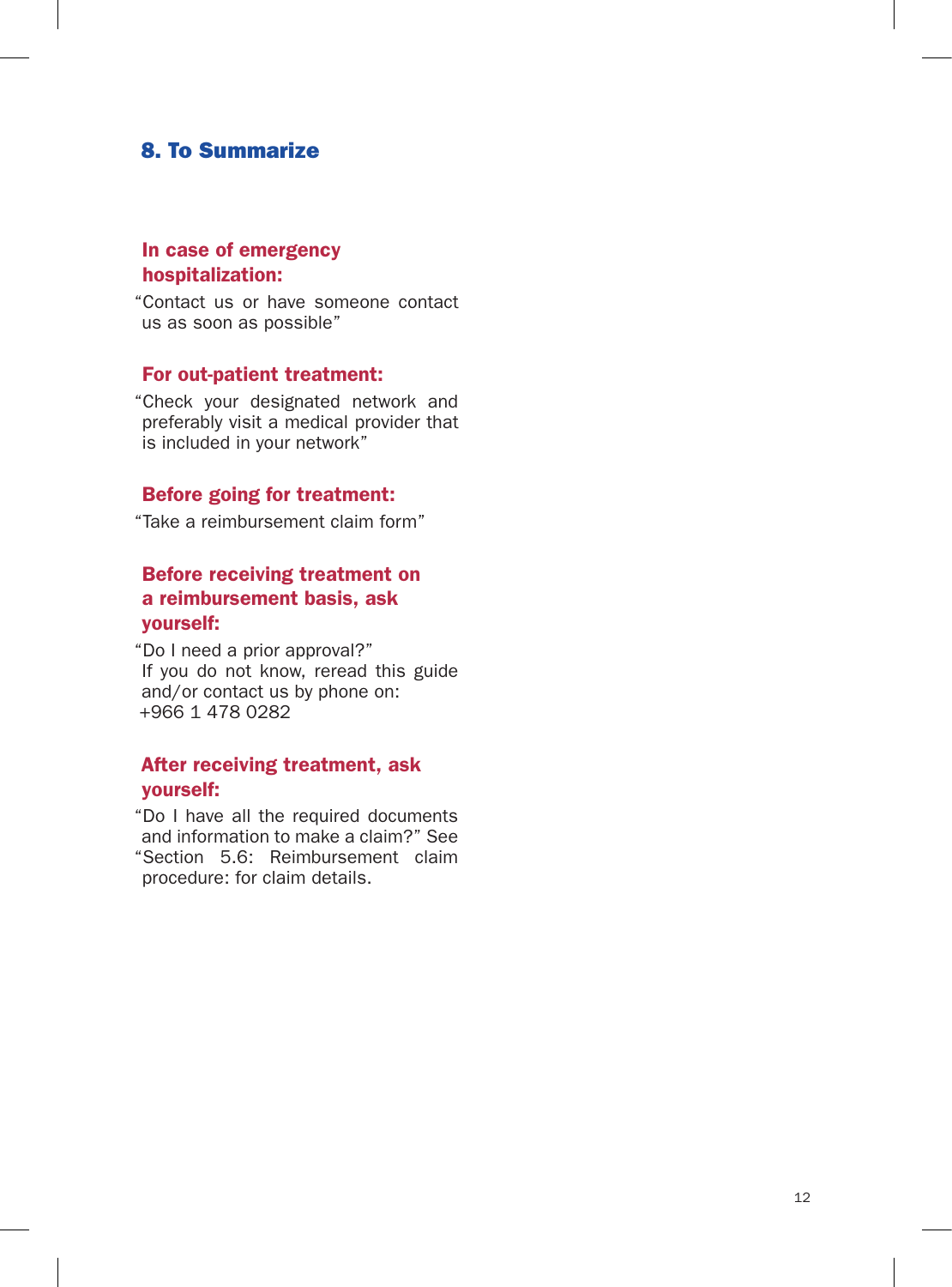## 9. Definition of Terms

For purposes of this insurance, the following terms, phrases and expressions, wherever mentioned in the booklet or its attachments, shall be construed as follows:

#### Accident

A sudden injury or a sudden and unforeseen event occurring during the period of insurance.

#### Disease

A sickness or illness that occurs to the beneficiary and necessitates medical treatment by a licensed physician during the period of insurance.

#### Allergy

The sensitivity a particular person has to certain kinds of food, weather, pollen, or acquires such sensitivity from plants, insects, animals, minerals, elements or other materials causing such person to develop bodily reactions from direct or indirect contact with such materials resulting in conditions like asthma, indigestion, itching, hay fever, eczema or headache.

#### Beneficiary (Insured person)

The person (employee or dependent) included under the scheme and listed in the list of beneficiaries attached to this policy.

#### **Benefit**

The costs of providing health services included in the insurance cover within the limits shown in the policy schedule.

#### Congenital Deformity

The functional, chemical or bodily defect usually existing before birth whether hereditary or resulting from environmental factors.

#### Insurance Coverage

The basic health benefits granted to the beneficiary as described in the insurance policy attached to this schedule.

#### Coinsurance/Deductible (co-payment)

The part (as determined in the policy schedule) that the beneficiary has to pay for health care received in outpatient clinics.

#### Employee

Any person actually working for the policyholder and registered as such in his records.

#### Dependent

- a. Husband/wives registered as such in the records of the policyholder and residing legally in the Kingdom of Saudi Arabia.
- b. The employee's children and/or the children of a spouse and/or children officially sponsored that are residing in the Kingdom of Saudi Arabia, depending upon the employee or their subsistence and registered as such in the records of the policyholder.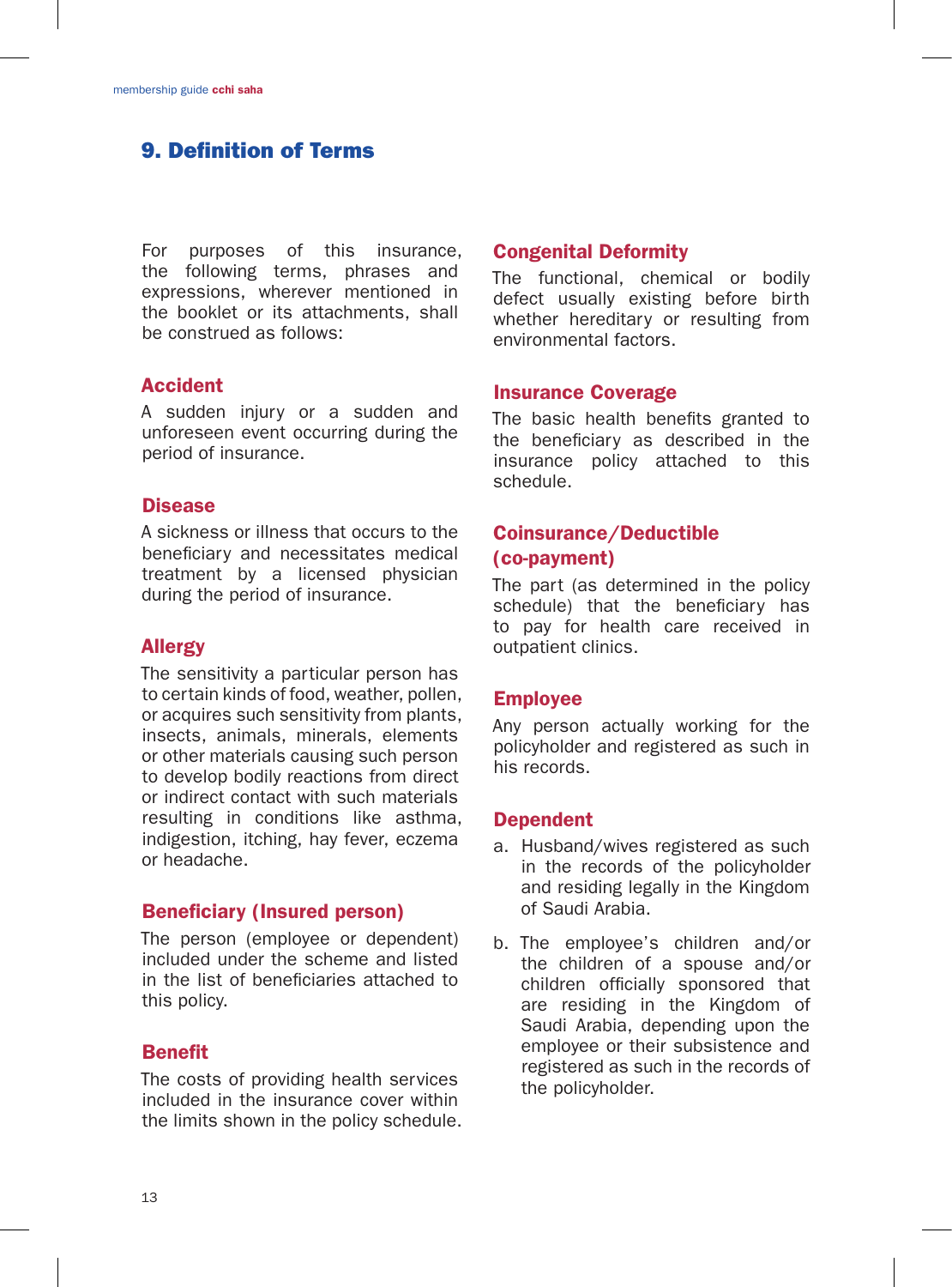#### Claim Supporting Documents

All documents proving and establishing the beneficiary's age, nationality, identity and the validity of the insurance coverage, circumstances of the event giving rise to claim and payment of costs as well as other documents such as police report, invoices, receipts, prescriptions, physician's report, referrals and recommendations and any other original documents that may be required by the Company.

#### Direct Billing or Company Billing

The facility of nonpayment granted to the beneficiary at one or more medical facilities appointed by the Company whereby all such costs are directly billed to the Company.

#### Inception Date

The date shown in the policy schedule on which insurance coverage commences.

#### Effective Date

The date chosen by the policyholder and approved by the Company to start covering a beneficiary under this policy or to add a beneficiary or delete him from the policy.

#### Hospitalization

Registering a beneficiary as an inpatient staying overnight in a hospital following a referral from a licensed physician.

#### **Insurance**

Proof of validity of the insurance coverage as witnessed by this policy, its schedule, endorsements or attachments.

#### Licensed Physician

A medical practitioner having received his qualification and officially licensed to practice medicine and accepted by the policyholder and the company to provide treatment for which compensation might be claimed under this policy.

#### Limit of Coverage

The maximum limit of the Company's liability as shown in the policy schedule in respect to any beneficiary and before applying the coinsurance/deductible.

#### Service Provider

The government/non-government medical facility approved and licensed under applicable law to provide medical services in the Kingdom, such as hospital, diagnostic center, clinic, pharmacy, laboratory, physiotherapy or radiotherapy center.

#### Pregnancy and Delivery

Any pregnancy and/or delivery, including natural delivery, caesarean and abortion.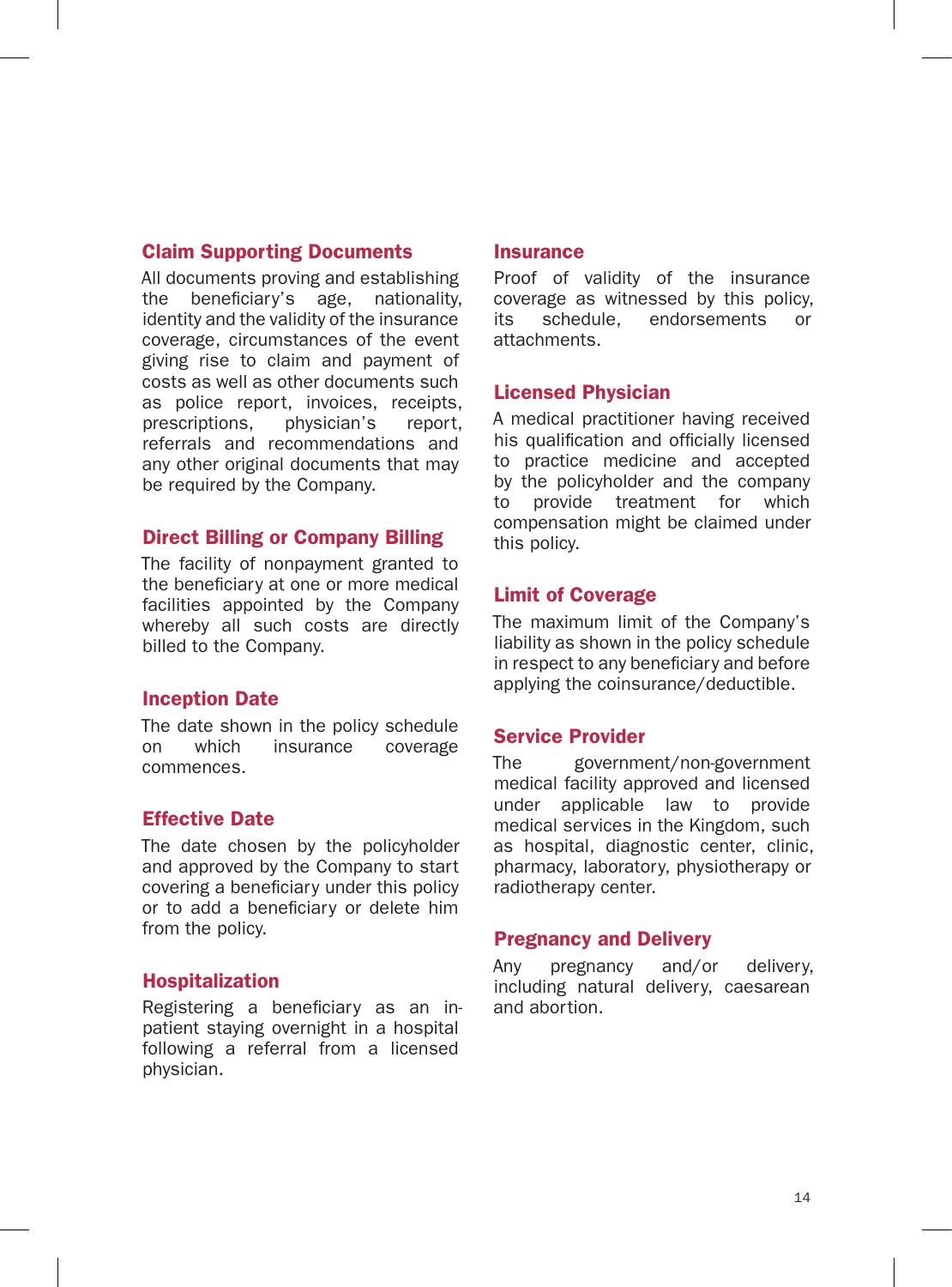#### Surgery or Same-Day Treatment

Surgery or treatment requiring preparation for admission to a hospital or treatment center without necessitating an overnight stay.

#### Treatment in Outpatient Clinics

The beneficiary's visit(s) to out-patient clinics for diagnosis or treatment of a disease.

#### **Company**

A cooperative insurance company licensed by SAMA to operate in the Kingdom of Saudi Arabia, and qualified by the Council to practice cooperative health insurance.

#### Approved Service Providers' Network

A group of health care providers approved by the Cooperative Health Insurance Council and selected by the insurance company to provide health care to the employer / policyholder and bill the insurance company directly whenever a beneficiary presents his valid insurance card, provided that such network include the three levels of health care:

- **Level 1: Primary health care.**
- **Level 2: General hospitals.**
- **Level 3: Specialized or referral** hospitals.

#### Period of Insurance

The period shown in the policy schedule during which insurance remains in force.

#### Reasonable and Customary Medical Expenses

- a. The medical expenses compatible with level of fees charged by the majority of licensed physicians or hospitals in the Kingdom provided such fees are for the treatment of a similar condition by physicians and hospitals of similar qualifications and standing to those which provided the treatment.
- b. The medical treatment that does not differ significantly from what a licensed physician considers acceptable as being usual and customary for any particular disease for which compensation for the costs of its treatment is recoverable under this policy.

#### Basis of Compensation

the procedure followed to compensate the policyholder for recoverable expenses paid by the beneficiary and claimed by him, after satisfying the coinsurance/deductible.

#### Costs of Corpse Repatriation

all costs of preparation and repatriation of corpse to the home country set forth in the labor contract.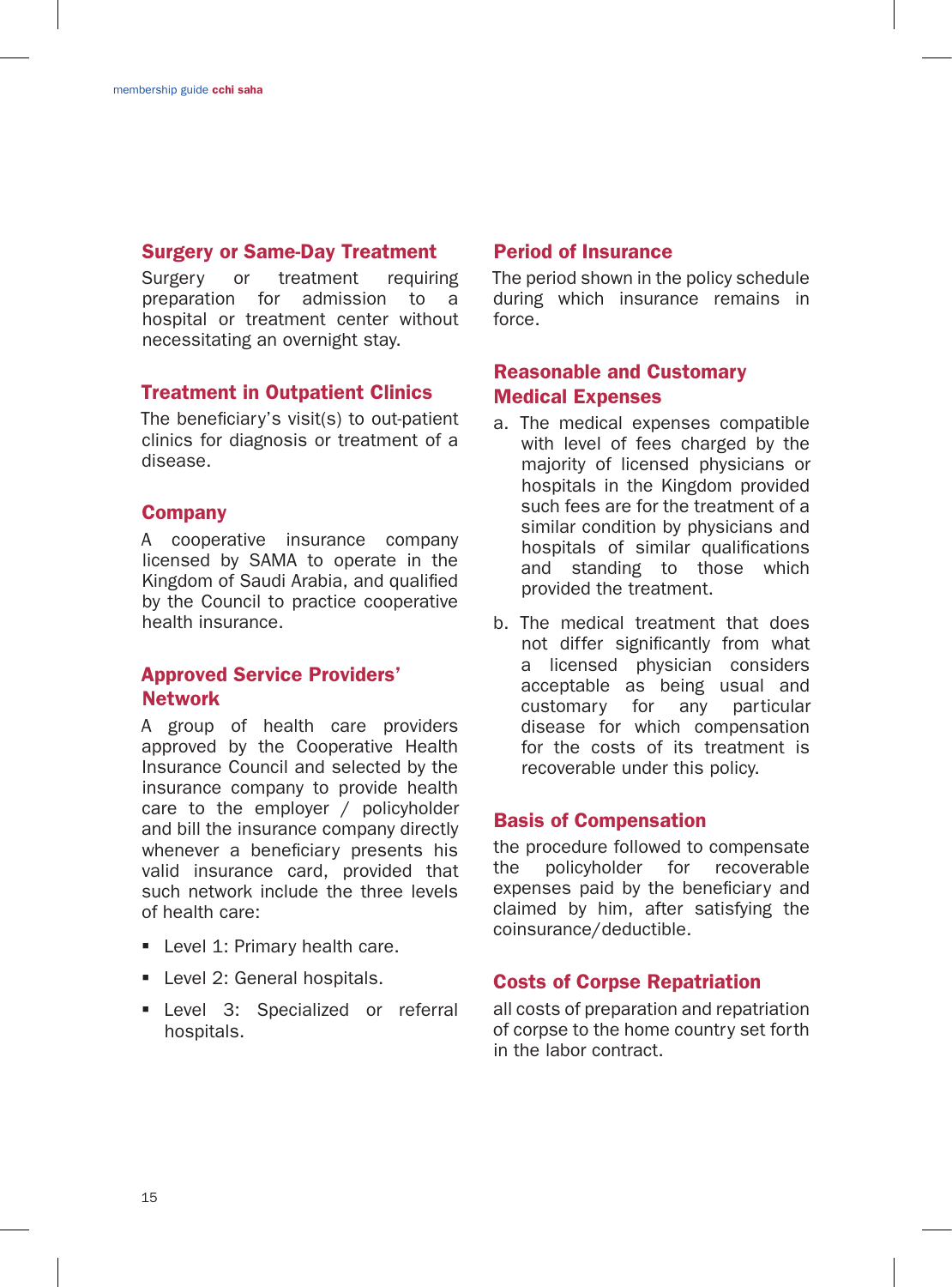#### Personal Risks

Any activities known to involve high risk of exposing a person to an illness or an accident, or is expected to aggravate a previous illness or injury.

#### Acute Psychological Disorders

Mental or psychological disorders, such as mood disorder, cognitive disorder, memory disorder or any other mental disorder, wholly or partially. Such disorder is deemed acute if it causes malfunction in any two of the following functions:

- 1. Sound Judgment (Sound reasoning in terms of decision making).
- 2. Human behavior.
- 3. Sense of reality.
- 4. Coping with ordinary life responsibilities.

The Cooperative Healthcare Insurance Policy shall cover diagnosis and treatment of the above disorders during a period extending from one day to less than three months.

#### Rehabilitation (Physiotherapy)

A complementary part of comprehensive health care service and its applications for rehabilitating a person. The Cooperative Healthcare Insurance Policy covers diagnostic and treatment procedures and tests pertaining to rehabilitation cases during the validity of the policy.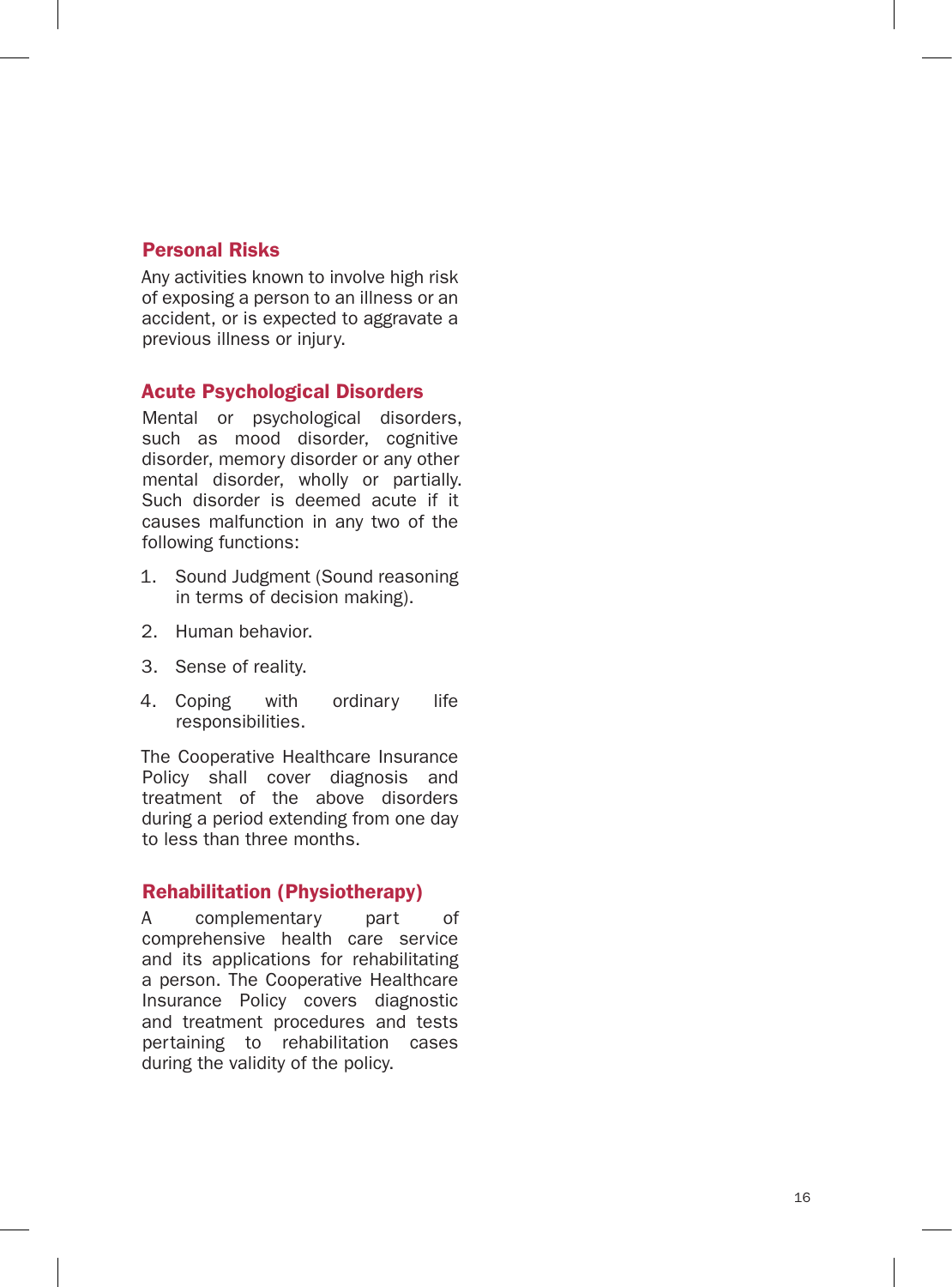## 10. Providers

| <b>City</b> | <b>Provider Name</b>                     | <b>Telephone</b> | <b>VVIP</b> | <b>VIP</b> | A         | B         |           | C D E | <b>Service</b><br><b>Type</b> |
|-------------|------------------------------------------|------------------|-------------|------------|-----------|-----------|-----------|-------|-------------------------------|
| Riyadh      | Savvy Dental Care Center<br>- Riyadh     | 011-4603322      | $\bullet$   | $\bullet$  | $\bullet$ |           |           |       | <b>DTL</b>                    |
| Riyadh      | Al Shammel Dental Center<br>1            | 011-4531415      | $\bullet$   | $\bullet$  | $\bullet$ |           |           |       | DTL                           |
| Riyadh      | Dima Dental Complex - 1-<br>Riyadh       | 011-4661200      | $\bullet$   | $\bullet$  | $\bullet$ |           |           |       | <b>DTL</b>                    |
| Riyadh      | Dima Dental Complex -2-<br>Riyadh        | 011-4633444      | $\bullet$   | $\bullet$  | $\bullet$ |           |           |       | <b>DTL</b>                    |
| Riyadh      | Pretty Smile Dental Center<br>-1 -       | 011-2243333      | $\bullet$   | $\bullet$  | $\bullet$ | $\bullet$ |           |       | <b>DTL</b>                    |
| Riyadh      | Smile World Dental Center                | 011-2770121      | $\bullet$   | ė          | $\bullet$ | $\bullet$ |           |       | <b>DTL</b>                    |
| Riyadh      | Nahj Al Takwa Dental<br>Center           | 011-2498882      | $\bullet$   | $\bullet$  | $\bullet$ | $\bullet$ |           |       | <b>DTL</b>                    |
| Riyadh      | <b>Dent Care Clinics</b>                 | 011-2196000      | $\bullet$   | $\bullet$  | $\bullet$ | $\bullet$ |           |       | <b>DTL</b>                    |
| Riyadh      | Arabian Dental Clinic                    | 011-4650748      | $\bullet$   | $\bullet$  | $\bullet$ | $\bullet$ |           |       | <b>DTL</b>                    |
| Riyadh      | Ebtesamatic dental<br>Dispensary         | 011-2329905      | $\bullet$   | $\bullet$  | $\bullet$ | $\bullet$ |           |       | <b>DTL</b>                    |
| Riyadh      | Farabi Dental Polyclinic                 | 011-4255987      | $\bullet$   | $\bullet$  | $\bullet$ | $\bullet$ | $\bullet$ |       | DTI                           |
| Riyadh      | Qimmat Al-Nakheel Dental<br>Polyclinic 1 | 011-4181178      | $\bullet$   | $\bullet$  | $\bullet$ | $\bullet$ |           |       | <b>DTL</b>                    |
| Riyadh      | Hakeem Dental Polyclinic                 | 011-2475517      | $\bullet$   | $\bullet$  | $\bullet$ | $\bullet$ |           |       | <b>DTL</b>                    |
| Riyadh      | Andalus Dental Polyclinic                | 011-4332701      | $\bullet$   | $\bullet$  | $\bullet$ | $\bullet$ |           |       | <b>DTL</b>                    |
| Riyadh      | Al-Abraj Dental Polyclinic               | 011-4246101      | $\bullet$   | $\bullet$  | $\bullet$ | $\bullet$ |           |       | <b>DTL</b>                    |
| Riyadh      | Ram (12) Dental Center                   | 011-4959485      | $\bullet$   | $\bullet$  | $\bullet$ | $\bullet$ |           |       | <b>DTL</b>                    |
| Riyadh      | Ram (13) Dental Center                   | 011-2105017      | $\bullet$   | $\bullet$  | $\bullet$ | $\bullet$ | $\bullet$ |       | <b>DTL</b>                    |
| Riyadh      | Basmat Al-Farabi Dental<br>Center(18)    | 011-2628943      | $\bullet$   | $\bullet$  | $\bullet$ | $\bullet$ | $\bullet$ |       | <b>DTL</b>                    |
| Riyadh      | Bariq Al Ebtesama Dental<br>Clinic       | 011-2338010      |             | ė          |           |           |           |       | <b>DTL</b>                    |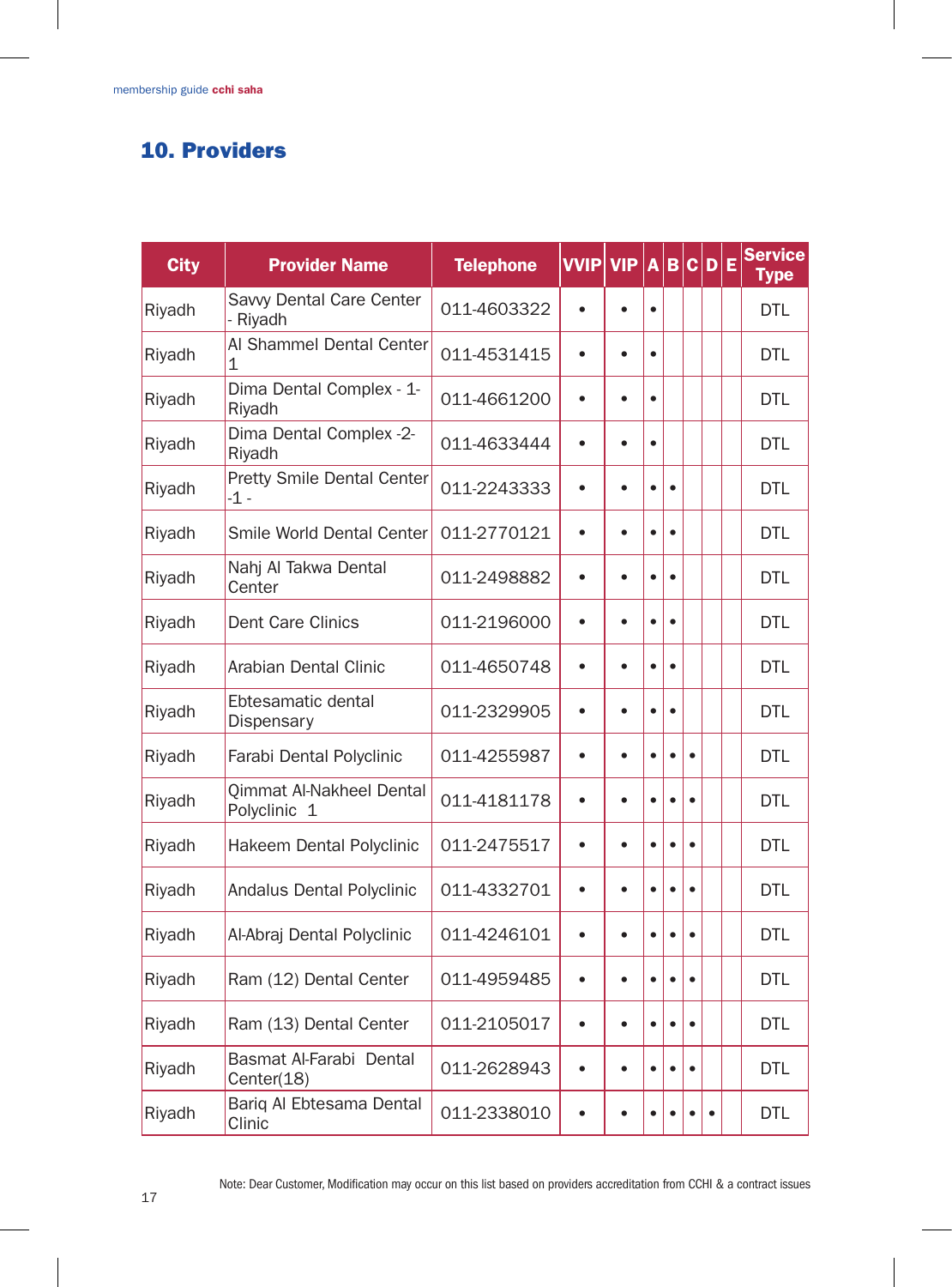| <b>City</b> | <b>Provider Name</b>                                | <b>Telephone</b> | <b>VVIP</b> | <b>VIP</b> | A         | B         | $\mathbf c$ | $\mathbf{D}$ | Ε | <b>Service</b><br><b>Type</b> |
|-------------|-----------------------------------------------------|------------------|-------------|------------|-----------|-----------|-------------|--------------|---|-------------------------------|
| Riyadh      | Qimmat Al-Nakheel Dental<br>Polyclinic <sub>2</sub> | 011-4854495      | $\bullet$   | $\bullet$  | $\bullet$ | $\bullet$ | $\bullet$   |              |   | <b>DTL</b>                    |
| Riyadh      | Al Khaleejy Dental Center<br>-Shoubra               | 920002462        | $\bullet$   | $\bullet$  | $\bullet$ | $\bullet$ |             |              |   | DTL                           |
| Riyadh      | Al Khaleejy Dental Center<br>-Al-Sewedi             | 920002462        | $\bullet$   | $\bullet$  | $\bullet$ | $\bullet$ | $\bullet$   |              |   | <b>DTL</b>                    |
| Riyadh      | Kadoon Dental Center 1                              | 011-2060230      | $\bullet$   | $\bullet$  | $\bullet$ | $\bullet$ | ٠           |              |   | <b>DTL</b>                    |
| Riyadh      | Kadoon Dental Center 2                              | 011-2168888      | $\bullet$   | $\bullet$  | $\bullet$ | $\bullet$ | $\bullet$   |              |   | <b>DTL</b>                    |
| Riyadh      | Arab Medical Dar                                    | 011-4160011      | $\bullet$   | $\bullet$  | $\bullet$ |           |             |              |   | 0P                            |
| Riyadh      | <b>Consulting Clinic</b>                            | 011-4659100      | $\bullet$   | $\bullet$  | $\bullet$ |           |             |              |   | 0P                            |
| Riyadh      | <b>Raseel Medical Center</b>                        | 011-2047700      | $\bullet$   | ٠          | $\bullet$ |           |             |              |   | 0P                            |
| Riyadh      | Al-Badri Medical Center                             | 011-4509000      | $\bullet$   | $\bullet$  | $\bullet$ |           |             |              |   | <b>OP</b>                     |
| Riyadh      | Mansour Medical<br>Dispensary                       | 011-2411888      | $\bullet$   | $\bullet$  | $\bullet$ |           |             |              |   | 0P                            |
| Riyadh      | Dr.Abdulelah Al-Obikan<br><b>Medical Complex</b>    | 011-2077177      | $\bullet$   | $\bullet$  | $\bullet$ | $\bullet$ |             |              |   | 0P                            |
| Riyadh      | Vitamin Consultant Center<br>$-2-$                  | 011-2276565      | $\bullet$   | $\bullet$  | $\bullet$ | $\bullet$ |             |              |   | 0P                            |
| Riyadh      | Vitamin Consultant Center<br>-3-                    | 011-2404800      | $\bullet$   | $\bullet$  | $\bullet$ | $\bullet$ |             |              |   | <b>OP</b>                     |
| Riyadh      | Vitamin Consultant Center<br>-4-                    | 011-2033311      | $\bullet$   | $\bullet$  | $\bullet$ | $\bullet$ |             |              |   | <b>OP</b>                     |
| Riyadh      | Alfaris Aba Alkhayl<br><b>Medical Dispensary</b>    | 011-4302867      | $\bullet$   | $\bullet$  | $\bullet$ | $\bullet$ |             |              |   | 0P                            |
| Riyadh      | Raya Company For<br><b>Medical Services</b>         | 011-2154138      | $\bullet$   | $\bullet$  | $\bullet$ | $\bullet$ |             |              |   | <b>OP</b>                     |
| Riyadh      | Saudi Surgeons Polyclinic                           | 011-4653030      | $\bullet$   | $\bullet$  | $\bullet$ | $\bullet$ |             |              |   | 0P                            |
| Riyadh      | Eye World Medical Center                            | 011-2162020      | $\bullet$   | $\bullet$  | $\bullet$ | $\bullet$ |             |              |   | <b>OP</b>                     |
| Riyadh      | Jarir Medical Center                                | 011-4777471      | $\bullet$   | ė          | $\bullet$ | $\bullet$ |             |              |   | 0P                            |
| Riyadh      | Dr Musaed A. Aziz Alzalal<br>Polyclinic             | 011-4533666      | $\bullet$   | $\bullet$  | $\bullet$ | $\bullet$ |             |              |   | <b>OP</b>                     |

 $\overline{\phantom{a}}$ 

H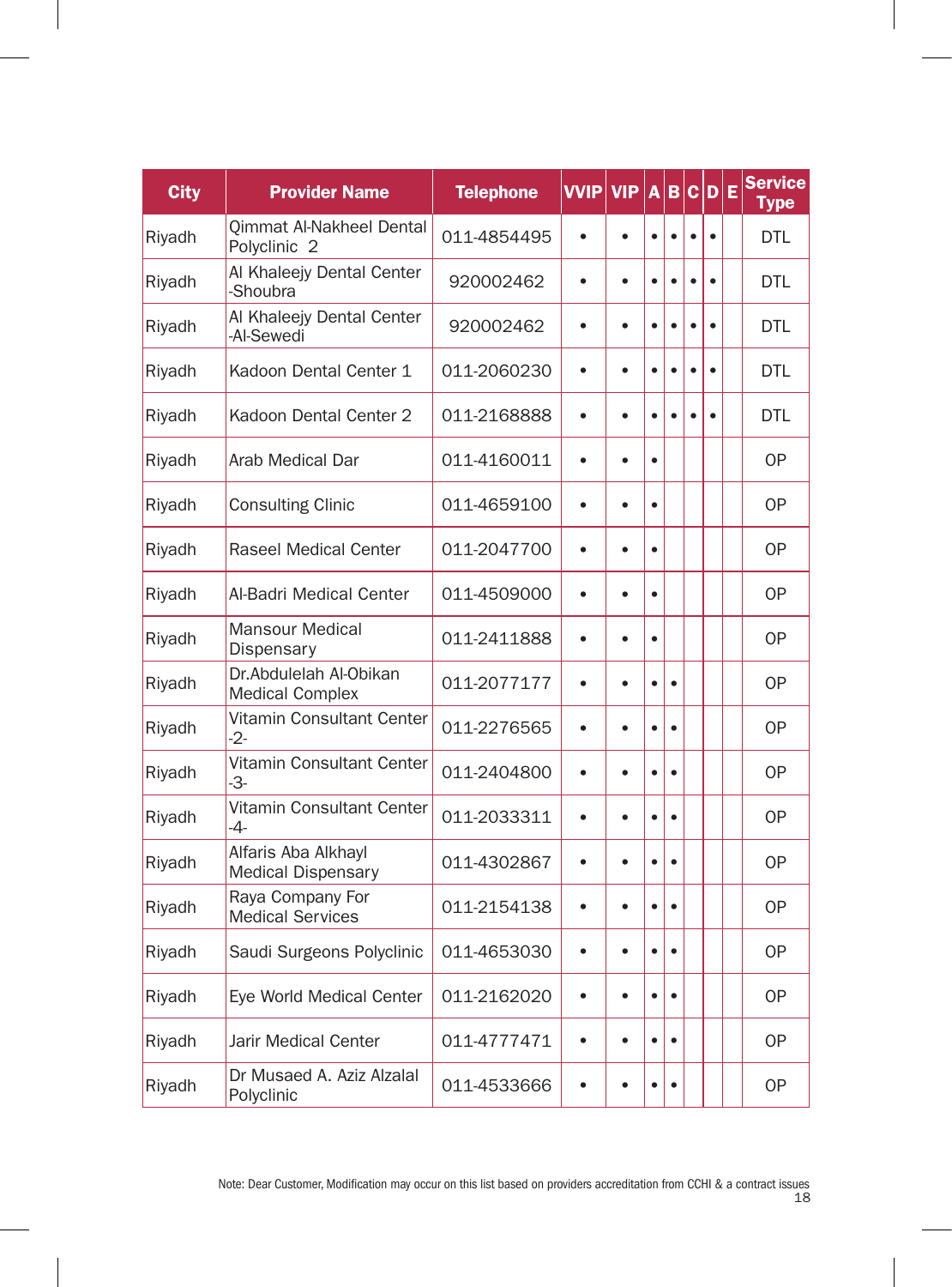| <b>City</b> | <b>Provider Name</b>                       | <b>Telephone</b> | <b>VVIP VIP</b> |           | $\overline{A}$ | B         | C D E     |  | <b>Service</b><br>Type |
|-------------|--------------------------------------------|------------------|-----------------|-----------|----------------|-----------|-----------|--|------------------------|
| Riyadh      | Dr Musaed A. Aziz Alzalal<br>Polyclinic-2- | 011-4367777      |                 |           | $\bullet$      | $\bullet$ |           |  | <b>OP</b>              |
| Riyadh      | Al-Zalal Medical Co.                       | 011-4660222      | $\bullet$       | $\bullet$ | $\bullet$      | $\bullet$ |           |  | <b>OP</b>              |
| Riyadh      | Abas Medical Center                        | 011-4557000      | $\bullet$       | $\bullet$ | $\bullet$      | $\bullet$ |           |  | <b>OP</b>              |
| Riyadh      | Qasr Al Raed Polyclinic                    | 011-2690606      | $\bullet$       |           | $\bullet$      | $\bullet$ |           |  | <b>OP</b>              |
| Riyadh      | KtDOQI Dialysis Center                     | 011-4808922      | $\bullet$       | $\bullet$ | $\bullet$      | $\bullet$ |           |  | <b>OP</b>              |
| Riyadh      | Olaya Medical Center                       | 011-4645501      | $\bullet$       | ٠         | $\bullet$      | $\bullet$ |           |  | 0P                     |
| Riyadh      | Riyadh Medical Center                      | 011-4653060      | $\bullet$       | $\bullet$ | $\bullet$      | $\bullet$ |           |  | <b>OP</b>              |
| Riyadh      | Elite Doctors Company<br>Center            | 011-4616777      | $\bullet$       |           | $\bullet$      | $\bullet$ |           |  | <b>OP</b>              |
| Riyadh      | Al Warood Medical Center                   | 011-4703355      | $\bullet$       | $\bullet$ | $\bullet$      | $\bullet$ |           |  | 0P                     |
| Riyadh      | <b>Bilad Altib Medical Clinic</b><br>-1-   | 011-2775552      | $\bullet$       | $\bullet$ | $\bullet$      | $\bullet$ |           |  | <b>OP</b>              |
| Riyadh      | <b>Future Medical Center</b>               | 011-4506000      | $\bullet$       | $\bullet$ | $\bullet$      | $\bullet$ |           |  | 0P                     |
| Riyadh      | <b>Bin Rushd Medical Center</b>            | 011-4613131      | $\bullet$       | $\bullet$ | $\bullet$      | $\bullet$ |           |  | <b>OP</b>              |
| Riyadh      | Society Medical Center<br>-1 -             | 011-4612726      | $\bullet$       | $\bullet$ | $\bullet$      | $\bullet$ |           |  | OP                     |
| Riyadh      | Mayeiz Medical Center                      | 011-2169999      | $\bullet$       | ė         | $\bullet$      | $\bullet$ |           |  | <b>OP</b>              |
| Riyadh      | Rawdat Al-Aqsa Medical<br>Complex          | 011-4938919      | $\bullet$       | $\bullet$ | $\bullet$      | $\bullet$ | $\bullet$ |  | <b>OP</b>              |
| Riyadh      | Raf Medical Complex<br>-1                  | 011-4473407      | $\bullet$       | $\bullet$ | $\bullet$      | $\bullet$ | ٠         |  | 0P                     |
| Riyadh      | Al Mawed Medical Center                    | 011-4531714      | $\bullet$       | ٠         | $\bullet$      | $\bullet$ | $\bullet$ |  | <b>OP</b>              |
| Riyadh      | <b>Belad Medical Clinic</b>                | 011-4511831      | $\bullet$       | $\bullet$ | $\bullet$      | $\bullet$ |           |  | 0P                     |
| Riyadh      | Kessaey Clinic                             | 011-4931762      | $\bullet$       | $\bullet$ | $\bullet$      | $\bullet$ | $\bullet$ |  | 0P                     |
| Riyadh      | SunCity's Poly Clinic                      | 011-4067772      | $\bullet$       | $\bullet$ | $\bullet$      | $\bullet$ | $\bullet$ |  | <b>OP</b>              |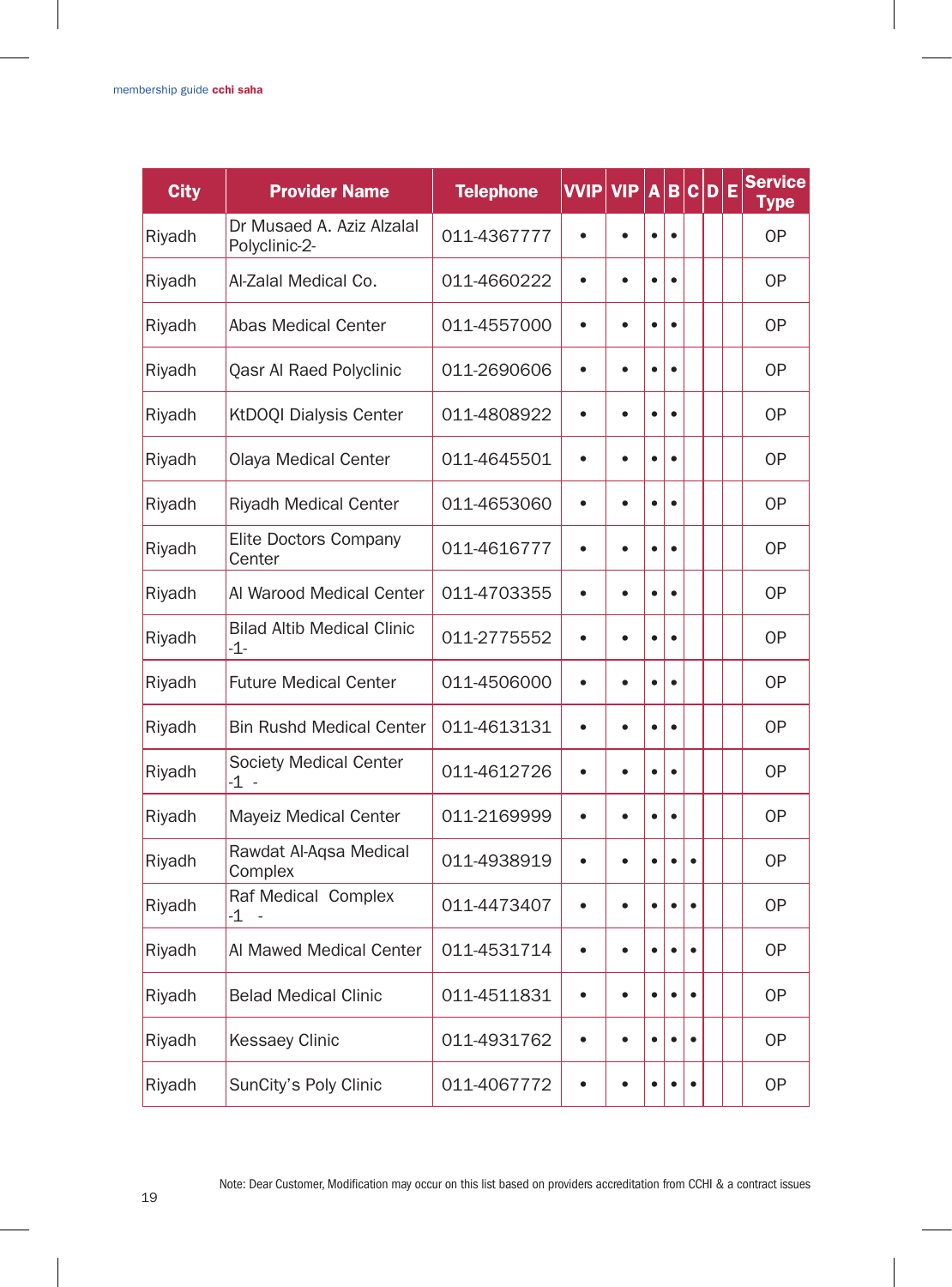| <b>City</b> | <b>Provider Name</b>                     | <b>Telephone</b> | <b>VVIP</b> | <b>VIP</b> | A         | B         |           | C D | Ε | <b>Service</b><br><b>Type</b> |
|-------------|------------------------------------------|------------------|-------------|------------|-----------|-----------|-----------|-----|---|-------------------------------|
| Riyadh      | Al Khaleejy Medical Clinic<br>-Maza'ar - | 920002462        | $\bullet$   | $\bullet$  | $\bullet$ | $\bullet$ | $\bullet$ |     |   | <b>OP</b>                     |
| Riyadh      | Riyadh Conslutative Clinic               | 011-4507000      | $\bullet$   | $\bullet$  | $\bullet$ | $\bullet$ |           |     |   | <b>OP</b>                     |
| Riyadh      | <b>Badiah Consultaive Clinic</b>         | 011-4320666      | $\bullet$   | $\bullet$  | $\bullet$ | $\bullet$ |           |     |   | <b>OP</b>                     |
| Riyadh      | <b>Consultative Medical</b><br>Clinic    | 011-2320000      | $\bullet$   | $\bullet$  | $\bullet$ | $\bullet$ |           |     |   | 0P                            |
| Riyadh      | Pearl's Smile Medical<br>Center          | 011-4646334      | $\bullet$   | $\bullet$  | $\bullet$ | $\bullet$ | $\bullet$ |     |   | <b>OP</b>                     |
| Riyadh      | Adwaa Al-Alami Polyclinic                | 011-4953022      | $\bullet$   | $\bullet$  | $\bullet$ | $\bullet$ | ٠         |     |   | <b>OP</b>                     |
| Riyadh      | Al-Rayan International<br>Polyclinic     | 011-4011833      | $\bullet$   | $\bullet$  | $\bullet$ | $\bullet$ |           |     |   | 0P                            |
| Riyadh      | Al-Khazan Clinic-2-                      | 011-2713118      | $\bullet$   | ٠          | $\bullet$ | $\bullet$ |           |     |   | 0P                            |
| Riyadh      | Tiba Al-Osrah Medical<br>Center          | 011-4572417      | $\bullet$   | $\bullet$  | $\bullet$ | $\bullet$ | $\bullet$ |     |   | <b>OP</b>                     |
| Riyadh      | Al-Osrah Medical Center                  | 011-4262233      | $\bullet$   | $\bullet$  | $\bullet$ | $\bullet$ |           |     |   | 0P                            |
| Riyadh      | Al Kadesiah Clinic                       | 011-4488809      | $\bullet$   | $\bullet$  | $\bullet$ | $\bullet$ |           |     |   | 0P                            |
| Riyadh      | <b>Typical Medical Clinic</b>            | 011-2454444      | $\bullet$   | $\bullet$  | $\bullet$ | $\bullet$ | $\bullet$ |     |   | <b>OP</b>                     |
| Riyadh      | Abad Specialized Clinic                  | 011-2016677      | $\bullet$   | $\bullet$  | $\bullet$ | $\bullet$ | $\bullet$ |     |   | <b>OP</b>                     |
| Riyadh      | Dar Al Muafat Polyclinic                 | 920003314        | $\bullet$   | $\bullet$  | $\bullet$ | $\bullet$ | $\bullet$ |     |   | <b>OP</b>                     |
| Riyadh      | Al Eman Medical Clinic                   | 011-4582070      | $\bullet$   | $\bullet$  | $\bullet$ | $\bullet$ |           |     |   | 0P                            |
| Riyadh      | Omar Al Ajaji Medical<br>Centetr-1-      | 011-4741122      | $\bullet$   | $\bullet$  | $\bullet$ | $\bullet$ | $\bullet$ |     |   | <b>OP</b>                     |
| Riyadh      | Al Malaz Modern Clinic                   | 011-4771515      | $\bullet$   | ٠          | $\bullet$ | $\bullet$ | $\bullet$ |     |   | <b>OP</b>                     |
| Riyadh      | Dar Al Hekma Clinic                      | 011-4461804      | $\bullet$   | $\bullet$  | $\bullet$ | $\bullet$ |           |     |   | <b>OP</b>                     |
| Riyadh      | <b>Hakeem Medical Center</b>             | 011-4304747      | $\bullet$   | $\bullet$  | $\bullet$ | $\bullet$ |           |     |   | 0P                            |
| Riyadh      | Ajial Medical Polyclinic                 | 011-4543104      | $\bullet$   | $\bullet$  | $\bullet$ | $\bullet$ | $\bullet$ |     |   | <b>OP</b>                     |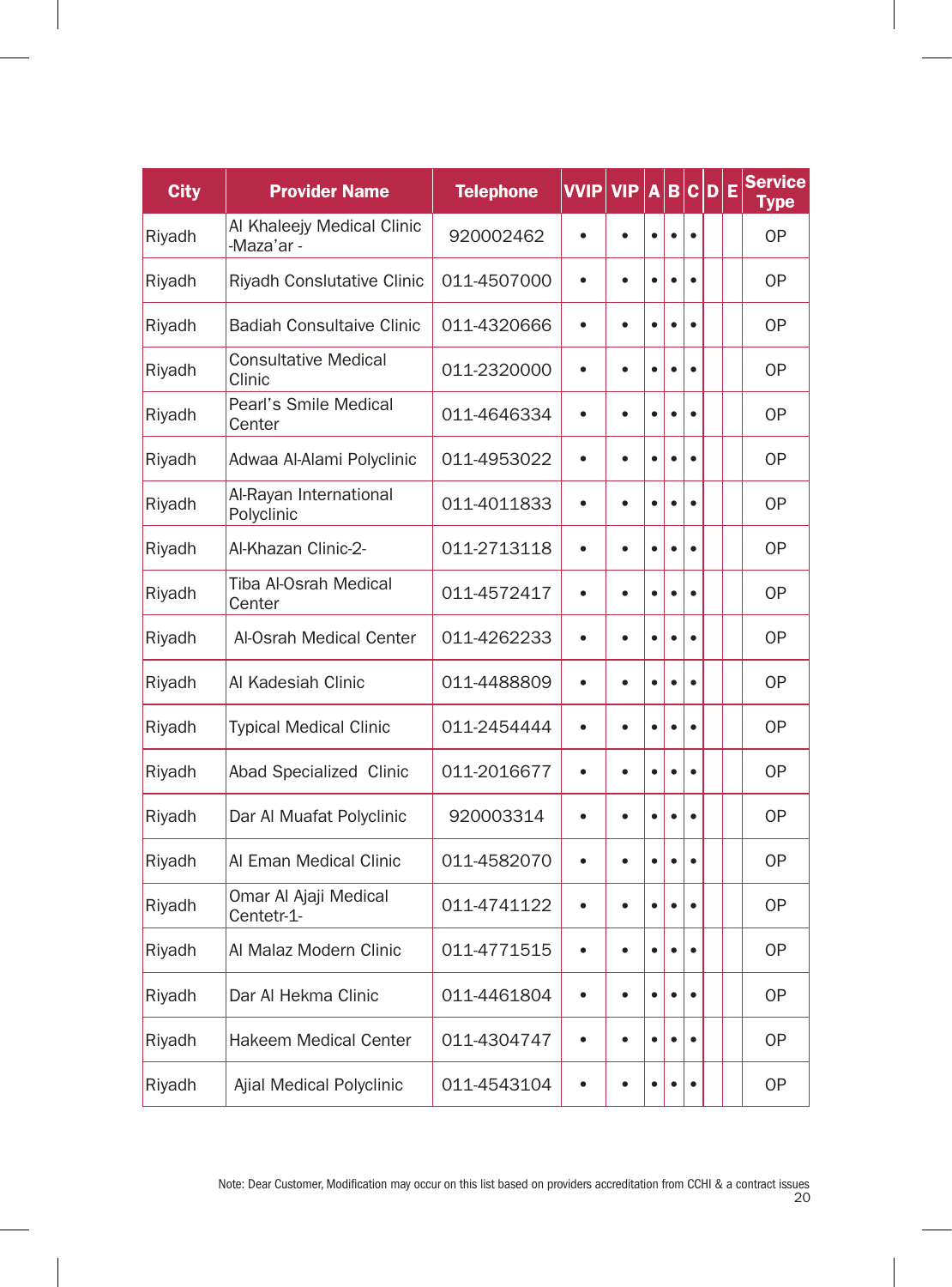| <b>City</b> | <b>Provider Name</b>                        | <b>Telephone</b> | <b>VVIP</b> | <b>VIP</b> | A         | B         | c         | D E       | <b>Service</b><br>Type |
|-------------|---------------------------------------------|------------------|-------------|------------|-----------|-----------|-----------|-----------|------------------------|
| Riyadh      | Taif Medical Center                         | 011-4881133      | $\bullet$   | ä          | $\bullet$ | $\bullet$ | $\bullet$ |           | <b>OP</b>              |
| Riyadh      | <b>Modern Medical Clinic</b>                | 011-4918003      | $\bullet$   | $\bullet$  | ٠         | $\bullet$ | ٠         |           | 0P                     |
| Riyadh      | <b>Factories Polyclinics</b>                | 011-4985255      | $\bullet$   | $\bullet$  | $\bullet$ | $\bullet$ | $\bullet$ |           | 0P                     |
| Riyadh      | Omm Al Hamam Polyclinic                     | 011-4806348      | $\bullet$   | $\bullet$  | $\bullet$ | $\bullet$ | $\bullet$ |           | <b>OP</b>              |
| Riyadh      | Al Alam Medical Company                     | 011-2783330      | $\bullet$   | $\bullet$  | $\bullet$ | $\bullet$ | $\bullet$ |           | 0P                     |
| Riyadh      | Medical World Polyclinic                    | 011-4731313      | $\bullet$   | $\bullet$  | $\bullet$ | $\bullet$ | $\bullet$ |           | <b>OP</b>              |
| Riyadh      | Al Wattan Clinic                            | 011-4588444      | $\bullet$   | $\bullet$  | $\bullet$ | $\bullet$ | $\bullet$ |           | 0P                     |
| Riyadh      | Al Wattan Medical Center                    | 011-4964455      | $\bullet$   | $\bullet$  | $\bullet$ | $\bullet$ | $\bullet$ |           | <b>OP</b>              |
| Riyadh      | Al Rabe'a Medical Clinic                    | 011-2287042      | $\bullet$   | $\bullet$  | $\bullet$ | $\bullet$ | $\bullet$ |           | <b>OP</b>              |
| Riyadh      | <b>Jwel Clinics</b>                         | 011-4883424      | $\bullet$   | $\bullet$  | $\bullet$ | $\bullet$ | $\bullet$ |           | <b>OP</b>              |
| Riyadh      | The Medical Alotes<br>Company LTD           | 011-2490667      | $\bullet$   | $\bullet$  | $\bullet$ | $\bullet$ | $\bullet$ |           | <b>OP</b>              |
| Riyadh      | Dar Al Elaj Dispensary                      | 011-4258933      | $\bullet$   | $\bullet$  | $\bullet$ | $\bullet$ | $\bullet$ |           | <b>OP</b>              |
| Riyadh      | Olaya International clinic                  | 011-2930135      | $\bullet$   | ٠          | $\bullet$ | $\bullet$ | $\bullet$ |           | 0P                     |
| Riyadh      | Bilad Al-Taib Clinic -2                     | 011-2338855      | $\bullet$   | $\bullet$  | $\bullet$ | $\bullet$ |           |           | <b>OP</b>              |
| Riyadh      | Aviccenna Polyclinic                        | 011-4486834      | $\bullet$   | $\bullet$  | $\bullet$ | $\bullet$ | $\bullet$ |           | <b>OP</b>              |
| Riyadh      | Al-Ebdaa Medical Clinic &<br>Center         | 011-2263800      | $\bullet$   | $\bullet$  | $\bullet$ | $\bullet$ | $\bullet$ |           | 0P                     |
| Riyadh      | <b>Specialized Medical Care</b><br>center   | 011-4553925      | $\bullet$   | $\bullet$  | $\bullet$ | $\bullet$ | $\bullet$ | ٠         | <b>OP</b>              |
| Riyadh      | Tadawee Al-Riyadh<br><b>Medical Complex</b> | 011-2533999      | $\bullet$   | $\bullet$  | $\bullet$ | $\bullet$ | $\bullet$ |           | <b>OP</b>              |
| Riyadh      | AL-Salameh Medical<br>Center                | 011-4113289      | $\bullet$   | $\bullet$  | $\bullet$ | $\bullet$ | $\bullet$ | $\bullet$ | <b>OP</b>              |
| Riyadh      | AL Hayat National Clinic 3                  | 011-2741840      |             | ٠          | ٠         | $\bullet$ | ٠         | ٠         | <b>OP</b>              |

Note: Dear Customer, Modification may occur on this list based on providers accreditation from CCHI & a contract issues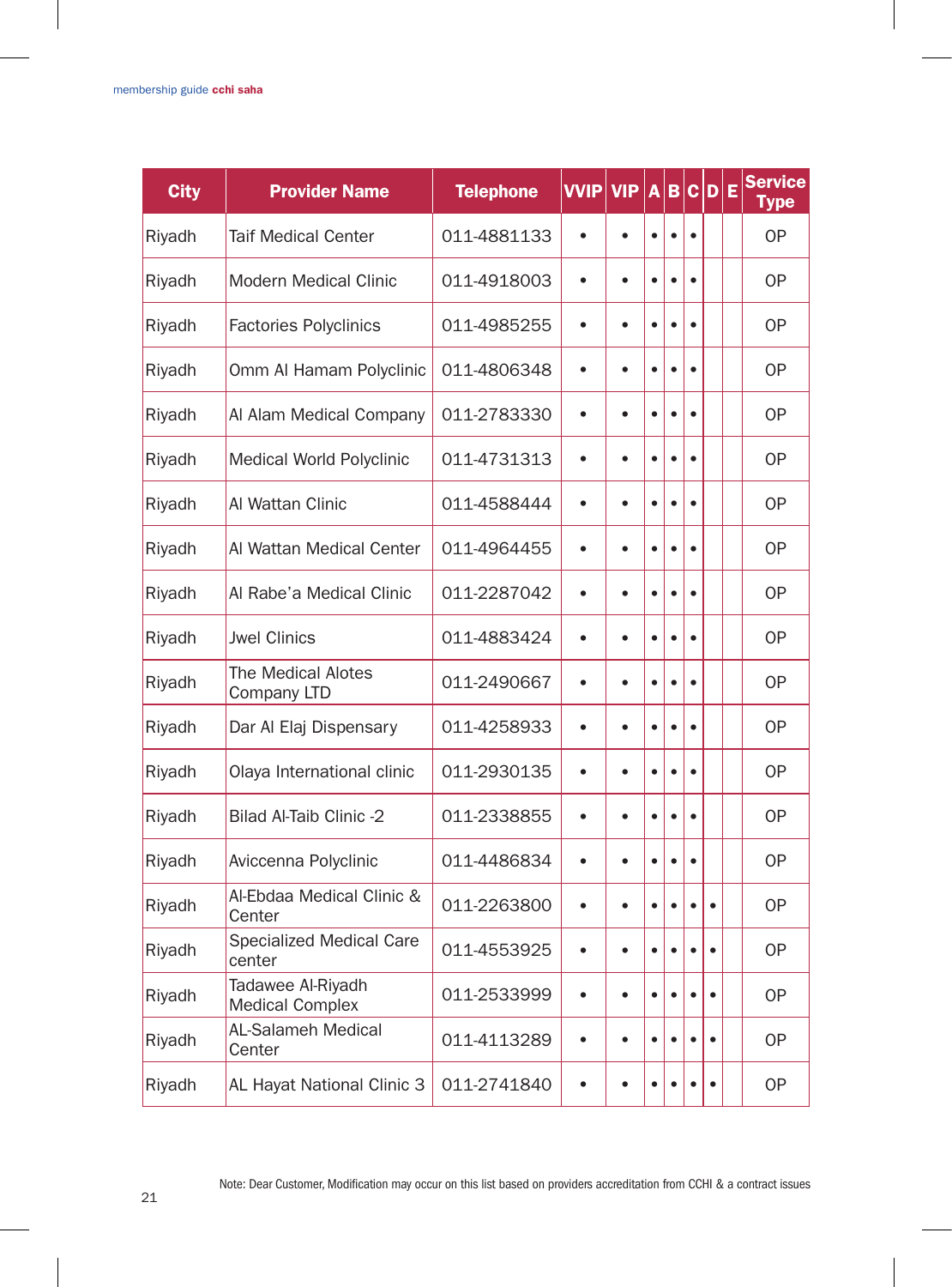| <b>City</b> | <b>Provider Name</b>                 | <b>Telephone</b> | <b>VVIP</b> | <b>VIP</b> | A         | B         | c         | $\mathbf{D}$ | Ε | <b>Service</b><br><b>Type</b> |
|-------------|--------------------------------------|------------------|-------------|------------|-----------|-----------|-----------|--------------|---|-------------------------------|
| Riyadh      | Riyadh Clinic                        | 011-4787070      | $\bullet$   | $\bullet$  | $\bullet$ | $\bullet$ | $\bullet$ |              |   | <b>OP</b>                     |
| Riyadh      | Arrayan National Clinic              | 011-4931785      | $\bullet$   | $\bullet$  | $\bullet$ | $\bullet$ |           |              |   | <b>OP</b>                     |
| Riyadh      | <b>Badruddin Polyclinic</b>          | 011-4025501      | $\bullet$   | $\bullet$  | $\bullet$ | $\bullet$ |           |              |   | <b>OP</b>                     |
| Riyadh      | Al Hayat National<br>Polyclinic-1    | 011-2789333      | $\bullet$   | $\bullet$  | $\bullet$ | $\bullet$ | ٠         |              |   | <b>OP</b>                     |
| Riyadh      | Shoa'a Medical Center                | 011-4563777      | $\bullet$   | $\bullet$  | $\bullet$ | $\bullet$ | $\bullet$ | ٠            |   | <b>OP</b>                     |
| Riyadh      | Senymar Medical Center               | 011-2356321      | $\bullet$   | $\bullet$  | $\bullet$ | $\bullet$ |           |              |   | <b>OP</b>                     |
| Riyadh      | Al Maseef Medical Clinic             | 011-2255000      | $\bullet$   | $\bullet$  | $\bullet$ | $\bullet$ | $\bullet$ | $\bullet$    |   | <b>OP</b>                     |
| Riyadh      | Al Mawiyah Clinic 8                  | 011-2337777      | $\bullet$   | $\bullet$  | $\bullet$ | $\bullet$ | é         | ٠            |   | 0P                            |
| Riyadh      | Al Mawiyah Clinic 7                  | 011-2272333      | $\bullet$   | $\bullet$  | $\bullet$ | $\bullet$ |           |              |   | <b>OP</b>                     |
| Riyadh      | Al Mawiyah Clinic 6                  | 011-4631431      | $\bullet$   | $\bullet$  | $\bullet$ | $\bullet$ |           |              |   | 0P                            |
| Riyadh      | Al Mawiyah Clinic 5                  | 011-4318484      | $\bullet$   | $\bullet$  | $\bullet$ | $\bullet$ | $\bullet$ |              |   | <b>OP</b>                     |
| Riyadh      | Al Mawiyah Clinic 4                  | 011-2359090      | $\bullet$   | $\bullet$  | $\bullet$ | $\bullet$ | $\bullet$ | ٠            |   | <b>OP</b>                     |
| Riyadh      | Al Mawyah Clinic 3                   | 011-2084444      | $\bullet$   | $\bullet$  | $\bullet$ | $\bullet$ |           |              |   | 0P                            |
| Riyadh      | <b>Attadawe Medical Center</b>       | 011-2780211      | $\bullet$   | $\bullet$  | $\bullet$ | $\bullet$ | $\bullet$ |              |   | <b>OP</b>                     |
| Riyadh      | Al Haramain Medical<br>Clinic        | 011-2323666      | $\bullet$   | $\bullet$  | $\bullet$ | $\bullet$ |           |              |   | 0P                            |
| Riyadh      | <b>Khalid Medical Clinic</b>         | 011-2365000      | $\bullet$   | $\bullet$  | $\bullet$ | $\bullet$ |           |              |   | <b>OP</b>                     |
| Riyadh      | Al Mawiyah Consultive<br>Clinic -1 - | 011-2314444      | $\bullet$   | $\bullet$  | $\bullet$ | $\bullet$ |           |              |   | <b>OP</b>                     |
| Riyadh      | AL Hayat Polyclinic 2                | 011-2460254      | $\bullet$   | $\bullet$  | ٠         | $\bullet$ | ٠         |              |   | 0P                            |
| Riyadh      | Al-Faiha Medical Center              | 011-2328888      | $\bullet$   | $\bullet$  | $\bullet$ | $\bullet$ | $\bullet$ | $\bullet$    |   | 0P                            |
| Riyadh      | Al Aried Clinic                      | 011-4356042      |             | ė          | $\bullet$ | $\bullet$ |           |              |   | <b>OP</b>                     |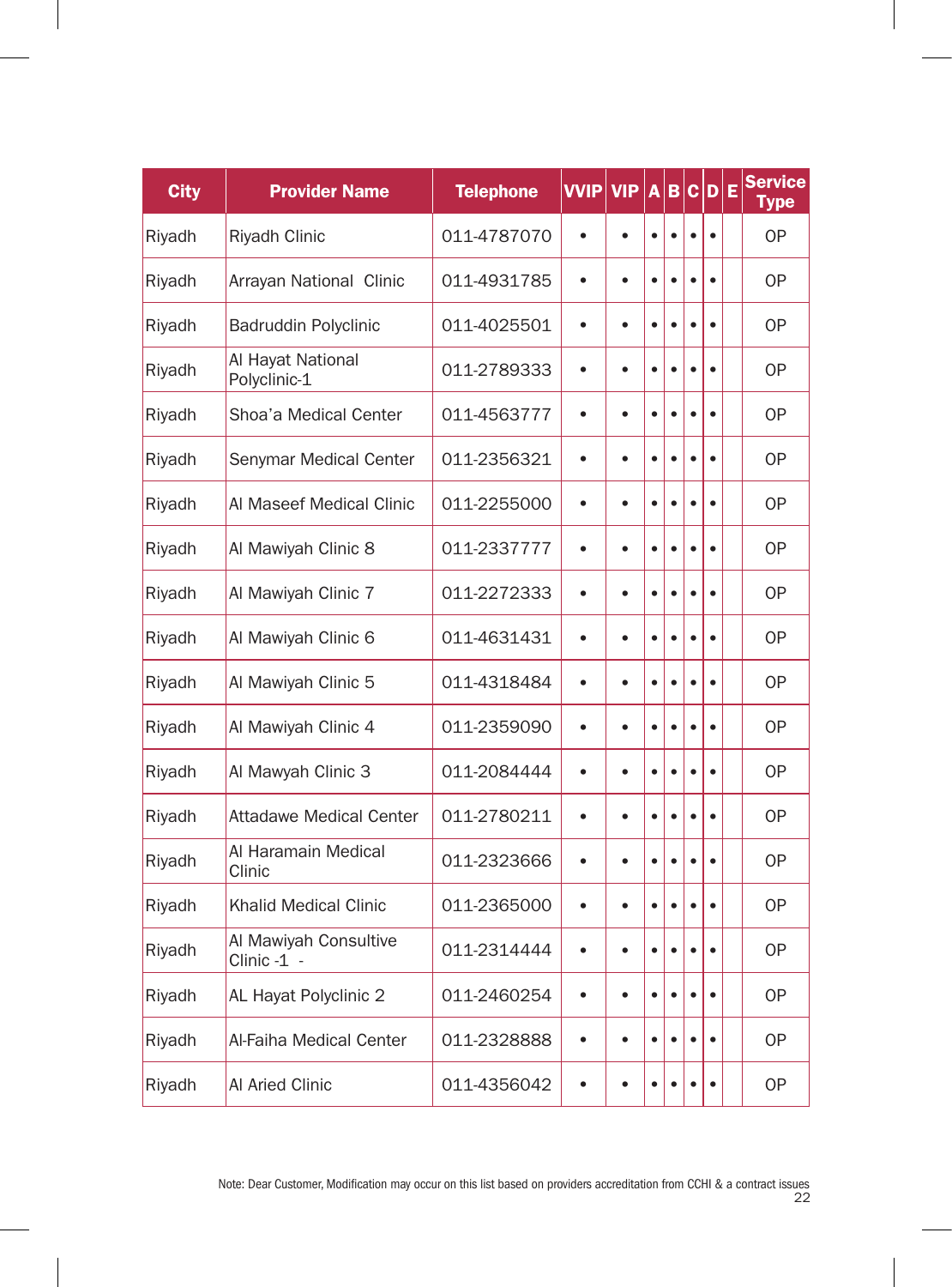| <b>City</b> | <b>Provider Name</b>                                     | <b>Telephone</b> | <b>VVIP</b> | <b>VIP</b> | $\overline{A}$ | B         | c         | D E       |           | <b>Service</b><br>Type |
|-------------|----------------------------------------------------------|------------------|-------------|------------|----------------|-----------|-----------|-----------|-----------|------------------------|
| Riyadh      | Al Najmah Polyclinic                                     | 011-4714698      | $\bullet$   |            | $\bullet$      | $\bullet$ | $\bullet$ |           |           | <b>OP</b>              |
| Riyadh      | <b>Ghodaf Medical Center</b>                             | 011-4607642      | $\bullet$   | $\bullet$  | $\bullet$      | $\bullet$ |           |           |           | <b>OP</b>              |
| Riyadh      | <b>Mumtaz Poly Clinic</b>                                | 011-4781858      | $\bullet$   | $\bullet$  | $\bullet$      | $\bullet$ |           | $\bullet$ |           | 0P                     |
| Riyadh      | Wahat Al Tashafi Poly<br>Clinic                          | 011-4327888      | $\bullet$   | $\bullet$  | $\bullet$      | $\bullet$ |           |           |           | <b>OP</b>              |
| Riyadh      | Al Azizia Medical Center                                 | 011-4956127      | $\bullet$   | $\bullet$  | $\bullet$      | $\bullet$ |           | $\bullet$ |           | 0P                     |
| Riyadh      | Adwa'a Dorat Al Alami<br>Poly Clinic                     | 011-2481400      | $\bullet$   | $\bullet$  | $\bullet$      | $\bullet$ | $\bullet$ |           |           | 0P                     |
| Riyadh      | Al Rajhi International<br>Clinic                         | 011-4036555      | $\bullet$   | $\bullet$  | $\bullet$      | $\bullet$ |           | $\bullet$ |           | 0P                     |
| Riyadh      | Jazeera Medical Center                                   | 011-2350108      | $\bullet$   | $\bullet$  | $\bullet$      | $\bullet$ | $\bullet$ |           |           | 0P                     |
| Riyadh      | AL- Shomoly Medicl<br>Polyclinic                         | 011-4543232      | $\bullet$   | $\bullet$  | $\bullet$      | $\bullet$ |           | $\bullet$ |           | <b>OP</b>              |
| Riyadh      | Dwa'ak Medical Center -1-                                | 011-2446677      | $\bullet$   | $\bullet$  | $\bullet$      | $\bullet$ | $\bullet$ |           | $\bullet$ | 0P                     |
| Riyadh      | Shifa Al-Jazeera Poly Clinic                             | 011-4124900      | $\bullet$   |            | $\bullet$      | $\bullet$ | $\bullet$ |           | $\bullet$ | 0P                     |
| Riyadh      | Mutlaq Poly Clinic<br>(Abdulfatah Mohammed<br>Al-Mutlaq) | 011-4059787      | $\bullet$   | $\bullet$  | $\bullet$      | $\bullet$ | ۰         |           | $\bullet$ | 0P                     |
| Riyadh      | Thumiri Medecal Center<br><b>BR2-</b>                    | 011-2320707      | $\bullet$   | $\bullet$  | $\bullet$      | $\bullet$ | $\bullet$ | $\bullet$ | $\bullet$ | 0P                     |
| Riyadh      | Al Masudi Clinic 1                                       | 011-4223063      | $\bullet$   | $\bullet$  | $\bullet$      | $\bullet$ | $\bullet$ | $\bullet$ | $\bullet$ | 0P                     |
| Riyadh      | Safa Makkah Poly Clinic 2                                | 011-4040188      | $\bullet$   | $\bullet$  | $\bullet$      | $\bullet$ | $\bullet$ | $\bullet$ | $\bullet$ | 0P                     |
| Riyadh      | Elixir International<br>Polyclinic                       | 011-4067001      | $\bullet$   | $\bullet$  | $\bullet$      | $\bullet$ | $\bullet$ |           | $\bullet$ | <b>OP</b>              |
| Riyadh      | Khaled AL Ajaji Medecal<br>Center                        | 011-4303539      | $\bullet$   | $\bullet$  | $\bullet$      | $\bullet$ | ٠         | $\bullet$ | $\bullet$ | 0P                     |
| Riyadh      | Aram Medical Complex                                     | 011-2081111      | $\bullet$   | $\bullet$  | $\bullet$      | $\bullet$ | $\bullet$ |           | $\bullet$ | 0P                     |
| Riyadh      | Manarat Alteb poly Clinic                                | 011-4956000      | $\bullet$   | $\bullet$  | $\bullet$      | $\bullet$ | ٠         | ٠         | $\bullet$ | <b>OP</b>              |
| Riyadh      | Al Nozha Medical Center                                  | 011-4554400      | ٠           | ٠          | $\bullet$      | $\bullet$ |           |           | $\bullet$ | <b>OP</b>              |

 $\overline{\phantom{a}}$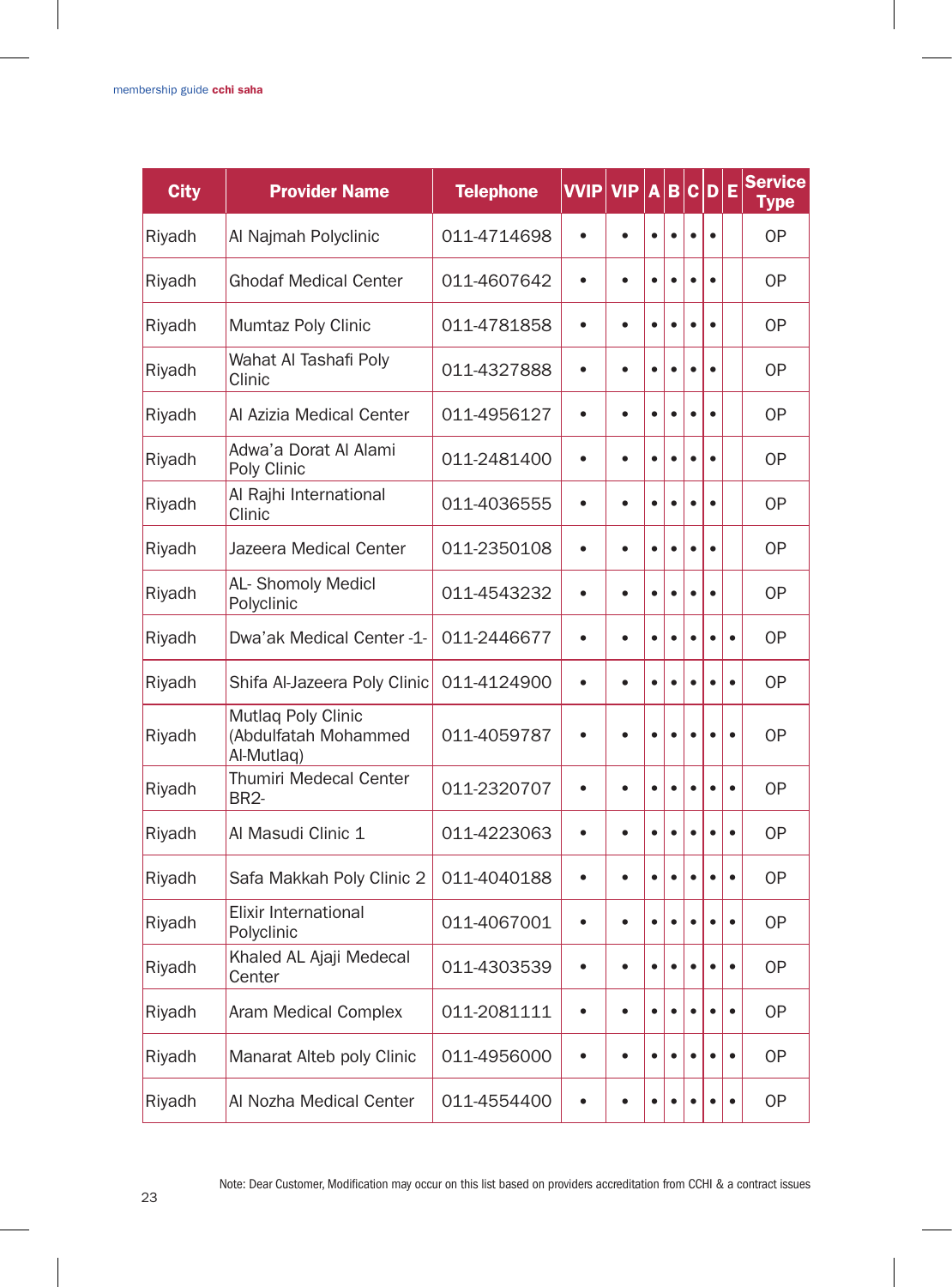| <b>City</b> | <b>Provider Name</b>                | <b>Telephone</b> | $V$ VIP   | <b>VIP</b> | A         | B         | $\mathbf{c}$ | D         | Ε         | <b>Service</b><br><b>Type</b> |
|-------------|-------------------------------------|------------------|-----------|------------|-----------|-----------|--------------|-----------|-----------|-------------------------------|
| Riyadh      | Al-Riyadh Care Medical<br>Clinic    | 011-4553041      | $\bullet$ | $\bullet$  | $\bullet$ | $\bullet$ | $\bullet$    |           | $\bullet$ | <b>OP</b>                     |
| Riyadh      | Durrat Ghornata Medical<br>Complex  | 011-2771162      | $\bullet$ | $\bullet$  | $\bullet$ | $\bullet$ | $\bullet$    |           | $\bullet$ | 0P                            |
| Riyadh      | Al-Mohammadia Medical<br>Center     | 011-2101414      | $\bullet$ | $\bullet$  | $\bullet$ | $\bullet$ | $\bullet$    |           | $\bullet$ | <b>OP</b>                     |
| Riyadh      | Omar Al Ajaji Medical<br>Centetr-2- | 011-2655525      | $\bullet$ | $\bullet$  | $\bullet$ | $\bullet$ | $\bullet$    | ٠         | $\bullet$ | <b>OP</b>                     |
| Riyadh      | Safa Makkah Poly Clinic 1           | 011-4036111      | $\bullet$ | $\bullet$  | $\bullet$ | $\bullet$ | $\bullet$    | ó         | $\bullet$ | <b>OP</b>                     |
| Riyadh      | Naseem Al- Azhar Clinic             | 011-4115965      | $\bullet$ | $\bullet$  | $\bullet$ | $\bullet$ | ٠            | ó         | $\bullet$ | 0P                            |
| Riyadh      | Zahrat Al-Amal Clinic -1-           | 011-4319988      | $\bullet$ | $\bullet$  | $\bullet$ | $\bullet$ | $\bullet$    | $\bullet$ | $\bullet$ | <b>OP</b>                     |
| Riyadh      | Noorana Medical Center              | 011-4780000      | $\bullet$ | $\bullet$  | $\bullet$ | $\bullet$ | $\bullet$    | Ċ         | $\bullet$ | 0P                            |
| Riyadh      | Al- Fares Medical Clinic            | 011-2624678      | $\bullet$ | $\bullet$  | $\bullet$ | $\bullet$ |              | ó         | $\bullet$ | <b>OP</b>                     |
| Riyadh      | Al-Ajaji National Clinic            | 011-4545453      | $\bullet$ | $\bullet$  | $\bullet$ | $\bullet$ | $\bullet$    |           | $\bullet$ | 0P                            |
| Riyadh      | Safa Makkah Polyclinic -3           | 011-4012128      | $\bullet$ | $\bullet$  | $\bullet$ | $\bullet$ | $\bullet$    |           | $\bullet$ | <b>OP</b>                     |
| Riyadh      | Al-Subhi Specialized<br>Center      | 011-2335000      | $\bullet$ | $\bullet$  | $\bullet$ | $\bullet$ | $\bullet$    | $\bullet$ | $\bullet$ | 0P                            |
| Riyadh      | Al Hayat National Clinic            | 011-2444111      | $\bullet$ | $\bullet$  | $\bullet$ | $\bullet$ |              |           | $\bullet$ | <b>OP</b>                     |
| Riyadh      | <b>Mirad Medical Center</b>         | 011-2306044      | $\bullet$ | $\bullet$  | $\bullet$ | $\bullet$ | $\bullet$    | ó         | $\bullet$ | <b>OP</b>                     |
| Riyadh      | Al-Thomairy Medical Clinic<br>(1)   | 011-4911149      | $\bullet$ | $\bullet$  | $\bullet$ | $\bullet$ | ė            |           | $\bullet$ | <b>OP</b>                     |
| Riyadh      | Dar Al Shefa Clinic                 | 011-4989220      | $\bullet$ | $\bullet$  | $\bullet$ | $\bullet$ | $\bullet$    | $\bullet$ | $\bullet$ | <b>OP</b>                     |
| Riyadh      | Khaledya Clinic                     | 011-4481448      | $\bullet$ | $\bullet$  | $\bullet$ | $\bullet$ |              |           | $\bullet$ | 0P                            |
| Riyadh      | <b>Heraa Medical Clinic</b>         | 011-4390040      | $\bullet$ | $\bullet$  | $\bullet$ | $\bullet$ | ٠            |           | $\bullet$ | <b>OP</b>                     |
| Riyadh      | Al Bustan Clinic                    | 011-4582140      | $\bullet$ | $\bullet$  | $\bullet$ | $\bullet$ | $\bullet$    |           | $\bullet$ | <b>OP</b>                     |
| Riyadh      | Al Fraeidy National Clinic          | 011-2366662      | $\bullet$ | $\bullet$  | ė         | $\bullet$ |              |           | $\bullet$ | <b>OP</b>                     |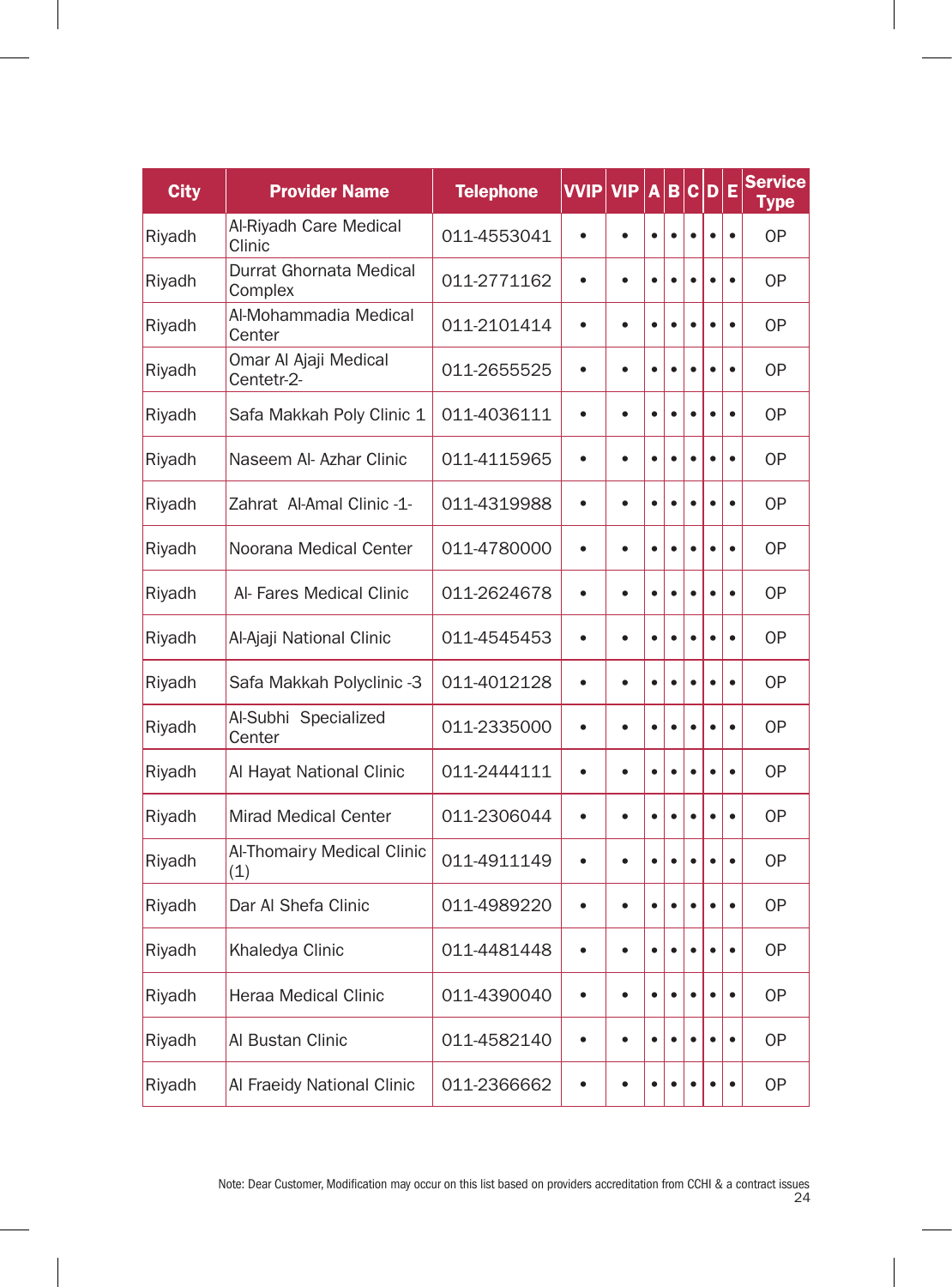| <b>City</b> | <b>Provider Name</b>                                                     | <b>Telephone</b> | <b>VVIP</b> | <b>VIP</b>      | A         | B         | $\mathbf c$ | $\mathbf{D}$ | E         | <b>Service</b><br><b>Type</b> |
|-------------|--------------------------------------------------------------------------|------------------|-------------|-----------------|-----------|-----------|-------------|--------------|-----------|-------------------------------|
| Riyadh      | Al Bayan Polyclinic                                                      | 011-4510944      | $\bullet$   | $\bullet$       | $\bullet$ | $\bullet$ | $\bullet$   | $\bullet$    | $\bullet$ | <b>OP</b>                     |
| Riyadh      | Al Khaleejy Medical Clinic<br>- Shoubra                                  | 920002462        | $\bullet$   | $\bullet$       | $\bullet$ | $\bullet$ | $\bullet$   | $\bullet$    | $\bullet$ | 0P                            |
| Riyadh      | Al Khaleejy Medical Clinic<br>- Shefa                                    | 920002462        | $\bullet$   | $\bullet$       | $\bullet$ | $\bullet$ | $\bullet$   | Ċ            | $\bullet$ | 0P                            |
| Riyadh      | Al Khaleejy Polyclinic - 2 <sup>nd</sup><br>Indus                        | 920002462        | $\bullet$   | $\bullet$       | $\bullet$ | $\bullet$ | $\bullet$   | $\bullet$    | $\bullet$ | 0P                            |
| Riyadh      | Al Mawiyah Clinic 9                                                      | 011-2637777      | $\bullet$   | $\bullet$       | $\bullet$ | $\bullet$ | $\bullet$   | ó            | $\bullet$ | 0P                            |
| Riyadh      | Consultative Mawiyah<br>Clinic 2                                         | 011-4537777      | $\bullet$   | $\bullet$       | $\bullet$ | $\bullet$ | $\bullet$   | $\bullet$    | $\bullet$ | <b>OP</b>                     |
| Riyadh      | Sultan Al Fraeidy Polyclinic                                             | 011-2002266      | $\bullet$   | $\bullet$       | $\bullet$ | $\bullet$ | $\bullet$   | Ċ            | $\bullet$ | <b>OP</b>                     |
| Riyadh      | Mustawsaf Olaya Poly<br>Clinic                                           | 011-4632691      | $\bullet$   | $\bullet$       | $\bullet$ | $\bullet$ | $\bullet$   | $\bullet$    | $\bullet$ | <b>OP</b>                     |
| Riyadh      | Sehat Al Omam Medical<br>Center                                          | 011-2277676      | $\bullet$   | $\bullet$       | $\bullet$ | $\bullet$ | ٠           | ٠            | $\bullet$ | 0P                            |
| Riyadh      | Zahrat Al Amal Clinic -2-                                                | 011-4313333      | $\bullet$   | $\bullet$       | $\bullet$ | $\bullet$ | $\bullet$   | $\bullet$    | $\bullet$ | <b>OP</b>                     |
| Riyadh      | Al Ekhlass Medical Clinic                                                | 011-2492129      | $\bullet$   | $\bullet$       | $\bullet$ | $\bullet$ | $\bullet$   | ė            | $\bullet$ | 0P                            |
| Riyadh      | <b>Metrek Medical Clinic</b>                                             | 011-4367195      | $\bullet$   | $\bullet$       | $\bullet$ | $\bullet$ | $\bullet$   | $\bullet$    | $\bullet$ | <b>OP</b>                     |
| Riyadh      | Abeer Medical Polyclinic-<br>Al-Batha                                    | 011-4091064      | $\bullet$   | $\bullet$       | $\bullet$ | $\bullet$ | $\bullet$   | $\bullet$    | $\bullet$ | 0P                            |
| Riyadh      | Abeer Medical Polyclinic-<br>Shumaissy                                   | 920000517        | $\bullet$   | $\bullet$       | $\bullet$ | $\bullet$ | ٠           | ٠            | $\bullet$ | <b>OP</b>                     |
| Riyadh      | Al-Khazan Clinic                                                         | 011-4355252      | $\bullet$   | $\bullet$       | $\bullet$ | $\bullet$ | $\bullet$   |              | $\bullet$ | 0P                            |
| Riyadh      | Fayha Health Medical<br>Complex                                          | 011-2418000      | $\bullet$   | ٠               | ٠         | $\bullet$ |             |              | $\bullet$ | <b>OP</b>                     |
| Riyadh      | <b>Allied Diagnostic Center</b>                                          | 011-4942990      |             | <b>Referral</b> |           |           |             |              |           | 0P                            |
| Riyadh      | Alestsharyoon company<br>Center Polyclinic for<br>radiography diagnostic | 011-4612266      |             | <b>OP</b>       |           |           |             |              |           |                               |
| Riyadh      | Dr.Sulaiman Al Habib<br><b>Medical Center</b>                            | 011-4622224      | $\bullet$   | $\bullet$       |           |           |             |              |           | OP/IP                         |
| Riyadh      | Dr Sulaiman Al Habib<br>Medical Center Arryan                            | 011-4909999      | $\bullet$   | ٠               |           |           |             |              |           | OP/IP                         |

 $\overline{\phantom{a}}$ 

 $\overline{1}$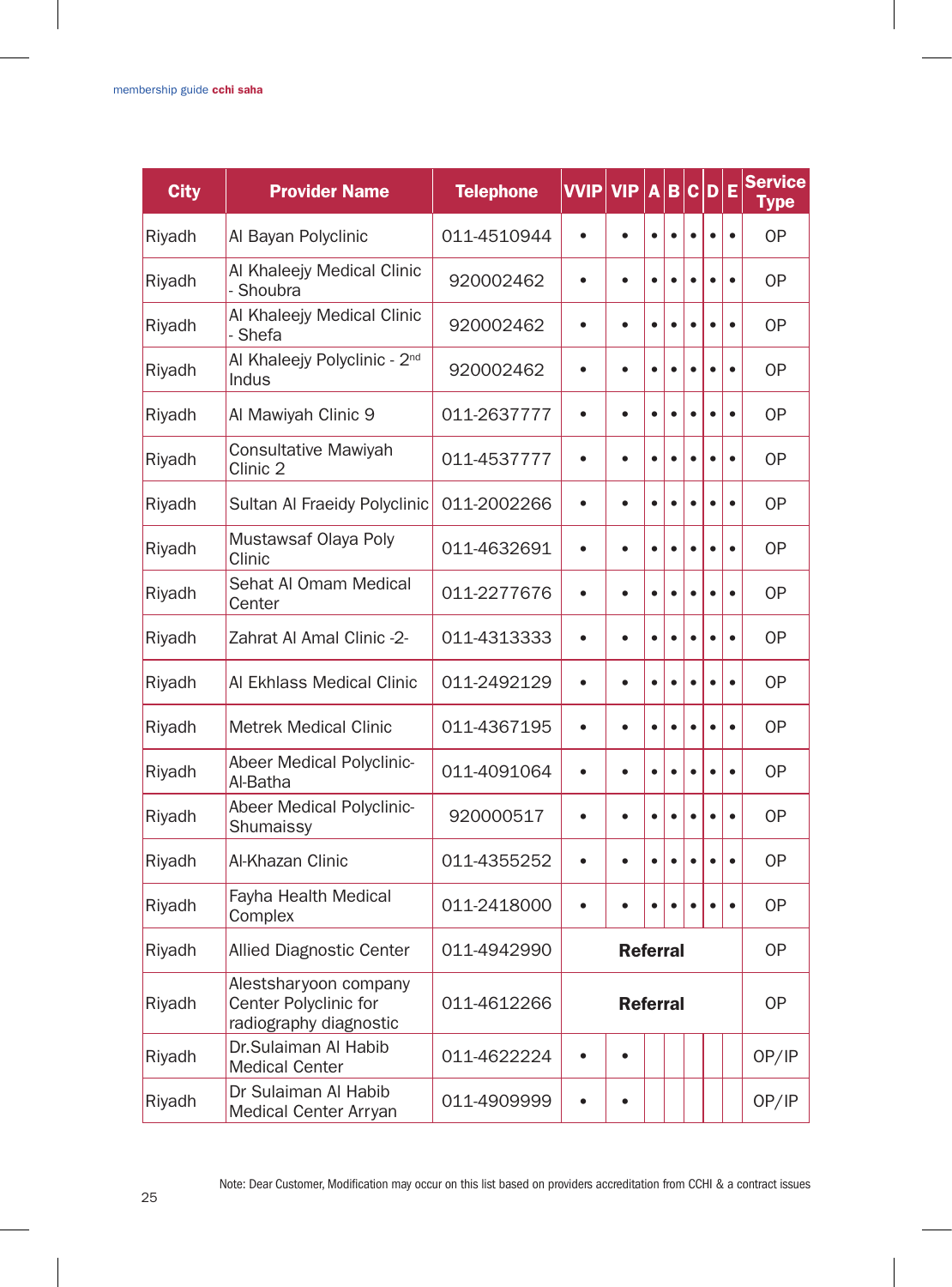| <b>City</b> | <b>Provider Name</b>                                 | <b>Telephone</b> | <b>VVIP</b> | <b>VIP</b> | A         | в         | $ {\bf C} {\bf D} $ | Ε | <b>Service</b><br><b>Type</b> |
|-------------|------------------------------------------------------|------------------|-------------|------------|-----------|-----------|---------------------|---|-------------------------------|
| Riyadh      | Al Garb Specialist<br><b>Hospital For Med</b>        | 011-2833333      | $\bullet$   | $\bullet$  |           |           |                     |   | OP/IP                         |
| Riyadh      | Dr.Sulaiman Al-Habib -<br>Maternity Hospital         | 011-4622224      | $\bullet$   | $\bullet$  |           |           |                     |   | OP/IP                         |
| Riyadh      | Saudi British Hospital                               | 011-4636666      | $\bullet$   |            |           |           |                     |   | OP/IP                         |
| Riyadh      | Saudi German Hospital                                | 011-2685504      | $\bullet$   | $\bullet$  | $\bullet$ |           |                     |   | OP/IP                         |
| Riyadh      | Kingdom Hospital                                     | 011-2751111      | $\bullet$   | $\bullet$  | $\bullet$ |           |                     |   | OP/IP                         |
| Riyadh      | Dr. Abdul Rahman Al-<br>Mishari Hospital             | 011-4657700      | $\bullet$   | $\bullet$  | $\bullet$ |           |                     |   | OP/IP                         |
| Riyadh      | Al Mouwasat Hospital                                 | 011-4130000      | $\bullet$   | $\bullet$  | $\bullet$ |           |                     |   | OP/IP                         |
| Riyadh      | Dallah Hospital                                      | 920012222        | ė           | ٠          | $\bullet$ |           |                     |   | OP/IP                         |
| Riyadh      | Riyadh Care Hospital                                 | 011-4933000      | $\bullet$   | $\bullet$  | $\bullet$ |           |                     |   | OP/IP                         |
| Riyadh      | Riyadh National Hospital                             | 011-4761211      | $\bullet$   | $\bullet$  | $\bullet$ | $\bullet$ |                     |   | OP/IP                         |
| Riyadh      | Jafel International<br>Hospital                      | 011-4322222      | $\bullet$   | $\bullet$  | $\bullet$ | $\bullet$ |                     |   | OP/IP                         |
| Riyadh      | Al Hammadi Hospital                                  | 011-4622000      | $\bullet$   | $\bullet$  | $\bullet$ | $\bullet$ |                     |   | OP/IP                         |
| Riyadh      | <b>Specialized Medical</b><br><b>Center Hospital</b> | 011-4343800      | $\bullet$   | $\bullet$  | $\bullet$ | $\bullet$ |                     |   | OP/IP                         |
| Riyadh      | Hayat National Hospital                              | 011-4455555      | $\bullet$   | $\bullet$  | $\bullet$ | $\bullet$ |                     |   | OP/IP                         |
| Riyadh      | Sultan Bin A.A<br>Humanatarian City                  | 011-5620000      | $\bullet$   | $\bullet$  | $\bullet$ | $\bullet$ |                     |   | OP/IP                         |
| Riyadh      | Al Hammadi Hospital -<br>Suwaidi                     | 011-4250000      | $\bullet$   | $\bullet$  | $\bullet$ | $\bullet$ |                     |   | OP/IP                         |
| Riyadh      | Sanad Hospital                                       | 011-2407778      | $\bullet$   | $\bullet$  | $\bullet$ | $\bullet$ | $\bullet$           |   | OP/IP                         |
| Riyadh      | Green Crescent Hospital                              | 011-4644434      | $\bullet$   | $\bullet$  | $\bullet$ | $\bullet$ |                     |   | OP/IP                         |
| Riyadh      | Al Falah International<br>Hospital                   | 011-4463737      | $\bullet$   | $\bullet$  | $\bullet$ | $\bullet$ |                     |   | OP/IP                         |
| Riyadh      | Obeid Specialized<br>Hospital                        | 011-4767222      | $\bullet$   | $\bullet$  | $\bullet$ | $\bullet$ | $\bullet$           |   | OP/IP                         |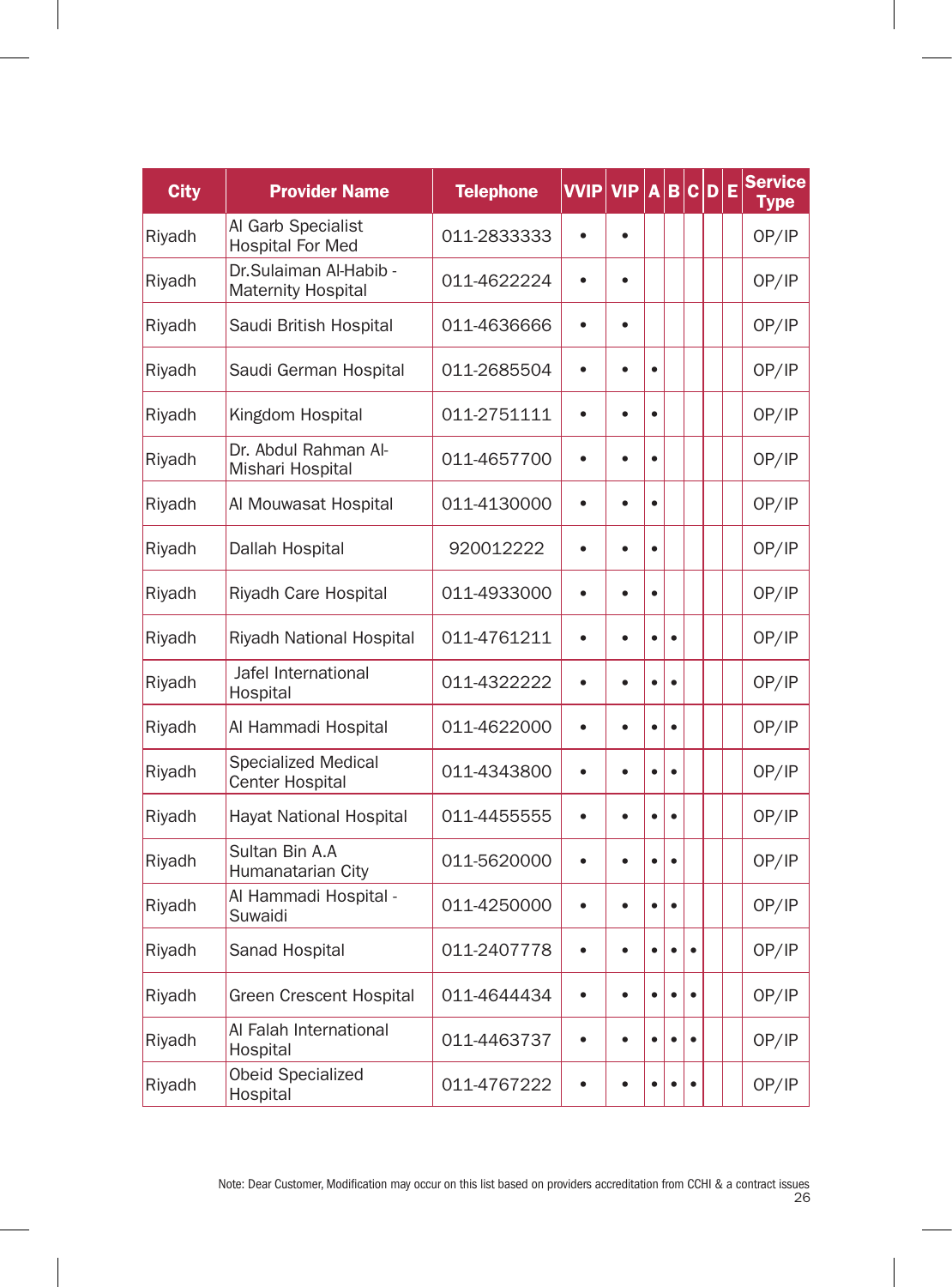| <b>City</b> | <b>Provider Name</b>                         | <b>Telephone</b> | <b>VVIP</b> | <b>VIP</b>      | A         | B         |           | C D E     |           | <b>Service</b><br>Type |
|-------------|----------------------------------------------|------------------|-------------|-----------------|-----------|-----------|-----------|-----------|-----------|------------------------|
| Riyadh      | Dar Al- Shefa Hospital                       | 011-4012029      | $\bullet$   | $\bullet$       | $\bullet$ | $\bullet$ | $\bullet$ |           |           | OP/IP                  |
| Riyadh      | Al Osrah International<br>Hospital           | 011-4311111      | $\bullet$   | $\bullet$       | $\bullet$ | $\bullet$ | $\bullet$ |           |           | OP/IP                  |
| Riyadh      | Rabiah Hospital                              | 011-4999000      | $\bullet$   | $\bullet$       | $\bullet$ | $\bullet$ | $\bullet$ | $\bullet$ |           | OP/IP                  |
| Riyadh      | Al Azhar Hospital                            | 011-2366788      | $\bullet$   | ė               | $\bullet$ | $\bullet$ |           |           |           | OP/IP                  |
| Riyadh      | Mobarak Hospital                             | 011-4015282      | $\bullet$   | $\bullet$       |           |           |           |           | $\bullet$ | OP/IP                  |
| Riyadh      | King Abdul Aziz Medical<br>City (N.G.H)      | 011-8018787      |             | <b>Referral</b> |           |           |           |           |           | OP/IP                  |
| Riyadh      | King Fahad Medical City                      | 011-2889619      |             | <b>Referral</b> |           |           |           |           |           | OP/IP                  |
| Riyadh      | Al Warood Center For the<br>Optical - Riyadh | 011-4703355      | $\bullet$   |                 | $\bullet$ |           |           |           |           | Optical                |
| Riyadh      | Maha Opticals -Nassem                        | 011-2305402      | $\bullet$   | $\bullet$       | $\bullet$ | $\bullet$ |           |           |           | Optical                |
| Riyadh      | Barakat Optical - Batha                      | 011-4487703      | $\bullet$   | $\bullet$       | $\bullet$ | $\bullet$ | $\bullet$ |           |           | Optical                |
| Riyadh      | Barakat Optical - Olaya                      | 011-2167714      | $\bullet$   | $\bullet$       | $\bullet$ | $\bullet$ | $\bullet$ |           |           | Optical                |
| Riyadh      | Barakat Optical -<br>Ghornatha Mall          | 011-2535227      | $\bullet$   | $\bullet$       | $\bullet$ | $\bullet$ | $\bullet$ |           |           | Optical                |
| Riyadh      | Barakat Optical-Fal Center                   | 011-4548186      | $\bullet$   | $\bullet$       |           | $\bullet$ |           |           |           | Optical                |
| Riyadh      | Barakat Optical -Sitteen st                  | 011-4765714      | $\bullet$   | $\bullet$       | $\bullet$ | $\bullet$ |           |           |           | Optical                |
| Riyadh      | Barakat Optical - King<br>Abdullah Road      | 011-4530382      | $\bullet$   | $\bullet$       | $\bullet$ | $\bullet$ |           |           |           | Optical                |
| Riyadh      | Barakat Optical - Rawda 3                    | 011-2348122      | $\bullet$   | $\bullet$       | $\bullet$ | $\bullet$ | ٠         |           |           | Optical                |
| Riyadh      | Al-Azhar Optical - Naseem                    | 011-2096004      | $\bullet$   | $\bullet$       | $\bullet$ | $\bullet$ | $\bullet$ |           |           | Optical                |
| Riyadh      | Maha Opticals-Ghornata<br><b>Branch</b>      | 011-2484769      | $\bullet$   | $\bullet$       | $\bullet$ | $\bullet$ |           |           | $\bullet$ | Optical                |
| Riyadh      | Maha Opticals - Shifa<br><b>Branch</b>       | 011-2982667      | $\bullet$   | $\bullet$       | $\bullet$ | $\bullet$ | $\bullet$ |           | $\bullet$ | Optical                |
| Riyadh      | Maha Opticals - Ahmed Bin<br>hanbal street   | 011-4937112      | $\bullet$   | $\bullet$       | $\bullet$ | $\bullet$ | $\bullet$ | $\bullet$ | $\bullet$ | Optical                |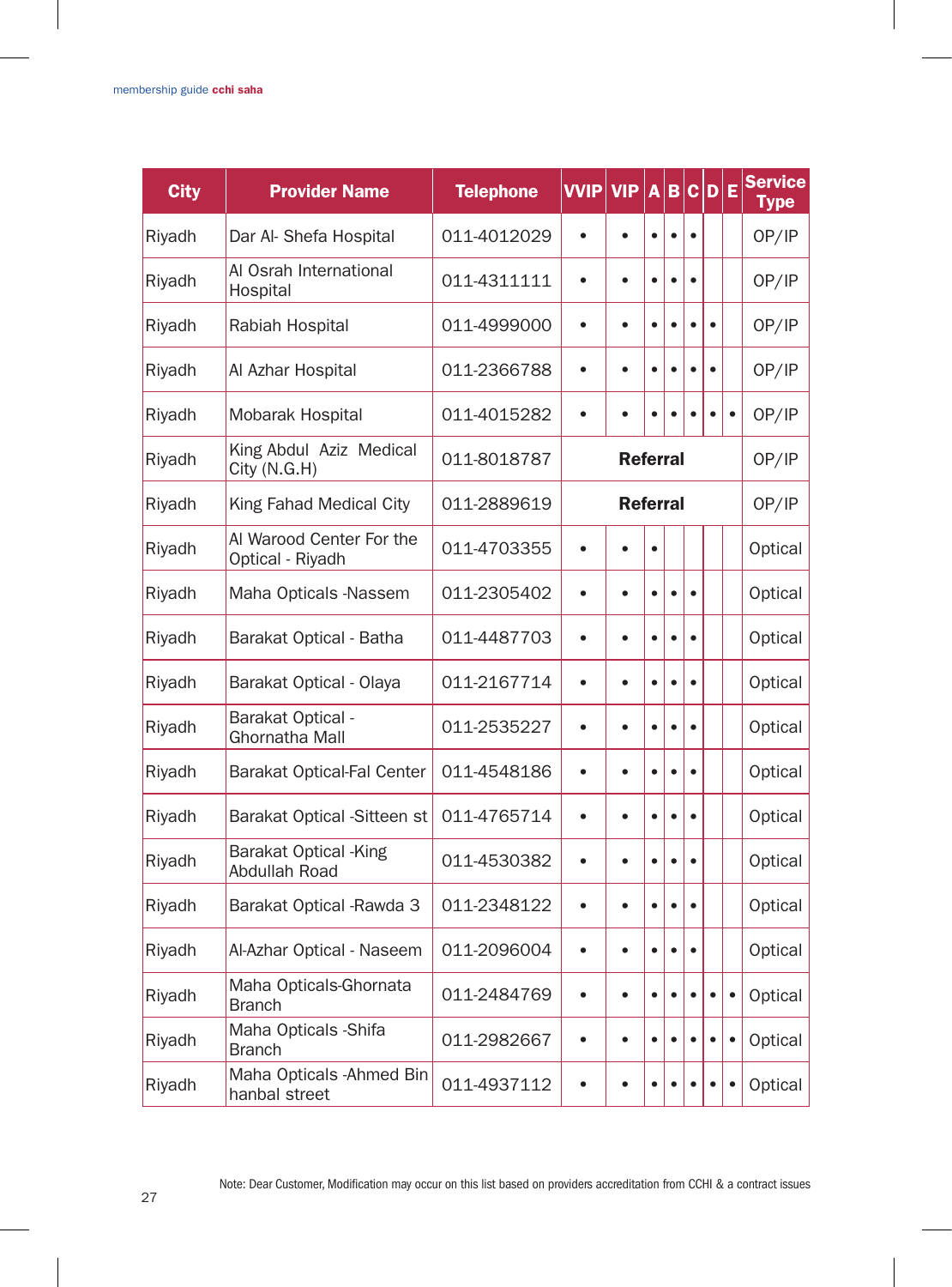| <b>City</b> | <b>Provider Name</b>                               | <b>Telephone</b> | <b>VVIP</b> | <b>VIP</b> | A         | B         | $\mathbf c$ | D         | Е         | <b>Service</b><br><b>Type</b> |
|-------------|----------------------------------------------------|------------------|-------------|------------|-----------|-----------|-------------|-----------|-----------|-------------------------------|
| Riyadh      | Maha Opticals - Al-<br>Nazeem                      | 011-2452988      | $\bullet$   | $\bullet$  | $\bullet$ | $\bullet$ | $\bullet$   | $\bullet$ | $\bullet$ | Optical                       |
| Riyadh      | Maha Opticals - Al-Murooj                          | 011-4562286      | $\bullet$   | $\bullet$  | $\bullet$ | $\bullet$ |             | $\bullet$ | $\bullet$ | Optical                       |
| Riyadh      | Maha Opticals -Al-<br><b>Takhasusy Street</b>      | 011-4830710      | $\bullet$   | $\bullet$  | $\bullet$ | $\bullet$ |             | $\bullet$ | $\bullet$ | Optical                       |
| Riyadh      | Maha Opticals - Shabra                             | 011-4269391      | $\bullet$   | $\bullet$  | $\bullet$ | $\bullet$ | $\bullet$   | $\bullet$ | $\bullet$ | Optical                       |
| Riyadh      | Maha Opticals - Al-Malaz                           | 011-2068986      | $\bullet$   | $\bullet$  | $\bullet$ | $\bullet$ | $\bullet$   | $\bullet$ | $\bullet$ | Optical                       |
| Riyadh      | Maha Opticals -Al-Warood                           | 011-4702859      | $\bullet$   | $\bullet$  | $\bullet$ | $\bullet$ | $\bullet$   | $\bullet$ | $\bullet$ | Optical                       |
| Riyadh      | Maha Opticals -Al-Oroba<br><b>Street</b>           | 011-4195759      | $\bullet$   | $\bullet$  | $\bullet$ | $\bullet$ | $\bullet$   | $\bullet$ | $\bullet$ | Optical                       |
| Riyadh      | Maha Opticals-Al-Malaz,<br>60 St                   | 011-4744846      | $\bullet$   | $\bullet$  | $\bullet$ | $\bullet$ |             | $\bullet$ | $\bullet$ | Optical                       |
| Riyadh      | Magrabi Optical -Sweedy<br><b>Branch</b>           | 011-2676539      | $\bullet$   | $\bullet$  | $\bullet$ | $\bullet$ | é           | $\bullet$ | $\bullet$ | Optical                       |
| Riyadh      | Magrabi Optical -Kingdom<br>Tower                  | 011-2112524      | $\bullet$   | $\bullet$  | $\bullet$ | $\bullet$ |             | $\bullet$ | $\bullet$ | Optical                       |
| Riyadh      | Magrabi Optical - Al-<br>Rawdah                    | 011-4915229      | $\bullet$   | $\bullet$  | $\bullet$ | $\bullet$ |             |           | $\bullet$ | Optical                       |
| Riyadh      | Magarbi Optical - Sahari<br>Center                 | 011-4559720      | $\bullet$   | $\bullet$  | $\bullet$ | $\bullet$ |             | $\bullet$ | $\bullet$ | Optical                       |
| Riyadh      | Magrabi Optical - Al-<br>Hayaat Mall               | 011-2056895      | $\bullet$   | $\bullet$  | $\bullet$ | $\bullet$ |             | $\bullet$ | $\bullet$ | Optical                       |
| Riyadh      | Magrabi Optical - Al<br>Faisalia Mall              | 011-2734212      | $\bullet$   | $\bullet$  | $\bullet$ | $\bullet$ |             | $\bullet$ | $\bullet$ | Optical                       |
| Riyadh      | Magrabi Optical - Gallary<br>Mall                  | 011-2078100      | $\bullet$   | $\bullet$  | $\bullet$ | $\bullet$ |             | $\bullet$ | $\bullet$ | Optical                       |
| Riyadh      | Magrabi Optical -<br>Ghurnata Commerical<br>Center | 011-2535445      | $\bullet$   | $\bullet$  | $\bullet$ | $\bullet$ |             |           | $\bullet$ | Optical                       |
| Riyadh      | Magrabi Optical -Salam<br>Mall                     | 011-2472340      | $\bullet$   | $\bullet$  | $\bullet$ | $\bullet$ | $\bullet$   | $\bullet$ | $\bullet$ | Optical                       |
| Riyadh      | Magrabi Optical - Malaz                            | 011-4731027      | $\bullet$   | $\bullet$  | ٠         | $\bullet$ | ٠           | ٠         | ٠         | Optical                       |
| Riyadh      | Magrabi Optical - Olaya Al<br>Moosa Center         | 011-2160656      | $\bullet$   | $\bullet$  | $\bullet$ | $\bullet$ | $\bullet$   | $\bullet$ | $\bullet$ | Optical                       |
| Riyadh      | Magrabi Optical - Olaya                            | 011-4623858      | $\bullet$   | $\bullet$  | $\bullet$ | $\bullet$ | $\bullet$   | $\bullet$ | $\bullet$ | Optical                       |

28 Note: Dear Customer, Modification may occur on this list based on providers accreditation from CCHI & a contract issues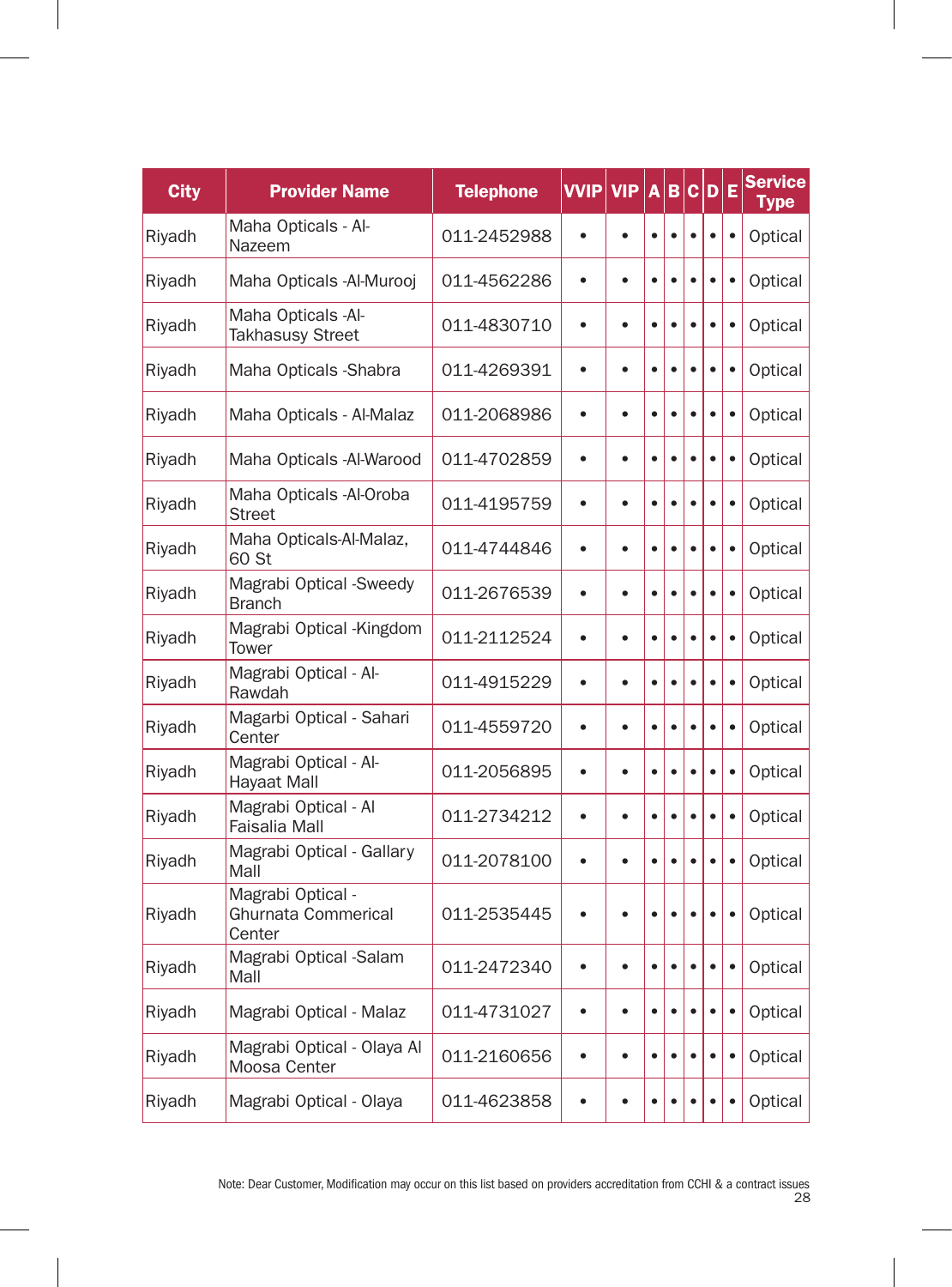| <b>City</b>            | <b>Provider Name</b>                          | <b>Telephone</b> | <b>VVIP</b> | <b>VIP</b> | A         | B         |           | c D       | E         | Service<br>Type |
|------------------------|-----------------------------------------------|------------------|-------------|------------|-----------|-----------|-----------|-----------|-----------|-----------------|
| Riyadh                 | Magrabi Optical - Rabwa<br><b>Othaim Mall</b> | 011-4458650      | $\bullet$   |            | $\bullet$ | $\bullet$ | $\bullet$ | $\bullet$ | $\bullet$ | Optical         |
| Riyadh                 | Magrabi Optical - Swaidy<br>Al Qasser Mall    | 011-4515571      | $\bullet$   | $\bullet$  | $\bullet$ | $\bullet$ |           | $\bullet$ | $\bullet$ | Optical         |
| Riyadh                 | Magrabi Optical - Ishbelia<br>Plaza           | 011-8120427      | $\bullet$   | ٠          | $\bullet$ | $\bullet$ | $\bullet$ | ò         | $\bullet$ | Optical         |
| Riyadh                 | Magrabi Optical - Khurais<br>Plaza            | 011-2096485      | $\bullet$   | $\bullet$  | $\bullet$ | $\bullet$ |           | $\bullet$ | $\bullet$ | Optical         |
| Riyadh                 | Magrabi Optical - Al<br><b>Badiah</b>         | 011-4288192      | $\bullet$   | $\bullet$  | $\bullet$ | $\bullet$ |           | $\bullet$ | $\bullet$ | Optical         |
| Riyadh                 | Magrabi Optical - Magrabi<br>Hospital         | 011-4705838      | $\bullet$   | $\bullet$  | $\bullet$ | $\bullet$ | ė         | $\bullet$ | $\bullet$ | Optical         |
| Riyadh                 | Magrabi Optical -<br>Panorama Mall            | 011-2814374      | $\bullet$   | $\bullet$  | $\bullet$ | $\bullet$ | $\bullet$ | $\bullet$ | $\bullet$ | Optical         |
| Riyadh                 | Magrabi Optical -<br>Sulaimaniya              | 011-4657074      | $\bullet$   | $\bullet$  | $\bullet$ | $\bullet$ |           | $\bullet$ | $\bullet$ | Optical         |
| Kharj                  | <b>Advanced Consultant Poly</b><br>Clinic     | 011-5451111      | $\bullet$   | $\bullet$  | $\bullet$ | $\bullet$ | ė         |           | $\bullet$ | <b>OP</b>       |
| Kharj                  | Al-Taawin Medical<br>Polyclinic -1-           | 011-5443040      | $\bullet$   | $\bullet$  | $\bullet$ | $\bullet$ |           |           |           | 0P              |
| Kharj                  | Al-Taawin Medical<br>Polyclinic -2-           | 011-5447072      | $\bullet$   | $\bullet$  | $\bullet$ | $\bullet$ |           |           |           | <b>OP</b>       |
| Kharj                  | Al-Taawin Medical<br>Polyclinic -3-           | 011-5410399      | $\bullet$   | $\bullet$  | $\bullet$ | $\bullet$ |           |           |           | <b>OP</b>       |
| Kharj                  | Al Dossary Medical Clinic                     | 011-5482039      | $\bullet$   | $\bullet$  | $\bullet$ | $\bullet$ | $\bullet$ |           |           | 0P              |
| Kharj                  | Dar Alshoubaa Medical<br>Polyclinic           | 011-5488866      | $\bullet$   | $\bullet$  | $\bullet$ | $\bullet$ | $\bullet$ |           |           | <b>OP</b>       |
| Kharj                  | Al Ameed Clinic                               | 011-5442777      | $\bullet$   | $\bullet$  | ä         | $\bullet$ | ٠         | $\bullet$ |           | <b>OP</b>       |
| Kharj                  | Al-Kharj National Clinic                      | 011-5447332      | $\bullet$   | $\bullet$  | $\bullet$ | $\bullet$ | $\bullet$ | $\bullet$ | $\bullet$ | <b>OP</b>       |
| Kharj                  | Abdul Rahman Al-Ganas                         | 011-5475555      | $\bullet$   | $\bullet$  | $\bullet$ | $\bullet$ | $\bullet$ |           | $\bullet$ | 0P              |
| Kharj                  | <b>Barakat Optical</b><br>-Alhedaithy Mall    | 011-5513112      | $\bullet$   | $\bullet$  | $\bullet$ | $\bullet$ | $\bullet$ |           |           | Optical         |
| Kharj                  | Maha Opticals - King<br><b>Fahad Road</b>     | 011-5482679      | $\bullet$   | $\bullet$  | $\bullet$ | $\bullet$ | $\bullet$ | ٠         | $\bullet$ | Optical         |
| Hwtat<br>Bani<br>Tamim | Maha Opticals -Baliadya<br>St                 | 011-5551328      |             |            |           | $\bullet$ |           |           | ٠         | Optical         |

 $\overline{1}$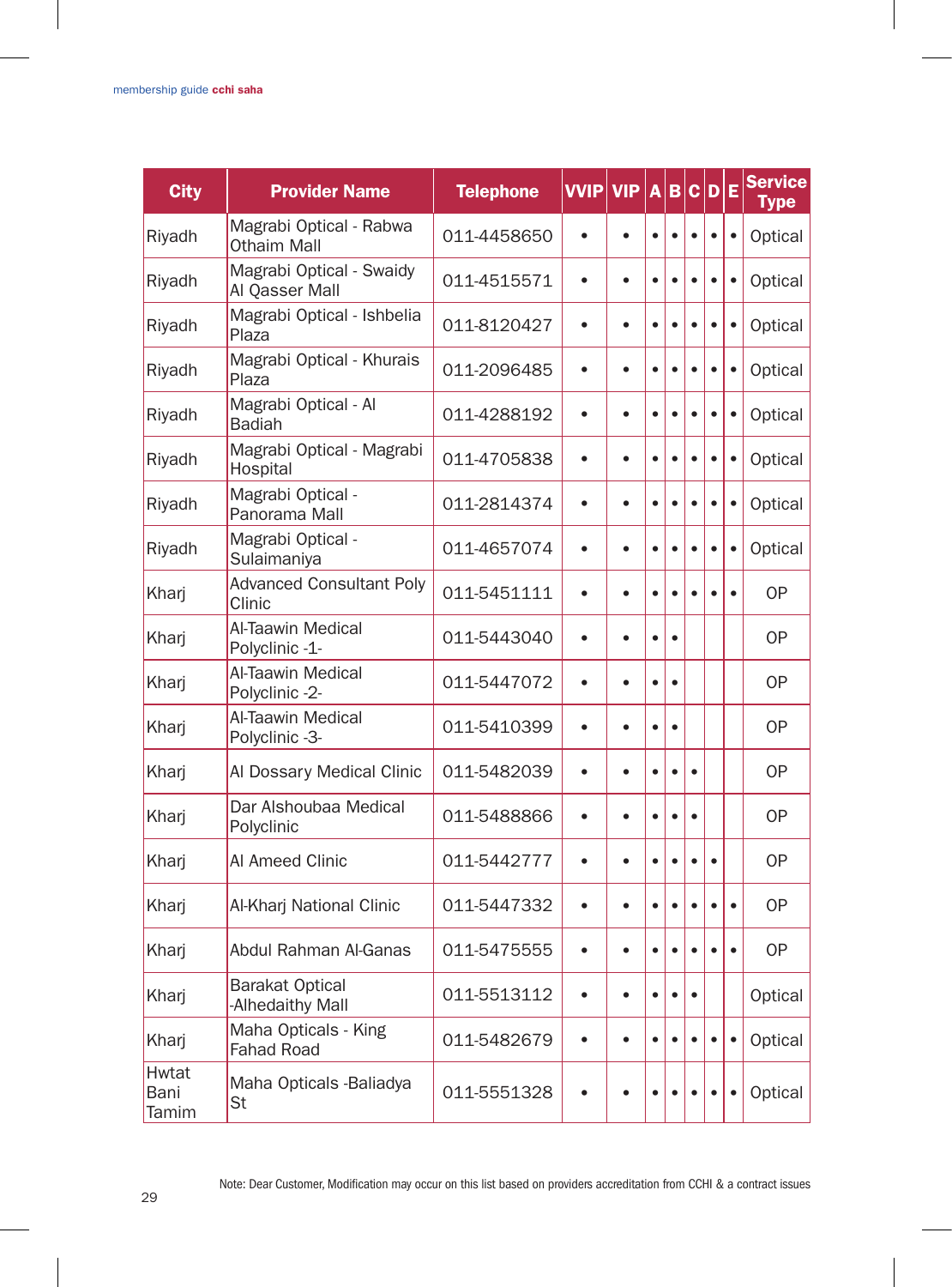| <b>City</b>        | <b>Provider Name</b>                              | <b>Telephone</b> | <b>VVIP</b> | <b>VIP</b> | A         | B         | $\mathbf{c}$ | D         | Е         | <b>Service</b><br><b>Type</b> |
|--------------------|---------------------------------------------------|------------------|-------------|------------|-----------|-----------|--------------|-----------|-----------|-------------------------------|
| Dareyaa            | Madar AlShifa Dental<br>Polyclinic - 2            | 011-4862828      | $\bullet$   | $\bullet$  | $\bullet$ | $\bullet$ | $\bullet$    |           |           | <b>DTL</b>                    |
| Dareyaa            | Saha Al Daraya Polyclinic                         | 011-4863388      | $\bullet$   | $\bullet$  | $\bullet$ | $\bullet$ | ٠            | $\bullet$ | $\bullet$ | <b>OP</b>                     |
| Dareyaa            | Maha Opticals - King saud<br>street               | 011-4840927      | $\bullet$   | $\bullet$  | $\bullet$ | $\bullet$ | $\bullet$    | ó         | $\bullet$ | Optical                       |
| Unayna             | Al-Enjaz Medical Center                           | 011-5288000      | ė           | $\bullet$  | $\bullet$ | $\bullet$ | $\bullet$    | ٠         | $\bullet$ | 0P                            |
| Shaqraa            | Abas Corner Medical<br>Complex                    | 011-6224343      | $\bullet$   | $\bullet$  | $\bullet$ | $\bullet$ | $\bullet$    | $\bullet$ |           | <b>OP</b>                     |
| Shaqraa            | Shagra General Hospital<br>-MOH                   | 011-4919196      | $\bullet$   | $\bullet$  | $\bullet$ | $\bullet$ | ė            | ٠         | $\bullet$ | OP/IP                         |
| Muzahmia           | Bartal Mozahmia - (Qalab<br>Al-Delta Medical EST) | 011-5233535      | $\bullet$   | $\bullet$  | $\bullet$ | $\bullet$ | $\bullet$    |           |           | <b>OP</b>                     |
|                    | Muzahmia Metrek Medical Clinic                    | 011-5232323      | ė           | ٠          | $\bullet$ | $\bullet$ | é            |           | $\bullet$ | 0P                            |
| Qweyaa             | <b>Metrek Medical Clinic</b>                      | 011-6521333      | $\bullet$   | $\bullet$  | $\bullet$ | $\bullet$ | $\bullet$    | $\bullet$ |           | <b>OP</b>                     |
| Qweyaa             | Angel of Mercy Medical<br>Company                 | 011-6524777      | $\bullet$   | $\bullet$  | $\bullet$ | $\bullet$ |              |           | $\bullet$ | 0P                            |
| Dawadmi            | Abo Zaid Medical Clinic                           | 011-6423338      | $\bullet$   | $\bullet$  | $\bullet$ | $\bullet$ | $\bullet$    |           |           | 0P                            |
| Afeef              | Shifa Medical Clinic                              | 011-7221777      | $\bullet$   | $\bullet$  | $\bullet$ | $\bullet$ | $\bullet$    | ٠         | $\bullet$ | <b>OP</b>                     |
| Remah              | Farhan Al Nader Clinic                            | 011-5520096      | $\bullet$   | $\bullet$  | $\bullet$ | $\bullet$ | $\bullet$    | $\bullet$ | $\bullet$ | <b>OP</b>                     |
| Aflaag             | Farhan Al Nader Clinic                            | 011-6822842      | $\bullet$   | $\bullet$  | $\bullet$ | $\bullet$ | $\bullet$    | $\bullet$ | $\bullet$ | <b>OP</b>                     |
| Aflaag             | Maha Opticals - Aflaag                            | 011-6826670      | $\bullet$   | $\bullet$  | $\bullet$ | $\bullet$ | $\bullet$    | $\bullet$ | $\bullet$ | Optical                       |
| Sulaeel            | Solail National Clinic                            | 011-7820871      | $\bullet$   | $\bullet$  | $\bullet$ | $\bullet$ | $\bullet$    | $\bullet$ | $\bullet$ | <b>OP</b>                     |
| Wadi Al<br>Dawaser | Nowaemah National Clinic                          | 011-7861495      | $\bullet$   | $\bullet$  | $\bullet$ | $\bullet$ | $\bullet$    | Ċ         | $\bullet$ | <b>OP</b>                     |
| Wadi Al<br>Dawaser | Al Khamasine Medical<br>Clinic                    | 011-7847016      | $\bullet$   | $\bullet$  | $\bullet$ | $\bullet$ |              |           | $\bullet$ | <b>OP</b>                     |
| Ranyaa             | <b>Wedan Medical Consultive</b><br>Polyclinic     | 011-7848484      | $\bullet$   | $\bullet$  | $\bullet$ | $\bullet$ | $\bullet$    |           | $\bullet$ | 0P                            |
| Ranyaa             | Ranyah National Clinic                            | 012-8424061      | $\bullet$   | $\bullet$  | $\bullet$ | $\bullet$ | $\bullet$    | $\bullet$ | $\bullet$ | <b>OP</b>                     |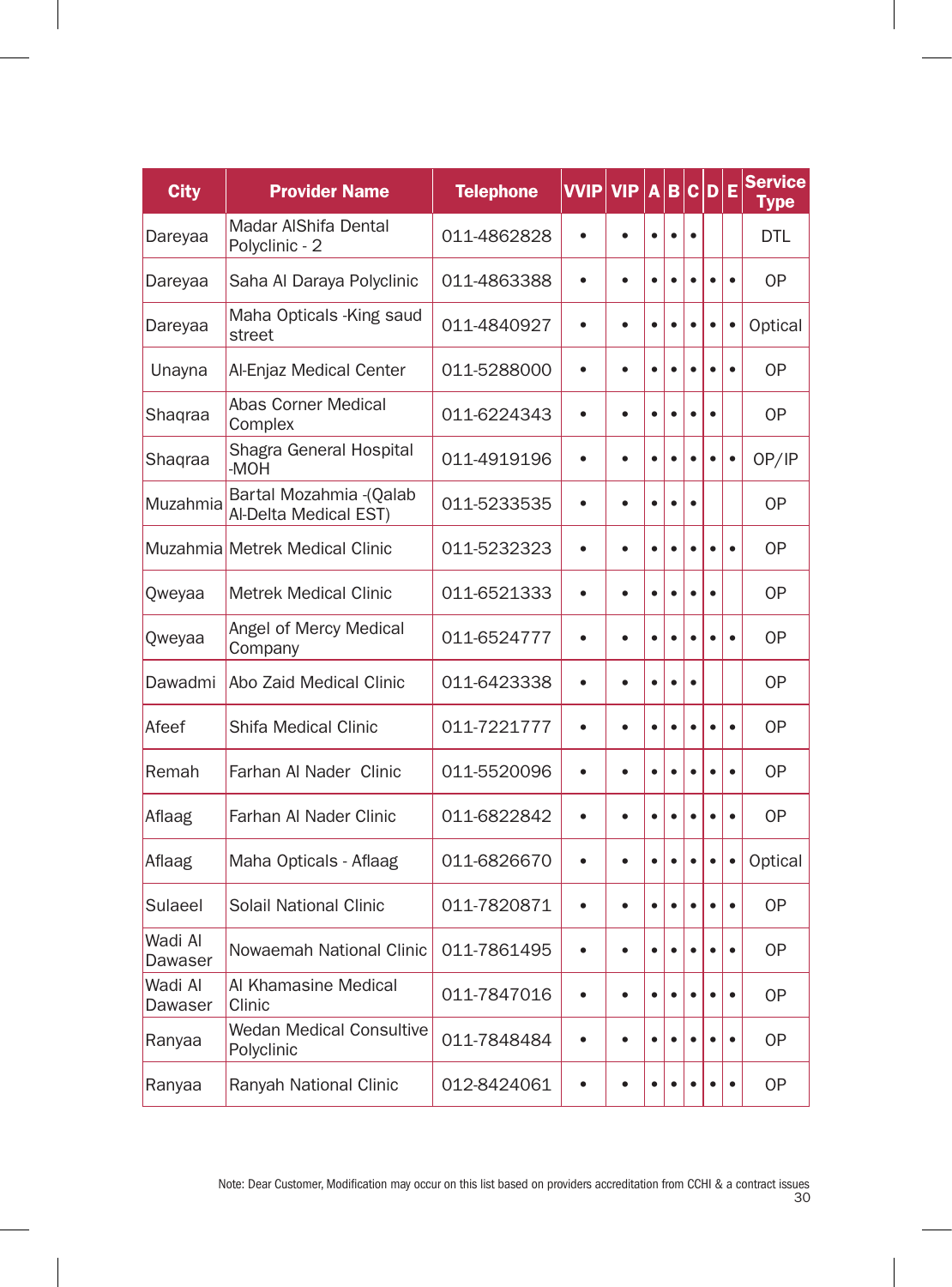| <b>City</b>       | <b>Provider Name</b>                 | <b>Telephone</b> | <b>VVIP</b> | <b>VIP</b> | A         | B         |           | C D E     |           | <b>Service</b><br><b>Type</b> |
|-------------------|--------------------------------------|------------------|-------------|------------|-----------|-----------|-----------|-----------|-----------|-------------------------------|
| Ranyaa            | Al Wedyan Medical Clinic             | 012-8422279      | $\bullet$   | $\bullet$  | $\bullet$ | $\bullet$ | $\bullet$ | $\bullet$ | $\bullet$ | <b>OP</b>                     |
| <b>Tathleeth</b>  | <b>Tathleeth National Clinic</b>     | 017-2670359      | $\bullet$   | $\bullet$  | $\bullet$ | $\bullet$ | $\bullet$ | $\bullet$ | $\bullet$ | <b>OP</b>                     |
| Yadmah            | Farhan Al Nader Polyclinic           | 017-5451255      | $\bullet$   | $\bullet$  | $\bullet$ | $\bullet$ | $\bullet$ | $\bullet$ | $\bullet$ | <b>OP</b>                     |
| <b>Bisha</b>      | <b>Bisha Medical Dispensary</b>      | 017-6226560      | $\bullet$   | $\bullet$  | $\bullet$ | $\bullet$ | $\bullet$ | ó         | $\bullet$ | <b>OP</b>                     |
| <b>Bisha</b>      | Al Salam Medical<br>Dispensary       | 017-6223575      | $\bullet$   | $\bullet$  | $\bullet$ | $\bullet$ | $\bullet$ | $\bullet$ | $\bullet$ | 0P                            |
| <b>Bisha</b>      | King Abullah Hospital<br>(MOH)       | 017-6223333      | $\bullet$   | $\bullet$  | $\bullet$ | $\bullet$ | $\bullet$ | $\bullet$ | $\bullet$ | OP/IP                         |
| Sabet<br>AlAlayaa | Family Care Specialist<br>Polyclinic | 017-6300084      | $\bullet$   | $\bullet$  | $\bullet$ | $\bullet$ | $\bullet$ | ٠         | $\bullet$ | 0P                            |
| Baljurshi         | <b>Ghamed Clinic</b>                 | 017-7220540      | $\bullet$   | $\bullet$  | $\bullet$ | $\bullet$ | $\bullet$ |           |           | <b>OP</b>                     |
| Baljurshi         | Ghodran General Hospital             | 017-7224470      | $\bullet$   | $\bullet$  | $\bullet$ | $\bullet$ | $\bullet$ |           |           | OP/IP                         |
| Baha              | Shamekh Poly Clinic                  | 017-7240044      | $\bullet$   | $\bullet$  | $\bullet$ | $\bullet$ | $\bullet$ | $\bullet$ | $\bullet$ | <b>OP</b>                     |
| <b>Baha</b>       | King Fahad Hospital -<br><b>MOH</b>  | 017-7254000      | $\bullet$   | $\bullet$  | $\bullet$ | $\bullet$ | $\bullet$ | $\bullet$ | $\bullet$ | OP/IP                         |
| laith             | Laith National Policlinic            | 017-7423446      | $\bullet$   | $\bullet$  | $\bullet$ | $\bullet$ | $\bullet$ | $\bullet$ | $\bullet$ | <b>OP</b>                     |
| $Al-$<br>Makwah   | Al Moukhwah National<br>Polyclinic   | 017-7280101      | $\bullet$   | ٠          | $\bullet$ | $\bullet$ | ٠         |           |           | 0P                            |
| Qunfuzaa          | <b>Tihama Medical Clinic</b>         | 017-7331646      | $\bullet$   | $\bullet$  | $\bullet$ | $\bullet$ | $\bullet$ | $\bullet$ |           | <b>OP</b>                     |
| Mahayel<br>Aseer  | Shifa Al- Khamis Poly<br>Clinic      | 017-2371777      | $\bullet$   | $\bullet$  | $\bullet$ | $\bullet$ | $\bullet$ | $\bullet$ |           | <b>OP</b>                     |
| Mahayel<br>Aseer  | Muhayl National Hospital             | 017-2856666      | $\bullet$   | $\bullet$  | $\bullet$ | $\bullet$ | $\bullet$ |           | $\bullet$ | OP/IP                         |
| Abha              | Al-Nomais Polyclinic                 | 017-2272192      | $\bullet$   | $\bullet$  | $\bullet$ | $\bullet$ | $\bullet$ |           |           | 0P                            |
| Abha              | Tanuma Medical Center                | 017-2827920      | $\bullet$   | $\bullet$  | $\bullet$ | $\bullet$ | $\bullet$ |           |           | <b>OP</b>                     |
| Abha              | Al-Themal Medical Center             | 017-2316666      | $\bullet$   | $\bullet$  | $\bullet$ | $\bullet$ | $\bullet$ | $\bullet$ | $\bullet$ | <b>OP</b>                     |
| Abha              | Daweni Medical Center                | 017-2280505      |             | $\bullet$  | $\bullet$ | $\bullet$ |           |           | $\bullet$ | <b>OP</b>                     |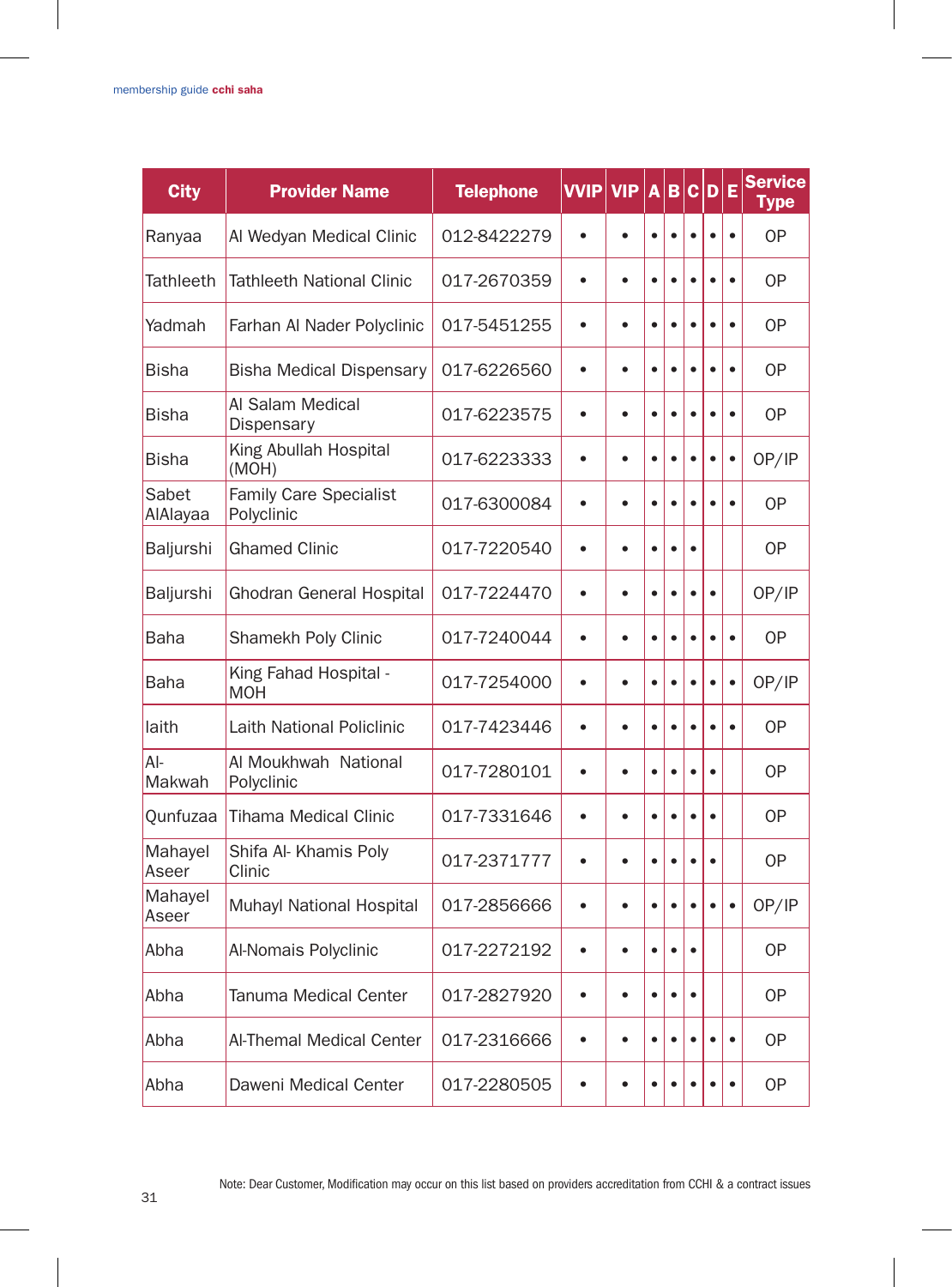| <b>City</b>        | <b>Provider Name</b>                   | <b>Telephone</b> | <b>VVIP</b> | <b>VIP</b> | A         | B         | c         | $\mathbf{D}$ | Ε         | <b>Service</b><br><b>Type</b> |
|--------------------|----------------------------------------|------------------|-------------|------------|-----------|-----------|-----------|--------------|-----------|-------------------------------|
| Abha               | Safa Abha Medical Center               | 017-2298884      |             |            | $\bullet$ | $\bullet$ |           |              | $\bullet$ | <b>OP</b>                     |
| Abha               | Abha Private Hospital                  | 017-2292222      | $\bullet$   | $\bullet$  | $\bullet$ | $\bullet$ |           |              |           | OP/IP                         |
| Khamis<br>Mushyet  | Al-Themal Medical Center               | 017-2226666      | $\bullet$   | $\bullet$  | $\bullet$ | $\bullet$ | $\bullet$ | $\bullet$    |           | <b>OP</b>                     |
| Khamis<br>Mushyet  | Al-Shamil Family Polyclinic            | 017-2228800      | $\bullet$   | $\bullet$  | $\bullet$ | $\bullet$ | $\bullet$ | $\bullet$    | $\bullet$ | 0P                            |
| Khamis<br>Mushyet  | Reayati Poly Clinic                    | 017-2207771      | $\bullet$   | $\bullet$  | $\bullet$ | $\bullet$ |           | $\bullet$    |           | <b>OP</b>                     |
| Khamis<br>Mushyet  | Saudi German Hospital                  | 017-2355000      | $\bullet$   | $\bullet$  | $\bullet$ |           |           |              |           | OP/IP                         |
| Khamis<br>Mushyet  | GNP (Ghassan N.Pharaon<br>Hospital)    | 017-2200002      | $\bullet$   | $\bullet$  | $\bullet$ | $\bullet$ |           |              |           | OP/IP                         |
| Khamis<br>Mushyet  | Al-Hayat National Hospital             | 017-2334444      | $\bullet$   | $\bullet$  | $\bullet$ | $\bullet$ | $\bullet$ |              |           | OP/IP                         |
| Khamis<br>Mushyet  | Barakat Optical -Al-Sooq<br>Al-Khairy  | 017-2206003      | $\bullet$   | $\bullet$  | $\bullet$ | $\bullet$ |           |              |           | Optical                       |
| Khamis<br>Mushyet  | Magrabi Optical - Khairiyah<br>center  | 017-2218688      | $\bullet$   | $\bullet$  | $\bullet$ | $\bullet$ | $\bullet$ | $\bullet$    | $\bullet$ | Optical                       |
| Khamis<br>Mushyet  | Magrabi Optical - Magrabi<br>Hospital  | 017-2384072      | $\bullet$   | $\bullet$  | $\bullet$ | $\bullet$ | $\bullet$ | ٠            | $\bullet$ | Optical                       |
| Ahad<br>Rafedah    | Al-Emeis Modern Polyclinic             | 017-2506633      | $\bullet$   | $\bullet$  | $\bullet$ | $\bullet$ |           | $\bullet$    | $\bullet$ | <b>OP</b>                     |
| Surat<br>Obedah    | Serat Abeida General<br>Hospital (MOH) | 017-2590159      | $\bullet$   | ė          | $\bullet$ | $\bullet$ |           |              | $\bullet$ | OP/IP                         |
| Dahran<br>Al-Janob | Al Ahli Medical Clinic                 | 017-2551829      | $\bullet$   | $\bullet$  | $\bullet$ | $\bullet$ | ė         | $\bullet$    | $\bullet$ | 0P                            |
| Najran             | Al-Hayah Medical Dental                | 017-5459000      | $\bullet$   | $\bullet$  | $\bullet$ | $\bullet$ | ė         |              | $\bullet$ | DTI                           |
| Najran             | Al-Atfain Polyclinic                   | 017-5440016      | $\bullet$   | $\bullet$  | $\bullet$ | $\bullet$ |           |              |           | 0P                            |
| Najran             | Al-Hayat Medical Center                | 017-5290888      | $\bullet$   | $\bullet$  | $\bullet$ | $\bullet$ |           |              |           | <b>OP</b>                     |
| Najran             | King Khaled Hospital -<br><b>MOH</b>   | 017-5224116      | $\bullet$   | $\bullet$  | $\bullet$ | $\bullet$ | ٠         | $\bullet$    | $\bullet$ | OP/IP                         |
| Najran             | Maternity & Childern<br>Hospital - MOH | 017-5295000      | $\bullet$   | $\bullet$  | $\bullet$ | $\bullet$ | $\bullet$ | $\bullet$    | $\bullet$ | OP/IP                         |
| Najran             | Al Zafer Hospital                      | 017-5429999      |             | ė          | ٠         | $\bullet$ | ٠         |              |           | OP/IP                         |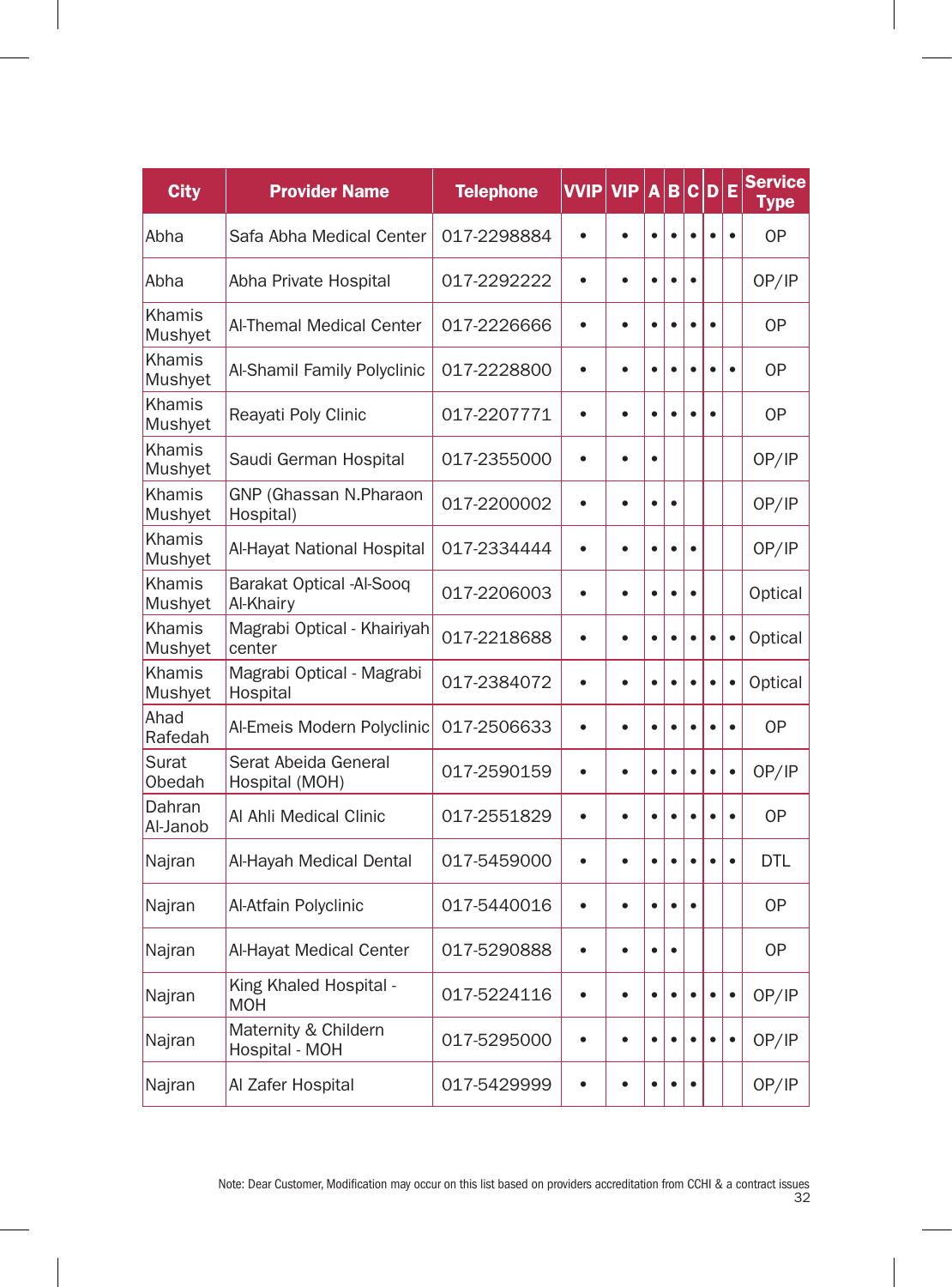| <b>City</b>     | <b>Provider Name</b>                             | <b>Telephone</b> | <b>VVIP</b> | <b>VIP</b> | A         | в         | C.        | D         | E         | Service<br>Type |
|-----------------|--------------------------------------------------|------------------|-------------|------------|-----------|-----------|-----------|-----------|-----------|-----------------|
| Najran          | Magrabi Optical - Khalidya                       | 017-5232708      | $\bullet$   | $\bullet$  | $\bullet$ | $\bullet$ | $\bullet$ | $\bullet$ | $\bullet$ | Optical         |
| Sharow-<br>raah | Al-Jazerah Polyclinic                            | 017-5320234      | $\bullet$   | $\bullet$  | $\bullet$ | $\bullet$ | $\bullet$ | ٠         | $\bullet$ | <b>OP</b>       |
| Beesh           | Nakhabat Al-Ganoob<br><b>Medical Polyclinic</b>  | 017-3424077      | $\bullet$   | $\bullet$  | $\bullet$ | $\bullet$ | $\bullet$ | $\bullet$ | $\bullet$ | <b>OP</b>       |
| Sabyaa          | Jarrash Medical ceter-<br>Sabyaa                 | 017-3273030      | $\bullet$   | ė          | $\bullet$ | $\bullet$ | ٠         |           |           | 0P              |
| Sabyaa          | Al-Emeis Hospital                                | 017-3266633      | $\bullet$   | $\bullet$  | $\bullet$ | $\bullet$ | $\bullet$ |           |           | OP/IP           |
| Sabyaa          | Sabya General Hospital<br>- MOH                  | 017-3270750      | $\bullet$   | $\bullet$  | $\bullet$ | $\bullet$ | $\bullet$ |           | $\bullet$ | OP/IP           |
| Jazan           | Al safwa dental Complex                          | 017-3222777      | $\bullet$   | $\bullet$  | $\bullet$ | $\bullet$ |           |           |           | DTL             |
| Jazan           | Nasser Muraya Polyclinic<br>- Aradah             | 017-3221990      | $\bullet$   |            | ė         | $\bullet$ |           |           |           | <b>OP</b>       |
| Jazan           | Nasser Muraya Polyclinic                         | 017-3173725      | $\bullet$   | $\bullet$  | $\bullet$ | $\bullet$ |           |           |           | 0P              |
| Jazan           | Al-Haramain Polyclinic                           | 017-3172222      | $\bullet$   | $\bullet$  | $\bullet$ | $\bullet$ |           |           |           | 0P              |
| Jazan           | Al-Emeis Polyclinic                              | 017-3226633      | $\bullet$   | $\bullet$  | $\bullet$ | $\bullet$ | $\bullet$ |           |           | <b>OP</b>       |
| Jazan           | Ali Khamaj Medical Clinic                        | 017-3220990      | $\bullet$   | $\bullet$  | $\bullet$ | $\bullet$ | $\bullet$ |           |           | <b>OP</b>       |
| Jazan           | Shifa Jizan Polyclinic                           | 017-3232266      | $\bullet$   |            | $\bullet$ | $\bullet$ |           |           |           | 0P              |
| Jazan           | Hayat National Hospital                          | 017-3311111      | $\bullet$   | $\bullet$  | $\bullet$ | $\bullet$ | $\bullet$ |           |           | OP/IP           |
| Jazan           | Magrabi Optical - Kadi<br>Mall                   | 017-3215259      | $\bullet$   | $\bullet$  | $\bullet$ | $\bullet$ | $\bullet$ | $\bullet$ | $\bullet$ | Optical         |
| Jazan           | Magrabi Optical - Prince<br><b>Sultan Street</b> | 017-3171339      | $\bullet$   | $\bullet$  | $\bullet$ | $\bullet$ | $\bullet$ | $\bullet$ | $\bullet$ | Optical         |
|                 | Abo Aresh Al-Hakamy Clinic                       | 017-3243333      | $\bullet$   | $\bullet$  | $\bullet$ | $\bullet$ |           |           |           | <b>OP</b>       |
| Abo Aresh       | Jarrash Medical center<br>Abo Aresh              | 017-3243100      | $\bullet$   | $\bullet$  | $\bullet$ | $\bullet$ |           |           |           | 0P              |
| Samtaah         | Samtah National Clinic                           | 017-3320841      | $\bullet$   | $\bullet$  | $\bullet$ | $\bullet$ |           |           |           | 0P              |
|                 | Dammam Ram Dental Care                           | 013-8356755      | $\bullet$   | $\bullet$  | $\bullet$ | $\bullet$ | $\bullet$ |           |           | <b>DTL</b>      |

Note: Dear Customer, Modification may occur on this list based on providers accreditation from CCHI & a contract issues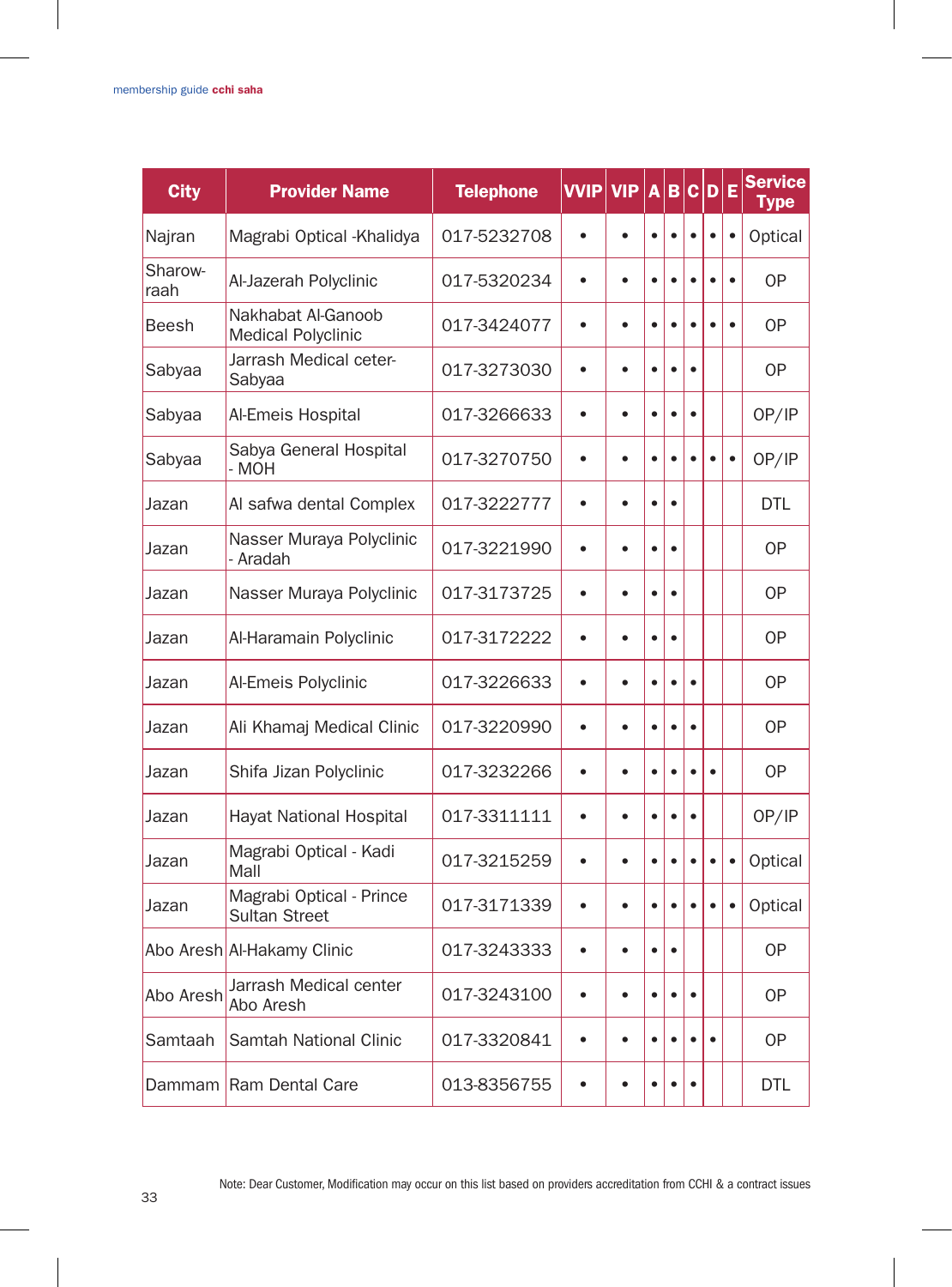| <b>City</b> | <b>Provider Name</b>                                               | <b>Telephone</b> | <b>VVIP</b> | <b>VIP</b> | A         | в         |           | C D       | Е | <b>Service</b><br><b>Type</b> |
|-------------|--------------------------------------------------------------------|------------------|-------------|------------|-----------|-----------|-----------|-----------|---|-------------------------------|
| Dammam      | Ram Dental Care -2-                                                | 013-8425701      | $\bullet$   | $\bullet$  | $\bullet$ | $\bullet$ | $\bullet$ |           |   | <b>DTL</b>                    |
| Dammam      | Lama Medical Complex -<br>Dammam                                   | 013-8115131      | $\bullet$   | $\bullet$  | $\bullet$ |           |           |           |   | <b>OP</b>                     |
| Dammam      | Al Majd Al Raqi Co, for<br>Medical Care and Health<br>Services Ltd | 013-8130282      | é           | ٠          | ٠         |           |           |           |   | 0P                            |
| Dammam      | Al Kahal Medical Complex                                           | 013-8097777      | $\bullet$   | $\bullet$  | $\bullet$ | $\bullet$ |           |           |   | OP                            |
| Dammam      | <b>Ajyad Medical Services</b><br>Co Ltd                            | 013-8056444      | $\bullet$   | $\bullet$  | $\bullet$ | $\bullet$ |           |           |   | OP                            |
| Dammam      | Dar Al Afia Medical Group                                          | 013-8050101      | $\bullet$   | $\bullet$  | $\bullet$ | $\bullet$ | $\bullet$ |           |   | <b>OP</b>                     |
|             | Dammam Arrawdah Dispensary                                         | 013-8346555      | $\bullet$   | $\bullet$  | $\bullet$ | $\bullet$ | $\bullet$ |           |   | OP                            |
| Dammam      | Dammam Medical<br>Dispensary                                       | 013-8056888      | $\bullet$   | $\bullet$  | $\bullet$ | $\bullet$ | $\bullet$ |           |   | <b>OP</b>                     |
| Dammam      | Al Faraby Dispensary<br>(1 <sup>st</sup> , Industrial Area)        | 013-8474070      | $\bullet$   | $\bullet$  | $\bullet$ | $\bullet$ | $\bullet$ |           |   | OP                            |
| Dammam      | Al Faraby Dispensary                                               | 013-8420909      | $\bullet$   | $\bullet$  | $\bullet$ | $\bullet$ | $\bullet$ |           |   | OP                            |
| Dammam      | Safa Medical Center                                                | 013-8341016      | $\bullet$   | $\bullet$  | $\bullet$ | $\bullet$ | $\bullet$ | $\bullet$ |   | OP                            |
| Dammam      | Dammam National<br>Dispansary                                      | 013-8434090      | $\bullet$   | $\bullet$  | $\bullet$ | $\bullet$ | $\bullet$ | $\bullet$ |   | OP                            |
| Dammam      | Dar As Siha Medical<br>Center                                      | 013-8177899      | $\bullet$   | $\bullet$  | $\bullet$ | $\bullet$ |           | $\bullet$ |   | OP                            |
| Dammam      | Fajar Al-Dammam<br><b>Medical Complex</b>                          | 013-8152555      | $\bullet$   | $\bullet$  | $\bullet$ | $\bullet$ |           |           |   | <b>OP</b>                     |
|             | Dammam Health & Life Dispensary                                    | 013-8222222      | $\bullet$   | $\bullet$  | $\bullet$ | $\bullet$ | ė         | $\bullet$ |   | <b>OP</b>                     |
| Dammam      | Al Ahmadi Medical<br>Complex - Dammam                              | 013-8203183      | $\bullet$   | $\bullet$  | $\bullet$ | $\bullet$ | $\bullet$ | $\bullet$ |   | <b>OP</b>                     |
| Dammam      | Al -Rai Medical<br>Dispensary                                      | 013-8182584      | $\bullet$   | $\bullet$  | $\bullet$ | $\bullet$ |           | $\bullet$ |   | <b>OP</b>                     |
| Dammam      | Badr Al-Rabie<br>Dispensary                                        | 013-8326000      | $\bullet$   | $\bullet$  | $\bullet$ | $\bullet$ |           |           |   | 0P                            |
| Dammam      | Al-Dukair Clinic                                                   | 013-8429461      | $\bullet$   | $\bullet$  | $\bullet$ | $\bullet$ |           | $\bullet$ |   | <b>OP</b>                     |
| Dammam      | <b>International Medical</b><br>Clinic                             | 013-8277445      |             |            |           |           |           |           |   | 0P                            |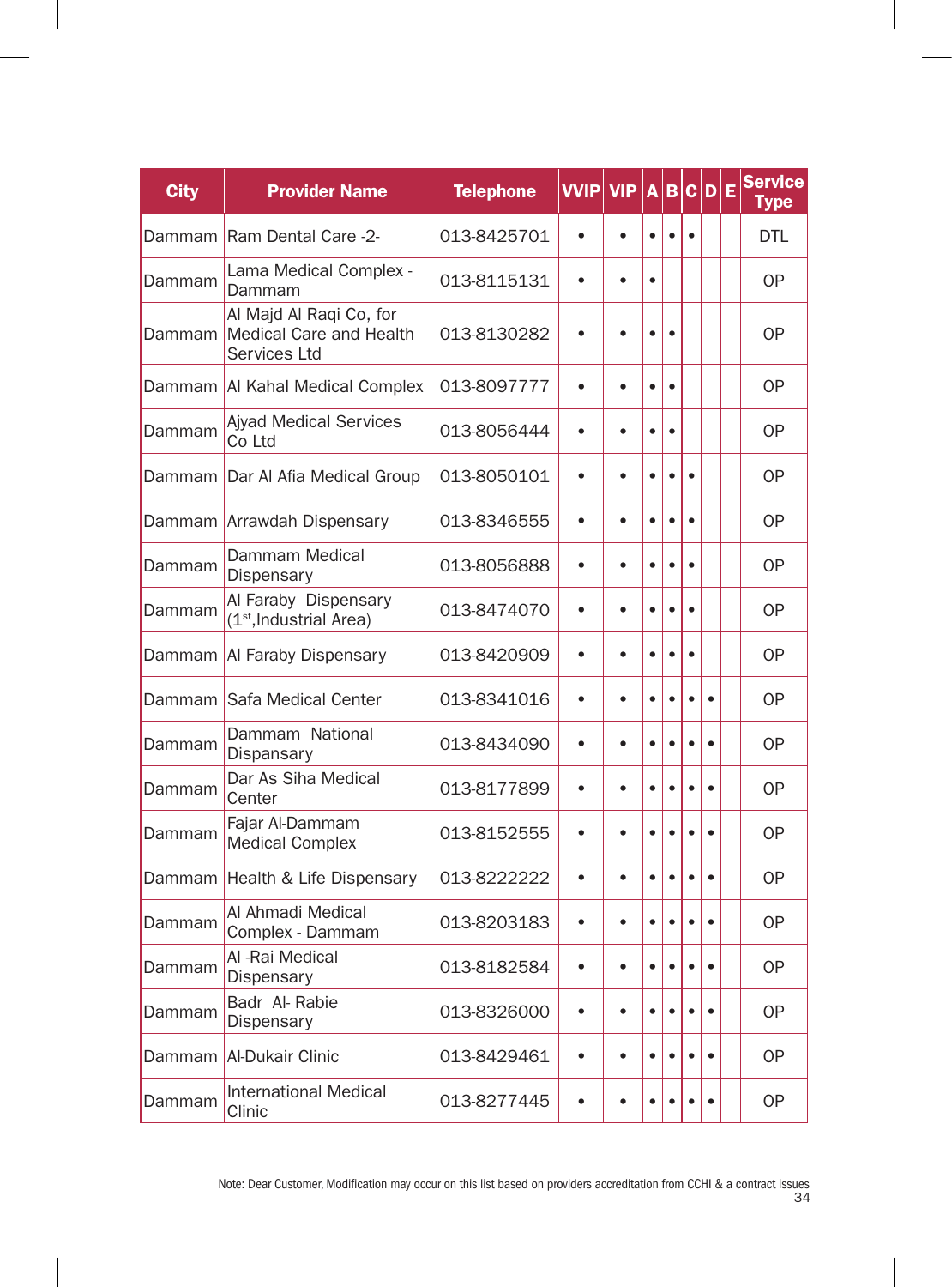| <b>City</b> | <b>Provider Name</b>                              | <b>Telephone</b> | <b>VVIP</b> | <b>VIP</b>      | A         | B         | c         | $\mathsf{D}$ | Е         | <b>Service</b><br>Type |
|-------------|---------------------------------------------------|------------------|-------------|-----------------|-----------|-----------|-----------|--------------|-----------|------------------------|
| Dammam      | Mana Dispensary                                   | 013-8122162      | ۵           | $\blacksquare$  | $\bullet$ | $\bullet$ | $\bullet$ |              | $\bullet$ | <b>OP</b>              |
| Dammam      | Al Taqwa Medical<br>Complex                       | 013-8096464      | $\bullet$   | $\bullet$       | $\bullet$ | $\bullet$ | $\bullet$ |              | $\bullet$ | 0P                     |
| Dammam      | Alenaya Alsehia<br>Alshamela Dispensary           | 013-8467777      | $\bullet$   | $\bullet$       | $\bullet$ | $\bullet$ | $\bullet$ |              | $\bullet$ | <b>OP</b>              |
| Dammam      | Dammam Ray Center<br>Polyclinic                   | 013-8301718      |             | <b>Referral</b> |           |           |           |              |           | <b>OP</b>              |
| Dammam      | Cardio Vascular Center                            | 013-8273703      | $\bullet$   | $\bullet$       |           |           |           |              |           | OP/IP                  |
| Dammam      | Al Mouwassat Hospital                             | 013-8200000      | $\bullet$   | ٠               | $\bullet$ |           |           |              |           | OP/IP                  |
| Dammam      | Mana General Hospital                             | 013-8262111      | $\bullet$   | $\bullet$       | $\bullet$ | $\bullet$ |           |              |           | OP/IP                  |
| Dammam      | Tadawi General Hospital                           | 013-8348777      | $\bullet$   |                 |           | $\bullet$ |           |              |           | OP/IP                  |
| Dammam      | AL-Imam Abdul Rahman<br>Al-Faisal Hospital(N.G.H) | 013-8581111      |             | <b>Referral</b> |           |           |           |              |           | OP/IP                  |
| Dammam      | Arrawdah General<br>Hospital                      | 013-8346555      | $\bullet$   |                 | $\bullet$ | $\bullet$ |           |              |           | OP/IP                  |
| Dammam      | Barakat Optical - Alemarah<br>Road                | 013-8340340      | $\bullet$   | $\bullet$       | ٠         | $\bullet$ | ٠         |              |           | Optical                |
| Dammam      | Al Wazzan Vision -2-<br><b>Dhahran Street</b>     | 013-8524056      | $\bullet$   | $\bullet$       | $\bullet$ | $\bullet$ | $\bullet$ | $\bullet$    |           | Optical                |
| Dammam      | Al Wazzan Vision -2- King<br><b>Saud Street</b>   | 013-8326641      | $\bullet$   | $\bullet$       | $\bullet$ | $\bullet$ |           | $\bullet$    |           | Optical                |
| Dammam      | Al Wazzan Vision Optical                          | 013-8432762      | $\bullet$   | ė               | $\bullet$ | $\bullet$ | $\bullet$ | $\bullet$    |           | Optical                |
| Dammam      | Magrabi Optical -<br>Mouwassat Hospital           | 013-8204626      | $\bullet$   | $\bullet$       | $\bullet$ | $\bullet$ | $\bullet$ | $\bullet$    | $\bullet$ | Optical                |
| Dammam      | Magrabi Optical -<br>Faisaliyah Plaza             | 013-8318172      | $\bullet$   | $\bullet$       | $\bullet$ | $\bullet$ | ٠         | $\bullet$    | $\bullet$ | Optical                |
| Dammam      | Magrabi Optical - Othaim<br>Mall                  | 013-5876620      | $\bullet$   | $\bullet$       | $\bullet$ | $\bullet$ | $\bullet$ | $\bullet$    | $\bullet$ | Optical                |
| Dammam      | Al Hillal Pharmacy -<br>Dammam                    | 013-8221604      | $\bullet$   | $\bullet$       | $\bullet$ |           |           |              | $\bullet$ | <b>PH</b>              |
| Al-Khobar   | Ozone Dental Centre                               | 013-8940007      | $\bullet$   | ٠               | $\bullet$ |           |           |              |           | <b>DTL</b>             |
|             | Al-Khobar Rawnaq Dental Clinic                    | 013-8820003      | ò           | $\bullet$       | $\bullet$ | $\bullet$ |           |              |           | <b>DTL</b>             |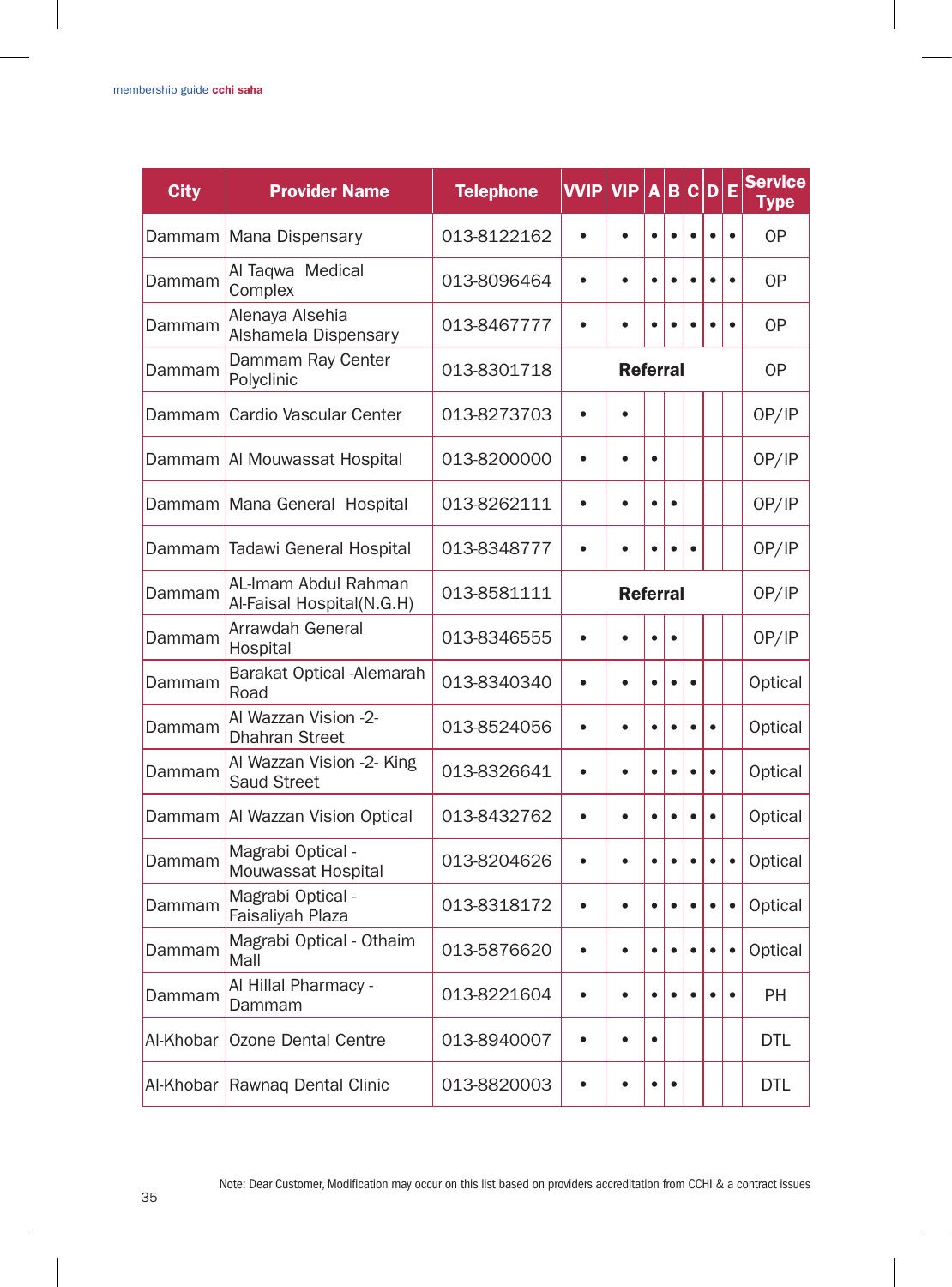| <b>City</b> | <b>Provider Name</b>                               | <b>Telephone</b> | <b>VVIP</b> | <b>VIP</b> | A         | B         | $\mathbf{c}$ | D         | Е         | <b>Service</b><br><b>Type</b> |
|-------------|----------------------------------------------------|------------------|-------------|------------|-----------|-----------|--------------|-----------|-----------|-------------------------------|
| Al-Khobar   | Ram Dental & Orthodontic<br>Clinic                 | 013-8648181      | $\bullet$   | $\bullet$  | $\bullet$ | $\bullet$ | $\bullet$    |           |           | <b>DTL</b>                    |
| Al-Khobar   | Jabal Ram Dental Care                              | 013-8675566      | $\bullet$   | $\bullet$  | $\bullet$ | $\bullet$ | ٠            |           |           | <b>DTL</b>                    |
| Al-Khobar   | <b>Ram Dental Polyclinics</b>                      | 013-8648181      | $\bullet$   | $\bullet$  | $\bullet$ | $\bullet$ | $\bullet$    |           |           | <b>DTL</b>                    |
| Al-Khobar   | Al Jazira Clinic                                   | 013-8982022      | ė           | $\bullet$  | $\bullet$ | $\bullet$ | ٠            |           |           | 0P                            |
| Al-Khobar   | Shorouk Al Hada Polyclinic                         | 013-8820006      | $\bullet$   | $\bullet$  | $\bullet$ | $\bullet$ | $\bullet$    |           |           | <b>OP</b>                     |
| Al-Khobar   | Khobar Cooperative Clinic                          | 013-8640141      | $\bullet$   | $\bullet$  | $\bullet$ | $\bullet$ | ė            | $\bullet$ |           | <b>OP</b>                     |
| Al-Khobar   | Dr. Layla Dawood Al-<br>Onaizi Polyclinic          | 013-8574040      | $\bullet$   | $\bullet$  | $\bullet$ | $\bullet$ | $\bullet$    | $\bullet$ |           | <b>OP</b>                     |
| Al-Khobar   | Al Khobar National Clinic                          | 013-8941836      | $\bullet$   | ٠          | $\bullet$ | $\bullet$ | ٠            | ٠         | $\bullet$ | 0P                            |
| Al-Khobar   | Shifa Al Khobar Polyclinic                         | 013-8944984      | $\bullet$   | $\bullet$  | $\bullet$ | $\bullet$ | $\bullet$    | é         | $\bullet$ | <b>OP</b>                     |
| Al-Khobar   | Saad Specialist Hospital                           | 013-8826666      | $\bullet$   | $\bullet$  |           |           |              |           |           | OP/IP                         |
| Al-Khobar   | Riaya Procare Hospital                             | 013-8955900      | $\bullet$   | $\bullet$  | $\bullet$ | $\bullet$ |              |           |           | OP/IP                         |
| Al-Khobar   | Mana General Hospital                              | 013-8987000      | $\bullet$   | $\bullet$  | $\bullet$ | $\bullet$ |              |           |           | OP/IP                         |
| Al-Khobar   | Gama Hospital                                      | 013-8590024      | $\bullet$   | $\bullet$  | $\bullet$ | $\bullet$ | $\bullet$    |           |           | OP/IP                         |
| Al-Khobar   | As-Salama Hospital                                 | 013-8641011      | $\bullet$   | $\bullet$  | $\bullet$ | $\bullet$ | $\bullet$    |           |           | OP/IP                         |
| Al-Khobar   | Dr. Fakhry & Al-Rajhi<br>Hospital                  | 013-8954960      | $\bullet$   | $\bullet$  | $\bullet$ | $\bullet$ | $\bullet$    |           |           | OP/IP                         |
| Al-Khobar   | Mohammed Dossary<br>Hospital                       | 013-8945524      | $\bullet$   | $\bullet$  | $\bullet$ | $\bullet$ | $\bullet$    |           |           | OP/IP                         |
| Al-Khobar   | Al Yousuf Hospital For<br><b>Medical Services</b>  | 013-8642751      | $\bullet$   | $\bullet$  | $\bullet$ | $\bullet$ | ٠            | ٠         | $\bullet$ | OP/IP                         |
| Al-Khobar   | <b>Barakat Optical -King</b><br><b>Khalid Road</b> | 013-8985743      | $\bullet$   | $\bullet$  | $\bullet$ | $\bullet$ |              |           |           | Optical                       |
| Al-Khobar   | Barakat Optical-Al-Rashed<br>Mall                  | 013-8941288      | $\bullet$   | $\bullet$  | $\bullet$ | $\bullet$ | $\bullet$    |           |           | Optical                       |
| Al-Khobar   | Al Wazzan Vision - Gulf<br><b>Center Building</b>  | 013-8940714      | $\bullet$   | $\bullet$  | $\bullet$ | $\bullet$ | $\bullet$    |           |           | Optical                       |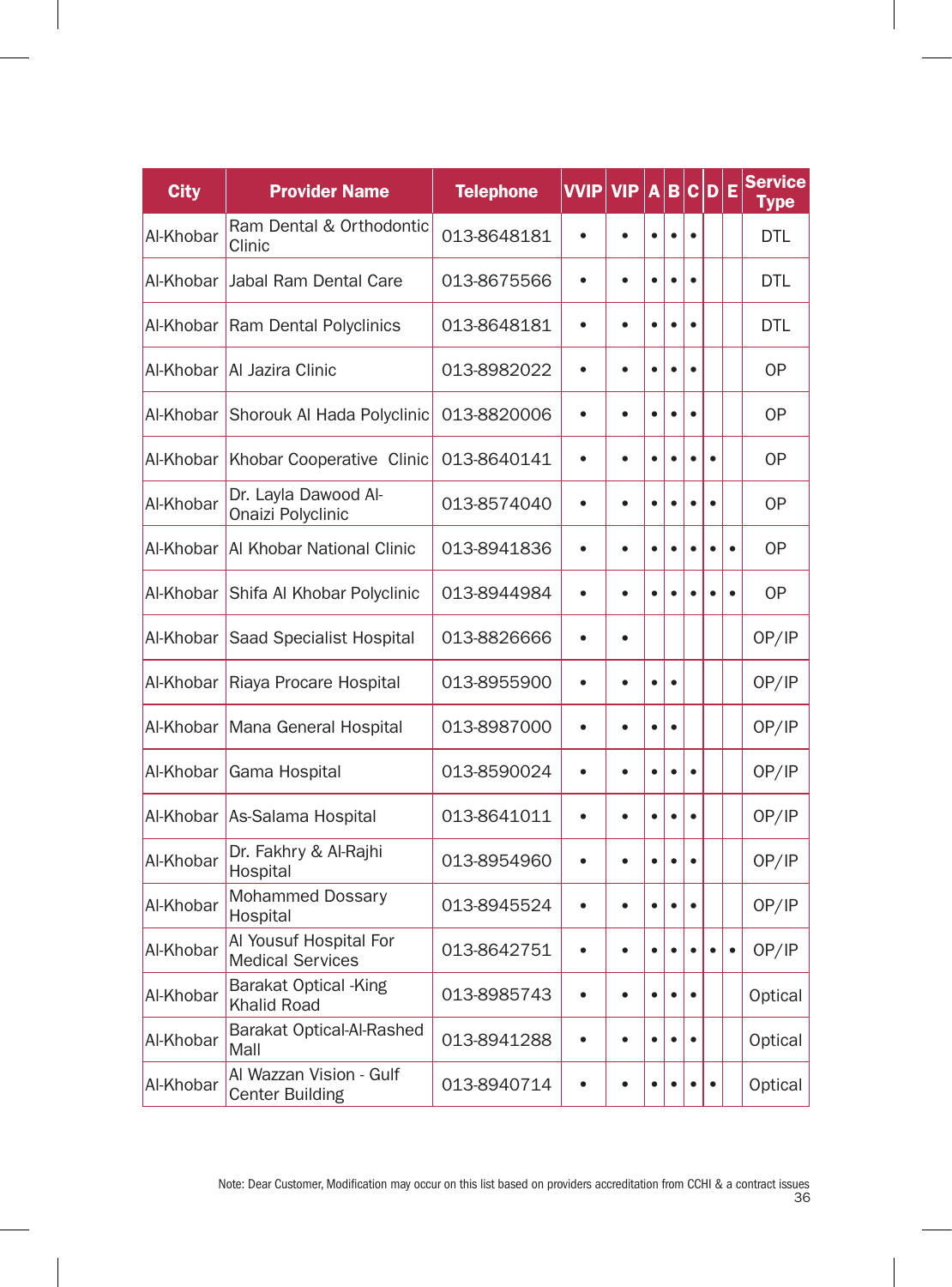| <b>City</b> | <b>Provider Name</b>                                | <b>Telephone</b> | <b>VVIP</b> | <b>VIP</b> | A         | B         | c         | D         | Ε         | <b>Service</b><br>Type |
|-------------|-----------------------------------------------------|------------------|-------------|------------|-----------|-----------|-----------|-----------|-----------|------------------------|
| Al-Khobar   | Magrabi Optical - Al<br><b>Rashed Mall</b>          | 013-8942172      | $\bullet$   | $\bullet$  | $\bullet$ | $\bullet$ | $\bullet$ | $\bullet$ | $\bullet$ | Optical                |
| Al-Khobar   | Magrabi optical -Cornich<br>Road                    | 013-8954791      | $\bullet$   | $\bullet$  | $\bullet$ | $\bullet$ | $\bullet$ | $\bullet$ | $\bullet$ | Optical                |
| Al-Khobar   | Al Hillal Pharmacy -<br>Khobar                      | 013-8641551      | $\bullet$   | $\bullet$  | $\bullet$ | $\bullet$ | $\bullet$ | $\bullet$ | $\bullet$ | PH                     |
| Thuqbah     | Al Wazzan Vision                                    | 013-8969494      | ٠           | ė          | $\bullet$ | $\bullet$ | ٠         | $\bullet$ |           | Optical                |
| Dahran      | Al Faraby Medical Center                            | 013-8916163      | $\bullet$   | $\bullet$  | $\bullet$ | $\bullet$ | $\bullet$ |           |           | <b>OP</b>              |
| Dahran      | Al-Doha National<br>Dispensary                      | 013-8913111      | $\bullet$   | $\bullet$  | $\bullet$ | $\bullet$ | $\bullet$ | $\bullet$ | $\bullet$ | 0P                     |
| Dahran      | Magrabi optical - Dahran<br>Mall                    | 013-8684033      | $\bullet$   | $\bullet$  | $\bullet$ | $\bullet$ | $\bullet$ | $\bullet$ | $\bullet$ | Optical                |
| Sihaat      | Rubban Medical Center<br>(Saihat Khalij Dispensary) | 013-8387401      | $\bullet$   | $\bullet$  | ė         | $\bullet$ |           | $\bullet$ |           | <b>OP</b>              |
| Sihaat      | Al Madlouh Dispensary                               | 013-8500208      | $\bullet$   | $\bullet$  | $\bullet$ | $\bullet$ | $\bullet$ |           | $\bullet$ | 0P                     |
| Sihaat      | Al-Sadiq Hospital                                   | 013-8500156      | $\bullet$   | $\bullet$  | $\bullet$ | $\bullet$ | $\bullet$ | $\bullet$ |           | OP/IP                  |
| Sihaat      | Al Wazzan Vision -1- Near<br><b>ANB</b>             | 013-8390034      | $\bullet$   | $\bullet$  | $\bullet$ | $\bullet$ | $\bullet$ | $\bullet$ |           | Optical                |
| Sihaat      | Al Wazzan Vision -2- Al<br>Hottaibi Mall            | 013-8564554      | $\bullet$   | $\bullet$  | $\bullet$ | $\bullet$ | $\bullet$ | $\bullet$ |           | Optical                |
| Sihaat      | Zuher Al-Shuwekhat<br><b>Optical Center</b>         | 013-8505205      | $\bullet$   | $\bullet$  |           | $\bullet$ |           | $\bullet$ |           | Optical                |
| Sihaat      | Zuhair Al Showikhat<br><b>Optical Center</b>        | 013-8394200      | $\bullet$   | $\bullet$  | $\bullet$ | $\bullet$ | $\bullet$ | $\bullet$ |           | Optical                |
| Qatif       | Noor Al Madar -3-Dental<br>Center                   | 013-8525858      | $\bullet$   | $\bullet$  | $\bullet$ | $\bullet$ | $\bullet$ |           |           | <b>DTL</b>             |
| Qatif       | <b>Basmat Ram Dental care</b>                       | 013-8559004      | $\bullet$   | $\bullet$  | $\bullet$ | $\bullet$ | ٠         |           |           | <b>DTL</b>             |
| Qatif       | Al Batti Dispensary                                 | 013-8232811      | $\bullet$   |            | $\bullet$ | $\bullet$ |           |           |           | <b>OP</b>              |
| Qatif       | Medical Excellence Center                           | 013-8523324      | $\bullet$   | $\bullet$  | $\bullet$ | $\bullet$ | $\bullet$ |           |           | 0P                     |
| Qatif       | Mudar Charitable Society                            | 013-8558513      | $\bullet$   | ٠          | $\bullet$ | $\bullet$ |           |           |           | <b>OP</b>              |
| Qatif       | Al Mouwassat Hospital                               | 013-8200000      | $\bullet$   | $\bullet$  | $\bullet$ | $\bullet$ |           |           |           | OP/IP                  |

Note: Dear Customer, Modification may occur on this list based on providers accreditation from CCHI & a contract issues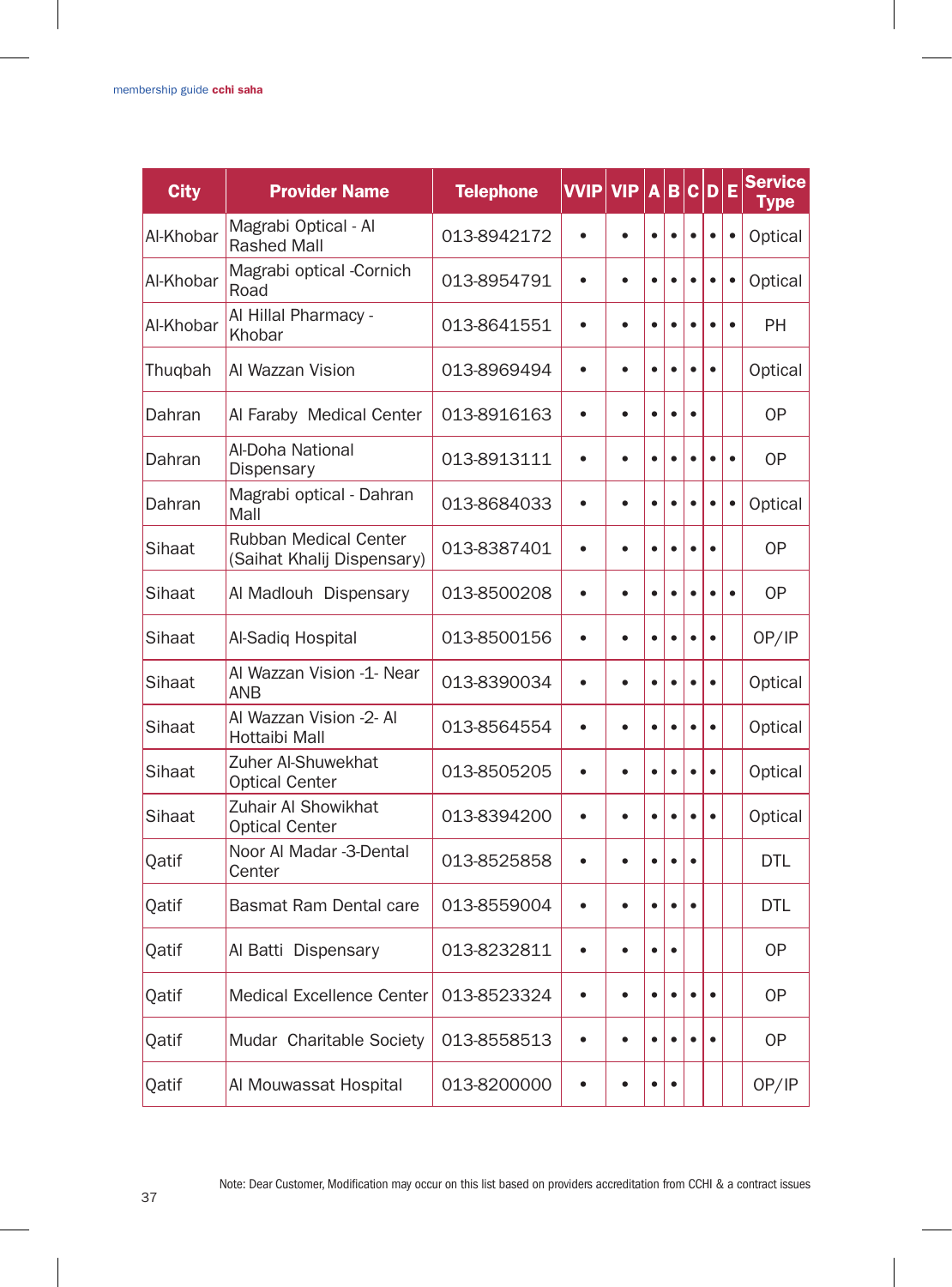| <b>City</b>          | <b>Provider Name</b>                                                   | <b>Telephone</b> | <b>VVIP</b> | <b>VIP</b> | A         | в         |           | C D       | Ε         | <b>Service</b><br><b>Type</b> |
|----------------------|------------------------------------------------------------------------|------------------|-------------|------------|-----------|-----------|-----------|-----------|-----------|-------------------------------|
| Qatif                | Al Zahra General Hospital                                              | 013-8555000      | $\bullet$   | $\bullet$  | $\bullet$ | $\bullet$ | $\bullet$ | $\bullet$ |           | OP/IP                         |
| Qatif                | Al Wazzan Vision -1- Al<br>Quds Street                                 | 013-8524056      | $\bullet$   | $\bullet$  | $\bullet$ | $\bullet$ | $\bullet$ | $\bullet$ |           | Optical                       |
| Qatif                | Al Wazzan Vision -2- Opp.<br>Khonaizi Mall                             | 013-8554188      | $\bullet$   | $\bullet$  | $\bullet$ | $\bullet$ | é         | $\bullet$ |           | Optical                       |
| Qatif                | Zuher Al-Shuwekhat<br><b>Optical Center - Ohud</b><br><b>Street</b>    | 013-8631812      | $\bullet$   | ٠          | $\bullet$ | $\bullet$ | $\bullet$ | $\bullet$ |           | Optical                       |
| Oatif                | Zuher Al-Shuwekhat<br><b>Optical Center - Al-Quds</b><br><b>Street</b> | 013-8548551      | $\bullet$   | ó          | $\bullet$ | $\bullet$ |           |           |           | Optical                       |
| Tarut                | Al Hadi Medical Clinic                                                 | 013-8230333      | $\bullet$   | $\bullet$  | $\bullet$ | $\bullet$ | $\bullet$ | $\bullet$ |           | <b>OP</b>                     |
| Safwaa               | Salammtek Dispensary                                                   | 013-6630959      | $\bullet$   | $\bullet$  | $\bullet$ | $\bullet$ |           | $\bullet$ |           | 0P                            |
| Safwaa               | Specialized Polyclinic<br>Complex                                      | 013-6644116      | $\bullet$   | $\bullet$  | $\bullet$ | $\bullet$ | ٠         | $\bullet$ | $\bullet$ | <b>OP</b>                     |
| Safwaa               | Al Safa Social Service<br><b>Charity Dispensary</b>                    | 013-6641645      | $\bullet$   | $\bullet$  | $\bullet$ | $\bullet$ | ٠         | ٠         | $\bullet$ | 0P                            |
| Safwaa               | Zuher Al-Shuwekhat<br><b>Optical Center</b>                            | 013-6631238      | $\bullet$   | $\bullet$  | $\bullet$ | $\bullet$ | $\bullet$ | $\bullet$ | $\bullet$ | Optical                       |
| Ras<br>Tanurah       | Dar Al Taafi Dispensary                                                | 013-6671378      | $\bullet$   | $\bullet$  | $\bullet$ | $\bullet$ | $\bullet$ |           |           | <b>OP</b>                     |
| Ras<br>Tanurah       | Rahima AI - Ahl<br>Dispensary                                          | 013-6677700      | $\bullet$   | $\bullet$  | $\bullet$ | $\bullet$ | $\bullet$ | $\bullet$ |           | 0P                            |
| Ras<br>Tanurah       | Shifa Rahima Medical<br>Center                                         | 013-6672525      | $\bullet$   | $\bullet$  | $\bullet$ | $\bullet$ | ٠         | $\bullet$ |           | 0P                            |
| Ras<br>Tanurah       | Zuher Al-Shuwekhat<br><b>Optical Center</b>                            | 013-6681816      | $\bullet$   | $\bullet$  | $\bullet$ | $\bullet$ |           |           |           | Optical                       |
| Jubail<br>Industrial | Wadi Ram Dental Care                                                   | 013-3472323      | $\bullet$   | $\bullet$  | $\bullet$ | $\bullet$ | $\bullet$ |           |           | <b>DTL</b>                    |
| Jubail               | Al-Lulu Dispensary                                                     | 013-3486600      | $\bullet$   | $\bullet$  | $\bullet$ | $\bullet$ | $\bullet$ |           |           | 0P                            |
| Jubail               | Mutlaq Al- Otaibi Medical<br>Complex                                   | 013-3631888      | $\bullet$   | $\bullet$  | $\bullet$ | $\bullet$ | $\bullet$ | $\bullet$ |           | 0P                            |
| Jubail               | Kims (Suncity) Medical<br>Center                                       | 013-3620039      | $\bullet$   | $\bullet$  | $\bullet$ | $\bullet$ |           | $\bullet$ |           | <b>OP</b>                     |
| Jubail               | Khonaini General<br>Dispansary For Medical<br>Services                 | 013-3615737      |             |            |           |           |           |           |           | <b>OP</b>                     |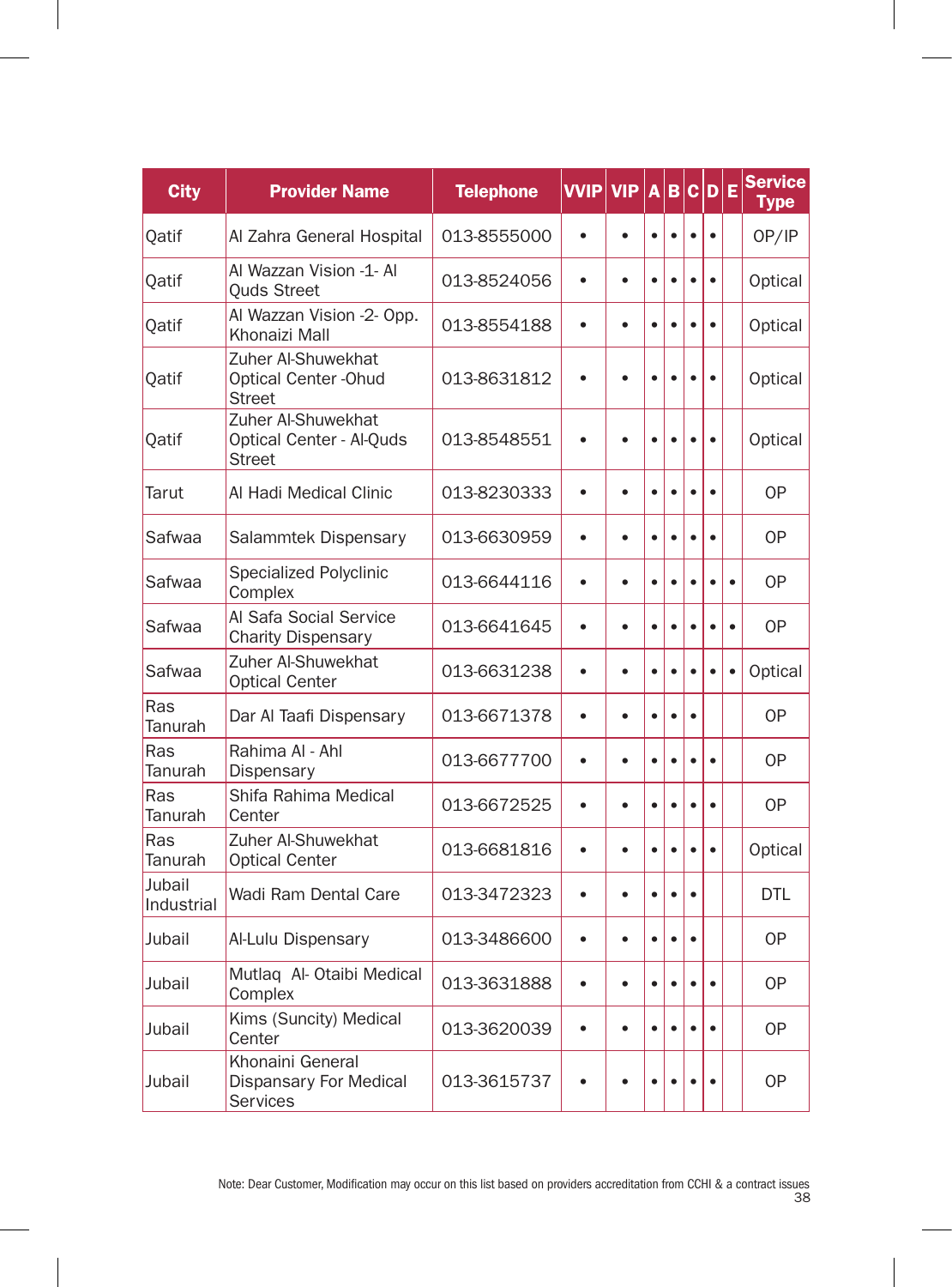| <b>City</b>               | <b>Provider Name</b>                              | <b>Telephone</b> | <b>VVIP</b> | <b>VIP</b> | A         | B         | c         | D E       |           | <b>Service</b><br>Type |
|---------------------------|---------------------------------------------------|------------------|-------------|------------|-----------|-----------|-----------|-----------|-----------|------------------------|
| Jubail                    | Jubail National<br>Dispensary                     | 013-3620385      | $\bullet$   |            | $\bullet$ | $\bullet$ | $\bullet$ |           |           | <b>OP</b>              |
| Jubail                    | Dina Dispensary for<br><b>Medical Services</b>    | 013-3620636      | $\bullet$   | $\bullet$  | $\bullet$ | $\bullet$ | $\bullet$ |           |           | <b>OP</b>              |
| Jubail                    | Arrazi Clinics                                    | 013-3627373      | $\bullet$   | $\bullet$  | $\bullet$ | $\bullet$ | $\bullet$ | $\bullet$ |           | <b>OP</b>              |
| Jubail                    | <b>Gulf Asian Medical Center</b>                  | 013-3627121      | $\bullet$   | $\bullet$  | $\bullet$ | $\bullet$ | $\bullet$ | $\bullet$ | $\bullet$ | <b>OP</b>              |
| Jubail                    | Shifa Al Jubail Medical<br>Center                 | 013-3611777      | $\bullet$   | $\bullet$  | $\bullet$ | $\bullet$ | $\bullet$ |           | $\bullet$ | <b>OP</b>              |
| Jubail                    | Al Mouwassat Hospital                             | 013-3490000      | $\bullet$   | $\bullet$  | $\bullet$ | $\bullet$ |           |           |           | OP/IP                  |
| Jubail                    | Mana General Hospital                             | 013-3412000      | $\bullet$   | $\bullet$  | $\bullet$ | $\bullet$ |           |           |           | OP/IP                  |
| Jubail                    | Al Jubail General<br>Hospital-MOH                 | 013-3622233      | $\bullet$   | $\bullet$  | $\bullet$ | $\bullet$ | $\bullet$ | $\bullet$ | $\bullet$ | OP/IP                  |
| Jubail                    | Al Wazzan Vision - Al<br><b>Fanateer District</b> | 013-3477714      | $\bullet$   | $\bullet$  | $\bullet$ | $\bullet$ | $\bullet$ | $\bullet$ |           | Optical                |
| Jubail                    | Magrabi Optical - Main<br>Road                    | 013-3471311      | $\bullet$   | $\bullet$  | $\bullet$ | $\bullet$ | $\bullet$ | $\bullet$ | $\bullet$ | Optical                |
| Jubail                    | Magrabi Optical -Fanateer<br><b>Branch</b>        | 013-3471311      | $\bullet$   | $\bullet$  | $\bullet$ | $\bullet$ | $\bullet$ | $\bullet$ | $\bullet$ | Optical                |
| Jubail                    | Magrabi Optical -Al Balad                         | 013-3631731      | $\bullet$   | $\bullet$  | $\bullet$ | $\bullet$ | $\bullet$ | $\bullet$ | $\bullet$ | Optical                |
| Nuayraa                   | Al Nauriyah National Clinic                       | 013-3731100      | $\bullet$   | $\bullet$  | $\bullet$ | $\bullet$ | $\bullet$ |           | $\bullet$ | <b>OP</b>              |
| Khafji                    | Khafji Specialized Medical<br>Center              | 013-7672088      | $\bullet$   | $\bullet$  | $\bullet$ | $\bullet$ | $\bullet$ |           |           | <b>OP</b>              |
| Khafji                    | Al Manar Medical Complex                          | 013-7666464      | $\bullet$   | $\bullet$  | $\bullet$ | $\bullet$ | $\bullet$ | $\bullet$ |           | <b>OP</b>              |
| Khafji                    | Al Rahma Medical<br>Complex                       | 013-7674499      | $\bullet$   | $\bullet$  | $\bullet$ | $\bullet$ | ٠         | ٠         | $\bullet$ | 0P                     |
| Khafji                    | Al Khafji National<br>Hospital                    | 013-7661111      | $\bullet$   | $\bullet$  | $\bullet$ | $\bullet$ |           |           |           | OP/IP                  |
| Hafar Al-<br><b>Baten</b> | Dr. Noor M. Khan Clinic                           | 013-7220701      | $\bullet$   | $\bullet$  | $\bullet$ | $\bullet$ | $\bullet$ |           |           | <b>OP</b>              |
| Hafar Al-<br><b>Baten</b> | Al Hujailan Medical<br>Dispensary                 | 013-7225270      | $\bullet$   | $\bullet$  | $\bullet$ | $\bullet$ |           |           |           | <b>OP</b>              |
| Hafar Al-<br><b>Baten</b> | Dr. Noor M. Khan Hospital                         | 013-7225550      | $\bullet$   | $\bullet$  | ٠         | $\bullet$ | ٠         |           |           | OP/IP                  |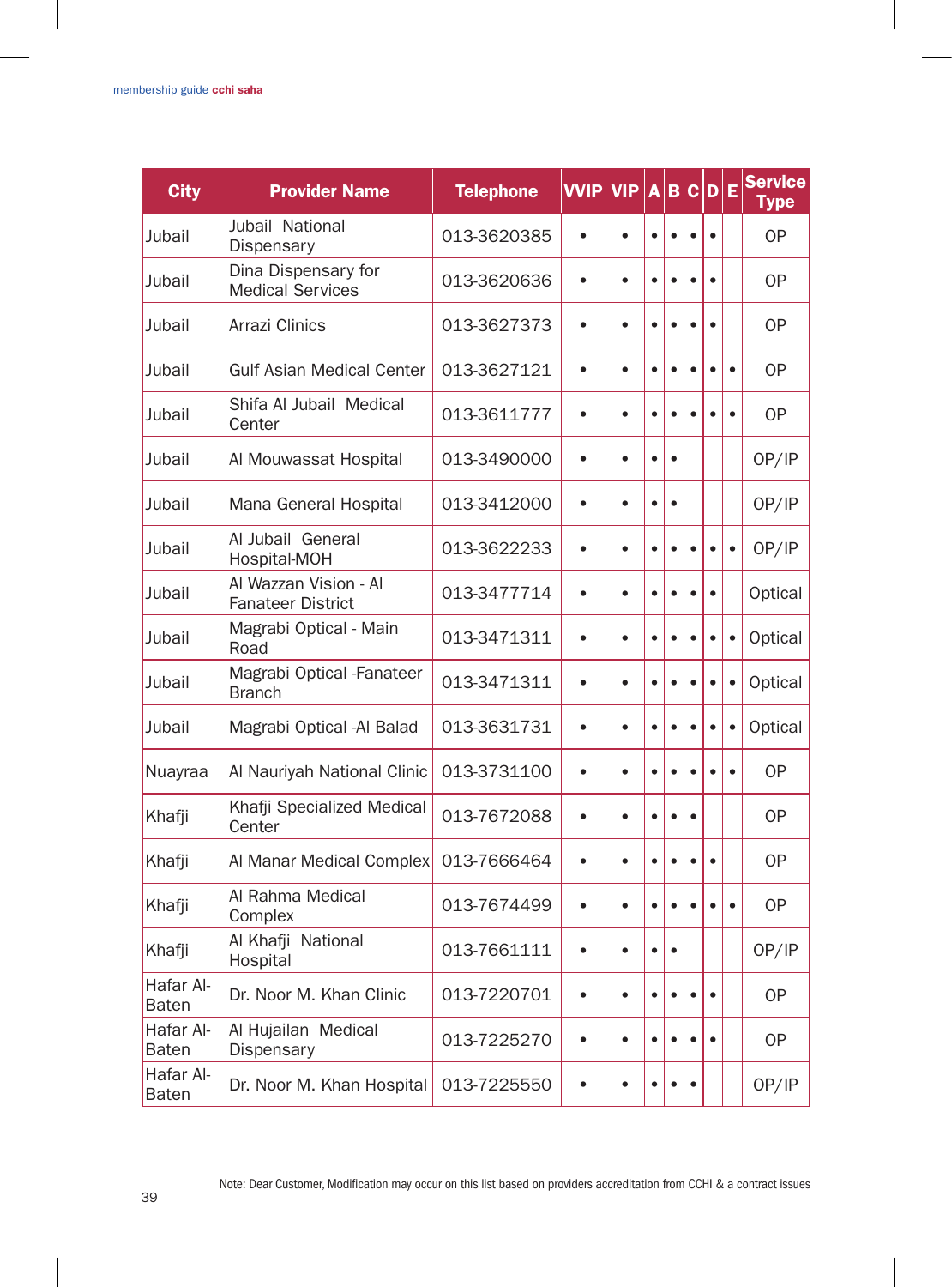| <b>City</b>        | <b>Provider Name</b>                          | <b>Telephone</b> | <b>VVIP</b> | <b>VIP</b>      | A         | B         |           | C D       | Ε         | <b>Service</b><br><b>Type</b> |
|--------------------|-----------------------------------------------|------------------|-------------|-----------------|-----------|-----------|-----------|-----------|-----------|-------------------------------|
| Hafar Al-<br>Baten | King Khiled Hospital<br>(MOH)                 | 013-7247777      | $\bullet$   | $\bullet$       | $\bullet$ | $\bullet$ | $\bullet$ |           | $\bullet$ | OP/IP                         |
| Abqaiq             | AL Shefa Dispensary                           | 013-5663444      | $\bullet$   | $\bullet$       | $\bullet$ | $\bullet$ |           |           |           | <b>OP</b>                     |
| Abqaiq             | Manar Al- Sihha<br>Dispensary - Abqaiq        | 013-5660163      | $\bullet$   | $\bullet$       | $\bullet$ | $\bullet$ |           |           | $\bullet$ | <b>OP</b>                     |
| Abqaiq             | Abdullah Al Dosary<br>National Dispensary     | 013-5663747      | $\bullet$   | $\bullet$       | $\bullet$ | $\bullet$ |           |           | $\bullet$ | <b>OP</b>                     |
| Ahsaa              | <b>Ram Dental Care</b>                        | 013-5313831      | $\bullet$   | $\bullet$       | $\bullet$ | $\bullet$ | $\bullet$ |           |           | <b>DTL</b>                    |
| Ahsaa              | Al-Taraf Charitable Society<br>Clinic         | 013-5393200      | $\bullet$   | $\bullet$       | $\bullet$ | $\bullet$ | $\bullet$ |           |           | <b>OP</b>                     |
| Ahsaa              | Al Maghlouth Medical<br>Dispensary            | 013-5313333      | $\bullet$   | $\bullet$       | $\bullet$ | $\bullet$ | $\bullet$ |           |           | <b>OP</b>                     |
| Ahsaa              | Al Mardiah Al- Hawraa<br>Clinic               | 013-5879585      | $\bullet$   | ٠               | $\bullet$ | $\bullet$ | é         |           |           | 0P                            |
| Ahsaa              | Al Rida Clinic                                | 013-5966890      | $\bullet$   | $\bullet$       | $\bullet$ | $\bullet$ | $\bullet$ | $\bullet$ |           | <b>OP</b>                     |
| Ahsaa              | Menbar Al Huda<br>Dispensary                  | 013-5750500      | $\bullet$   | $\bullet$       | $\bullet$ | $\bullet$ |           |           | $\bullet$ | <b>OP</b>                     |
| Ahsaa              | Abdul Aziz Moosa Hospital                     | 013-5307000      | $\bullet$   | $\bullet$       | $\bullet$ | $\bullet$ |           |           |           | OP/IP                         |
| Ahsaa              | Mana General Hospital                         | 013-5887000      | $\bullet$   | ٠               | $\bullet$ | $\bullet$ |           |           |           | OP/IP                         |
| Ahsaa              | Al-Ahsa Hospital                              | 013-5844000      | $\bullet$   | $\bullet$       | $\bullet$ | $\bullet$ | $\bullet$ |           |           | OP/IP                         |
| Ahsaa              | Al Mouwassat<br>Dispensary                    | 013-5360000      | $\bullet$   | $\bullet$       | $\bullet$ | $\bullet$ | $\bullet$ |           |           | OP/IP                         |
| Ahsaa              | Obeid Hospital                                | 013-5303333      | $\bullet$   |                 | $\bullet$ |           |           |           |           | OP/IP                         |
| Ahsaa              | King Abdul Aziz Hospital<br>(N.G.H)           | 013-5910000      |             | <b>Referral</b> |           |           |           |           |           | OP/IP                         |
| Ahsaa              | Barakat Optical - Al-<br><b>Othaim Mall</b>   | 013-5879973      | $\bullet$   | ٠               | $\bullet$ | $\bullet$ | $\bullet$ |           |           | Optical                       |
| Ahsaa              | Al Wazzan Vision -2- Al<br><b>Othaim Mall</b> | 013-5840161      | $\bullet$   | $\bullet$       | $\bullet$ | $\bullet$ |           |           |           | Optical                       |
| Ahsaa              | Al Wazzan Vision -1-<br>Dhahran Street        | 013-5311552      | $\bullet$   | $\bullet$       | $\bullet$ | $\bullet$ |           | $\bullet$ |           | Optical                       |
| Ahsaa              | Magrabi Optical - Ahsa<br>Hospital            | 013-5869255      | $\bullet$   | $\bullet$       | $\bullet$ | $\bullet$ |           | $\bullet$ | $\bullet$ | Optical                       |

 $\overline{\phantom{a}}$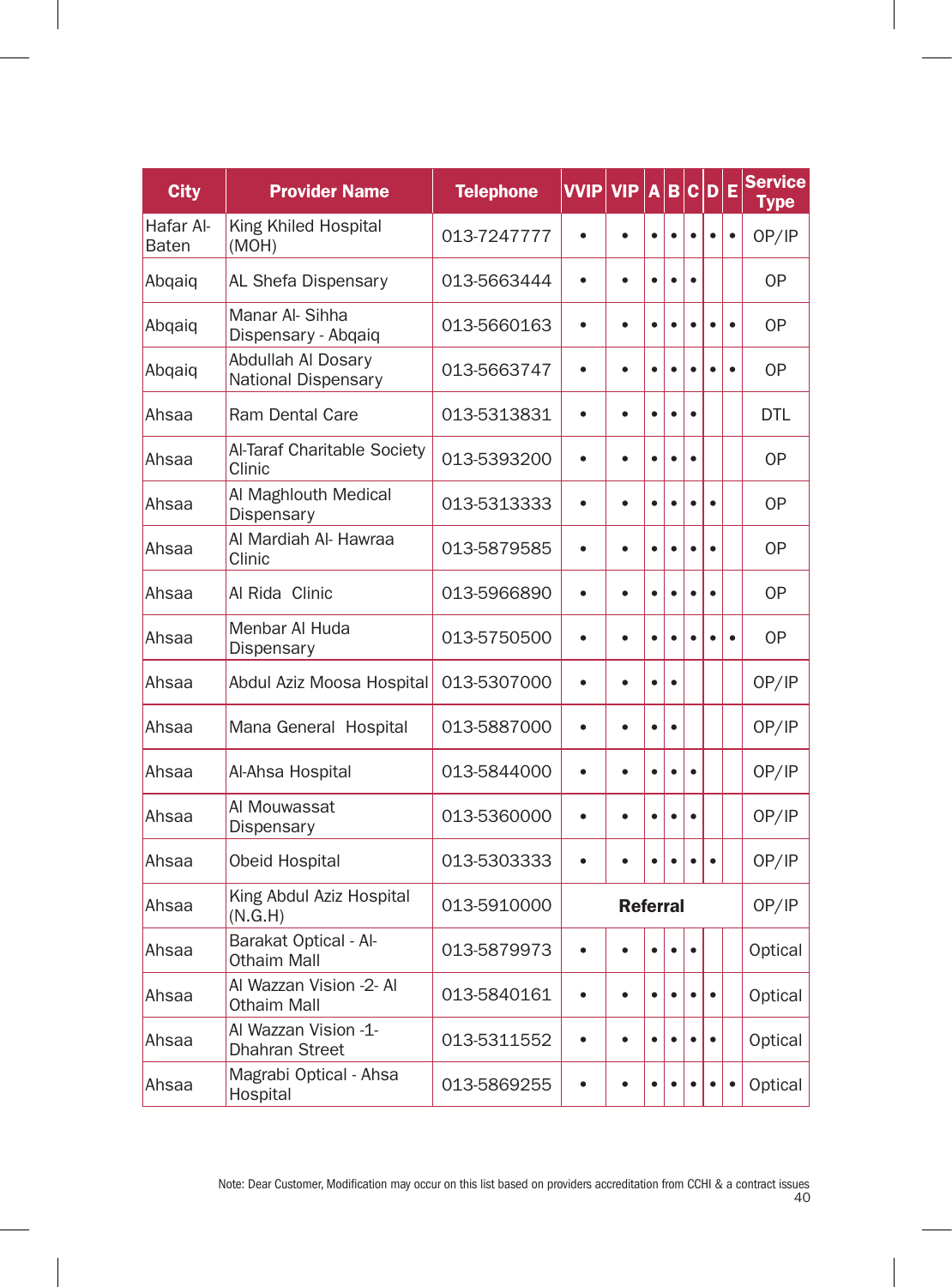| <b>City</b> | <b>Provider Name</b>                                  | <b>Telephone</b> | <b>VVIP</b> | <b>VIP</b> | A         | в         |           | c D       | E         | <b>Service</b><br>Type |
|-------------|-------------------------------------------------------|------------------|-------------|------------|-----------|-----------|-----------|-----------|-----------|------------------------|
| Ahsaa       | Magrabi Optical - Othaim<br>mall                      | 013-5876620      | $\bullet$   | $\bullet$  | $\bullet$ | $\bullet$ | $\bullet$ | $\bullet$ | $\bullet$ | Optical                |
| Ahsaa       | Magrabi Optical - Elwan<br><b>Branch</b>              | 013-5312992      | $\bullet$   | $\bullet$  | $\bullet$ | $\bullet$ |           |           | $\bullet$ | Optical                |
| Hafouf      | Dahim Clinic                                          | 013-5755599      | $\bullet$   | $\bullet$  | $\bullet$ | $\bullet$ |           |           | $\bullet$ | <b>OP</b>              |
| Hafouf      | Al Mashafi Complex                                    | 013-5865900      | $\bullet$   | $\bullet$  | $\bullet$ | $\bullet$ | $\bullet$ |           | $\bullet$ | 0P                     |
| Hafouf      | King Fahad Hospital-MOH                               | 013-5750000      | $\bullet$   | $\bullet$  | $\bullet$ | $\bullet$ |           |           | $\bullet$ | OP/IP                  |
| Hafouf      | Hussein Al Ali Hospital                               | 013-5827777      | $\bullet$   | $\bullet$  | $\bullet$ | $\bullet$ |           |           |           | OP/IP                  |
| Jeddah      | Andalusiah Dental Center<br>1                         | 012-6702777      | $\bullet$   |            | ė         | $\bullet$ |           |           |           | <b>DTL</b>             |
| Jeddah      | Mareez Dental Clinic                                  | 012-6726969      | $\bullet$   | $\bullet$  | $\bullet$ | $\bullet$ |           |           |           | DTL                    |
| Jeddah      | The First Clinic                                      | 920029090        | $\bullet$   | $\bullet$  | $\bullet$ |           |           |           |           | <b>OP</b>              |
| Jeddah      | Tebabat Jeddah Polyclinic                             | 012-6829522      | $\bullet$   | $\bullet$  | $\bullet$ | $\bullet$ |           |           |           | 0P                     |
| Jeddah      | Shar Medical Clinic - 1                               | 012-6675729      | $\bullet$   |            | $\bullet$ | $\bullet$ |           |           |           | <b>OP</b>              |
| Jeddah      | <b>Eed Clinic</b>                                     | 920022211        | $\bullet$   | $\bullet$  | $\bullet$ | $\bullet$ |           |           |           | 0P                     |
| Jeddah      | Al-Barakah Medical Center                             | 012-6030788      | $\bullet$   | $\bullet$  | $\bullet$ | $\bullet$ |           |           |           | <b>OP</b>              |
| Jeddah      | Al Saqqaf Complex<br>Ophthalmology and day<br>surgery | 012-6314004      | $\bullet$   | $\bullet$  | $\bullet$ | $\bullet$ |           |           |           | <b>OP</b>              |
| Jeddah      | Dr.Hala Essa Binladen<br>Polyclinic                   | 012-6722315      | $\bullet$   | $\bullet$  | $\bullet$ | $\bullet$ |           |           |           | <b>OP</b>              |
| Jeddah      | Tala Medical Clinic                                   | 012-6391818      | $\bullet$   | $\bullet$  | $\bullet$ | $\bullet$ |           |           |           | 0P                     |
| Jeddah      | Al Ragoun Medical Center                              | 012-6143630      | $\bullet$   | $\bullet$  | $\bullet$ | $\bullet$ | $\bullet$ |           |           | 0P                     |
| Jeddah      | Dr.Talal Qutub Medical<br>Center                      | 012-6939222      | $\bullet$   | $\bullet$  | $\bullet$ | $\bullet$ | $\bullet$ |           |           | 0P                     |
| Jeddah      | Al Rdaddi Clinic                                      | 012-6141412      | $\bullet$   | $\bullet$  | $\bullet$ | $\bullet$ |           |           |           | 0P                     |
| Jeddah      | Al-Amal Polyclinic                                    | 012-6748484      |             |            | $\bullet$ | $\bullet$ |           |           |           | 0P                     |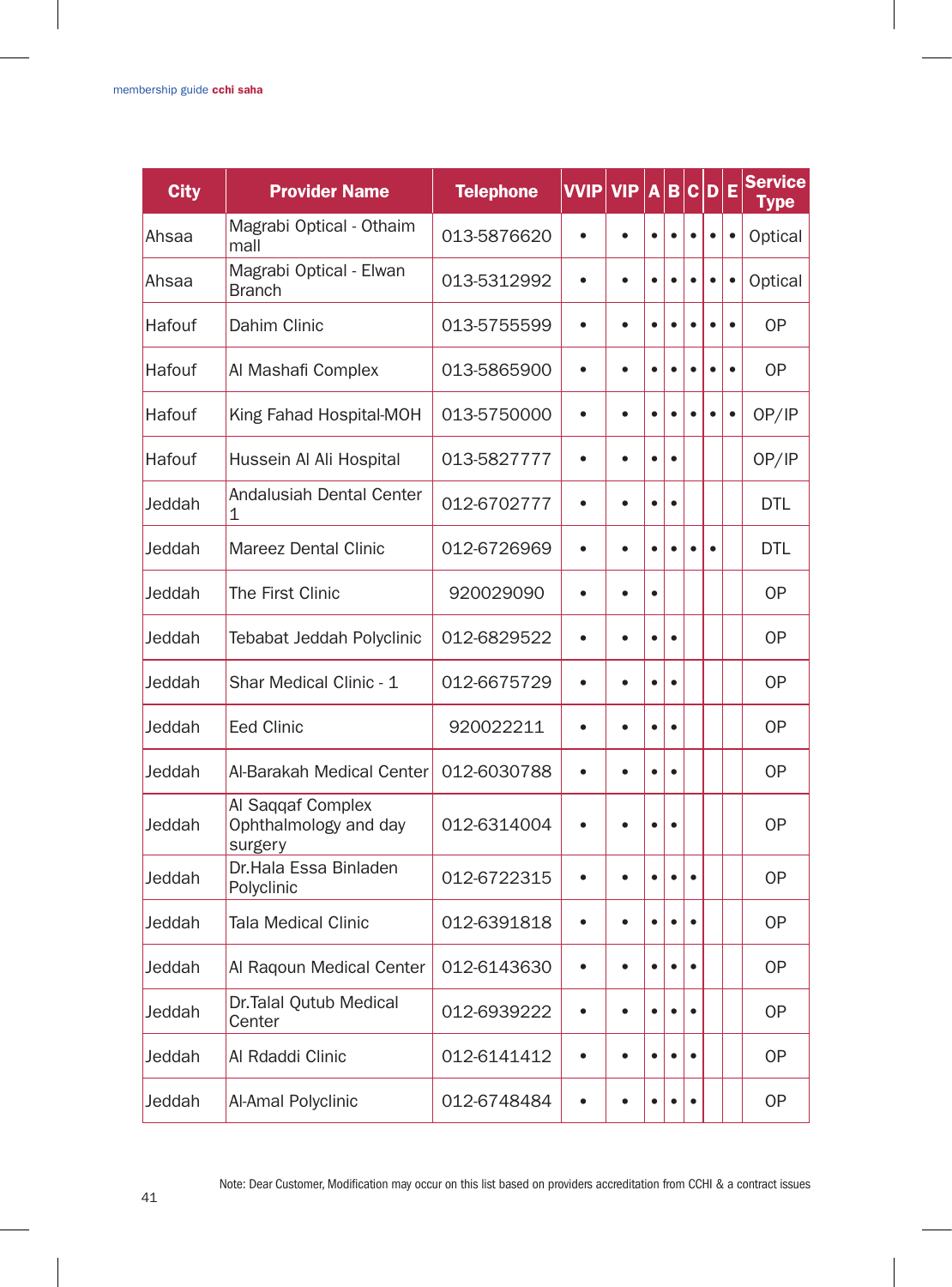| <b>City</b> | <b>Provider Name</b>                          | <b>Telephone</b> | <b>VVIP</b> | <b>VIP</b> | A         | B         |           | C D       | Ε | <b>Service</b><br><b>Type</b> |
|-------------|-----------------------------------------------|------------------|-------------|------------|-----------|-----------|-----------|-----------|---|-------------------------------|
| Jeddah      | Bani Malik Polyclinic                         | 012-6700116      |             | $\bullet$  | $\bullet$ | $\bullet$ | $\bullet$ |           |   | <b>OP</b>                     |
| Jeddah      | Shifa Al Munthaza<br>Polyclinic               | 012-2620501      | $\bullet$   | $\bullet$  | $\bullet$ | $\bullet$ |           |           |   | 0P                            |
| Jeddah      | <b>Islam Medical Clinic</b>                   | 012-6871077      | $\bullet$   | $\bullet$  | $\bullet$ | $\bullet$ | $\bullet$ |           |   | <b>OP</b>                     |
| Jeddah      | Dr. Hani Abdullah<br>Ragaban Polyclinic       | 012-6946207      | $\bullet$   | $\bullet$  | $\bullet$ | $\bullet$ | $\bullet$ |           |   | <b>OP</b>                     |
| Jeddah      | New Hijaz Polyclinic                          | 012-6524957      | $\bullet$   | $\bullet$  | $\bullet$ | $\bullet$ | $\bullet$ | $\bullet$ |   | <b>OP</b>                     |
| Jeddah      | Al-Majd Polyclinic                            | 012-6308000      | $\bullet$   | $\bullet$  | $\bullet$ | $\bullet$ | ė         |           |   | <b>OP</b>                     |
| Jeddah      | Shifa Polyclinic -2-                          | 012-6880888      | $\bullet$   | $\bullet$  | $\bullet$ | $\bullet$ | $\bullet$ | $\bullet$ |   | 0P                            |
| Jeddah      | Abeer Medical Polyclinic<br>Al Aziziya Dist - | 920000503        | $\bullet$   | $\bullet$  | $\bullet$ | $\bullet$ | ė         | ٠         |   | <b>OP</b>                     |
| Jeddah      | Al Hiba Polyclinic                            | 012-6500089      | $\bullet$   | $\bullet$  | $\bullet$ | $\bullet$ | $\bullet$ | $\bullet$ |   | 0P                            |
| Jeddah      | Al Rayan Polyclinic                           | 012-6300298      | $\bullet$   | $\bullet$  | $\bullet$ | $\bullet$ |           |           |   | <b>OP</b>                     |
| Jeddah      | Badrudin Polyclinic-Bani<br>Malik-            | 012-6728338      | $\bullet$   | $\bullet$  | $\bullet$ | $\bullet$ | $\bullet$ |           |   | 0P                            |
| Jeddah      | Abeer Medical Polyclinic -<br>Bawadi          | 012-6395444      | $\bullet$   | $\bullet$  | $\bullet$ | $\bullet$ | $\bullet$ | $\bullet$ |   | <b>OP</b>                     |
| Jeddah      | Asian Clinic                                  | 012-6501573      | $\bullet$   | ٠          | $\bullet$ | $\bullet$ | $\bullet$ | ٠         |   | <b>OP</b>                     |
| Jeddah      | Abeer Medical Polyclinic -<br>Al-Sanyaia      | 920000502        | $\bullet$   | $\bullet$  | $\bullet$ | $\bullet$ | $\bullet$ | $\bullet$ |   | <b>OP</b>                     |
| Jeddah      | Abeer Medical Polyclinic -<br>Al-Sharafiyah   | 920000501        | $\bullet$   | $\bullet$  | $\bullet$ | $\bullet$ | é         | $\bullet$ |   | 0P                            |
| Jeddah      | New Al-Hiba Polyclinic                        | 012-2656005      | $\bullet$   | $\bullet$  | $\bullet$ | $\bullet$ | $\bullet$ | $\bullet$ |   | <b>OP</b>                     |
| Jeddah      | Sameera Polyclinic                            | 012-6744370      | $\bullet$   | ٠          | $\bullet$ | $\bullet$ | ė         | ٠         |   | 0P                            |
| Jeddah      | Naseem Jeddah Polyclinic                      | 012-2875560      | $\bullet$   | $\bullet$  | $\bullet$ | $\bullet$ |           |           |   | <b>OP</b>                     |
| Jeddah      | Shar Medical Clinic - 2                       | 012-6720679      | $\bullet$   | $\bullet$  | $\bullet$ | $\bullet$ | $\bullet$ |           |   | 0P                            |
| Jeddah      | Shifa Jeddah Polyclinic                       | 012-6533636      | $\bullet$   | $\bullet$  | $\bullet$ | $\bullet$ | $\bullet$ | $\bullet$ |   | <b>OP</b>                     |

 $\overline{\phantom{a}}$ 

H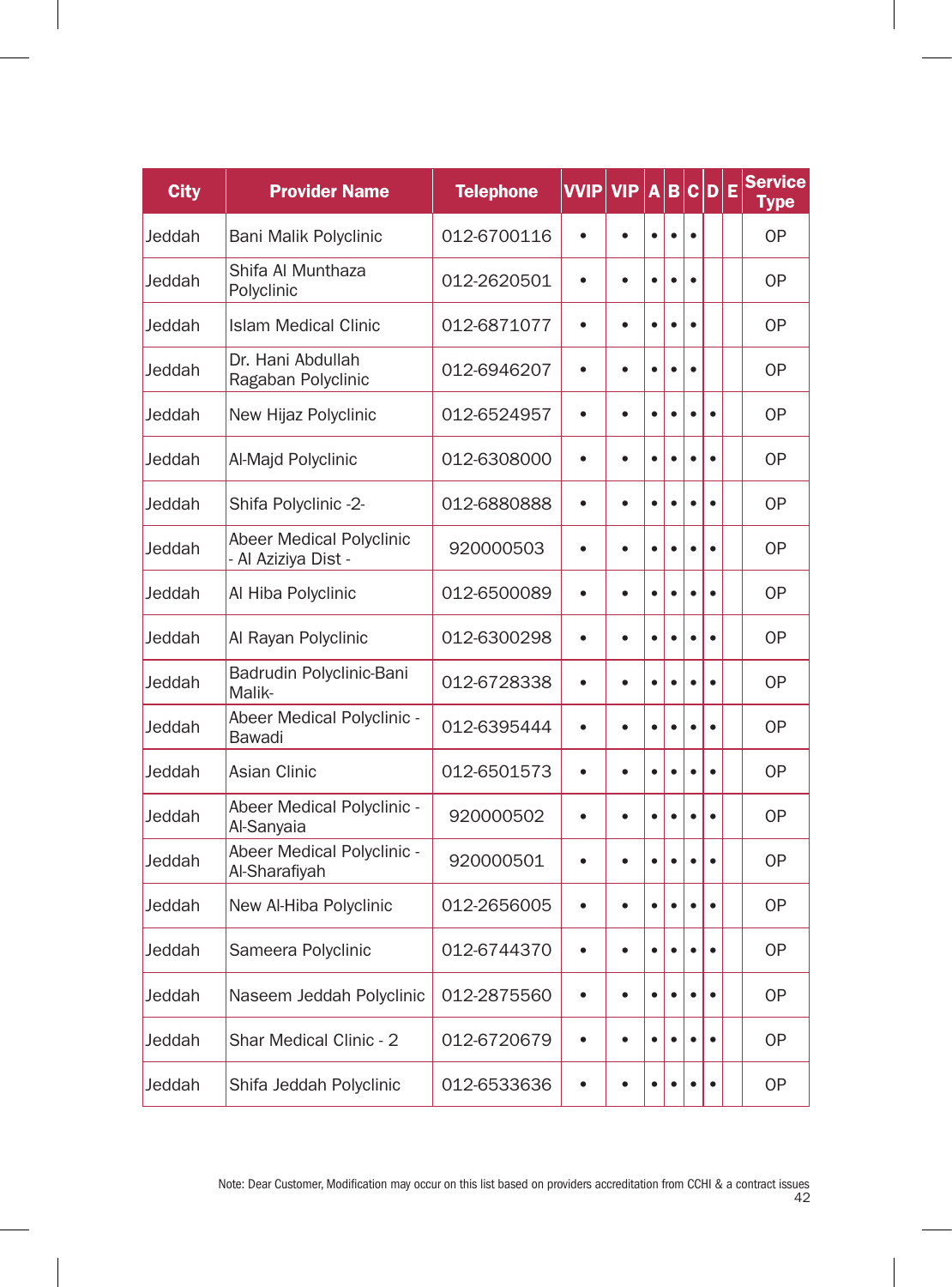| <b>City</b> | <b>Provider Name</b>                       | <b>Telephone</b> | <b>VVIP</b> | <b>VIP</b> | A         | B         |           | C D       | Е         | <b>Service</b><br><b>Type</b> |
|-------------|--------------------------------------------|------------------|-------------|------------|-----------|-----------|-----------|-----------|-----------|-------------------------------|
| Jeddah      | Al Noor Medical Center                     | 012-6305555      | $\bullet$   | $\bullet$  | $\bullet$ | $\bullet$ | $\bullet$ | $\bullet$ | $\bullet$ | OP                            |
| Jeddah      | Safa Bawadi Polyclinic                     | 012-6625536      | $\bullet$   | $\bullet$  | $\bullet$ | $\bullet$ | $\bullet$ | $\bullet$ | $\bullet$ | <b>OP</b>                     |
| Jeddah      | New Gulail Polyclinic                      | 012-6378073      | $\bullet$   | $\bullet$  | $\bullet$ | $\bullet$ | $\bullet$ | $\bullet$ | $\bullet$ | <b>OP</b>                     |
| Jeddah      | New Sidrah Mdical Center                   | 012-6500065      | $\bullet$   | $\bullet$  | $\bullet$ | $\bullet$ | $\bullet$ | $\bullet$ | $\bullet$ | <b>OP</b>                     |
| Jeddah      | AL-Faisal Polyclinic -1-                   | 012-6318900      | $\bullet$   | $\bullet$  | $\bullet$ | $\bullet$ | ٠         | ó         | $\bullet$ | 0P                            |
| Jeddah      | Taj Polyclinic                             | 012-6355715      | $\bullet$   | $\bullet$  | $\bullet$ | $\bullet$ | $\bullet$ | Ċ         | $\bullet$ | <b>OP</b>                     |
| Jeddah      | My Care Medical Center                     | 012-6190606      | $\bullet$   | $\bullet$  | $\bullet$ | $\bullet$ | $\bullet$ | $\bullet$ | $\bullet$ | <b>OP</b>                     |
| Jeddah      | Quds Polyclinic                            | 012-6970224      | $\bullet$   | $\bullet$  | $\bullet$ | $\bullet$ | $\bullet$ |           | $\bullet$ | <b>OP</b>                     |
| Jeddah      | Raffa Medical Center                       | 012-6041905      | $\bullet$   | $\bullet$  | $\bullet$ | $\bullet$ | ٠         | Ċ         | $\bullet$ | 0P                            |
| Jeddah      | Badr Al Samaa Polyclinic                   | 012-6744333      | $\bullet$   | $\bullet$  | $\bullet$ | $\bullet$ | $\bullet$ | $\bullet$ | $\bullet$ | <b>OP</b>                     |
| Jeddah      | Badr Al Tamam Polyclinic                   | 012-6452884      | $\bullet$   | $\bullet$  | $\bullet$ | $\bullet$ | $\bullet$ | ٠         | $\bullet$ | <b>OP</b>                     |
| Jeddah      | <b>Aziziah Medical Clinic</b>              | 012-6701071      | $\bullet$   | $\bullet$  | $\bullet$ | $\bullet$ | $\bullet$ | $\bullet$ | $\bullet$ | <b>OP</b>                     |
| Jeddah      | Mushrifah Polyclinic                       | 012-6736287      | $\bullet$   | ė          | $\bullet$ | $\bullet$ | ٠         | ٠         | $\bullet$ | 0P                            |
| Jeddah      | <b>Jwel Clinics</b>                        | 012-2631733      | $\bullet$   | $\bullet$  | $\bullet$ | $\bullet$ | $\bullet$ | ó         | $\bullet$ | <b>OP</b>                     |
| Jeddah      | Palestine Polyclinic                       | 012-6541418      | $\bullet$   | $\bullet$  | $\bullet$ | $\bullet$ | $\bullet$ | ٠         | $\bullet$ | <b>OP</b>                     |
| Jeddah      | <b>Badrudin Polyclinic</b><br>-Sharafiyah- | 012-6436053      | $\bullet$   | $\bullet$  | $\bullet$ | $\bullet$ | $\bullet$ |           | $\bullet$ | <b>OP</b>                     |
| Jeddah      | Badrudin Polyclinic - Al-<br>Iskan -       | 012-6896009      | $\bullet$   | $\bullet$  | $\bullet$ | $\bullet$ | $\bullet$ | Ċ         | $\bullet$ | 0P                            |
| Jeddah      | <b>Badrudin Polyclinic</b><br>-Anakish-    | 012-6710216      | $\bullet$   | $\bullet$  | $\bullet$ | $\bullet$ | $\bullet$ | Ċ         | $\bullet$ | <b>OP</b>                     |
| Jeddah      | Badrudin Polyclinic-Bawadi                 | 012-6559191      | $\bullet$   | $\bullet$  | $\bullet$ | $\bullet$ | $\bullet$ | $\bullet$ | $\bullet$ | <b>OP</b>                     |
| Jeddah      | Hiba Asia Polyclinic                       | 012-6232020      |             | $\bullet$  | $\bullet$ | $\bullet$ |           | $\bullet$ | $\bullet$ | <b>OP</b>                     |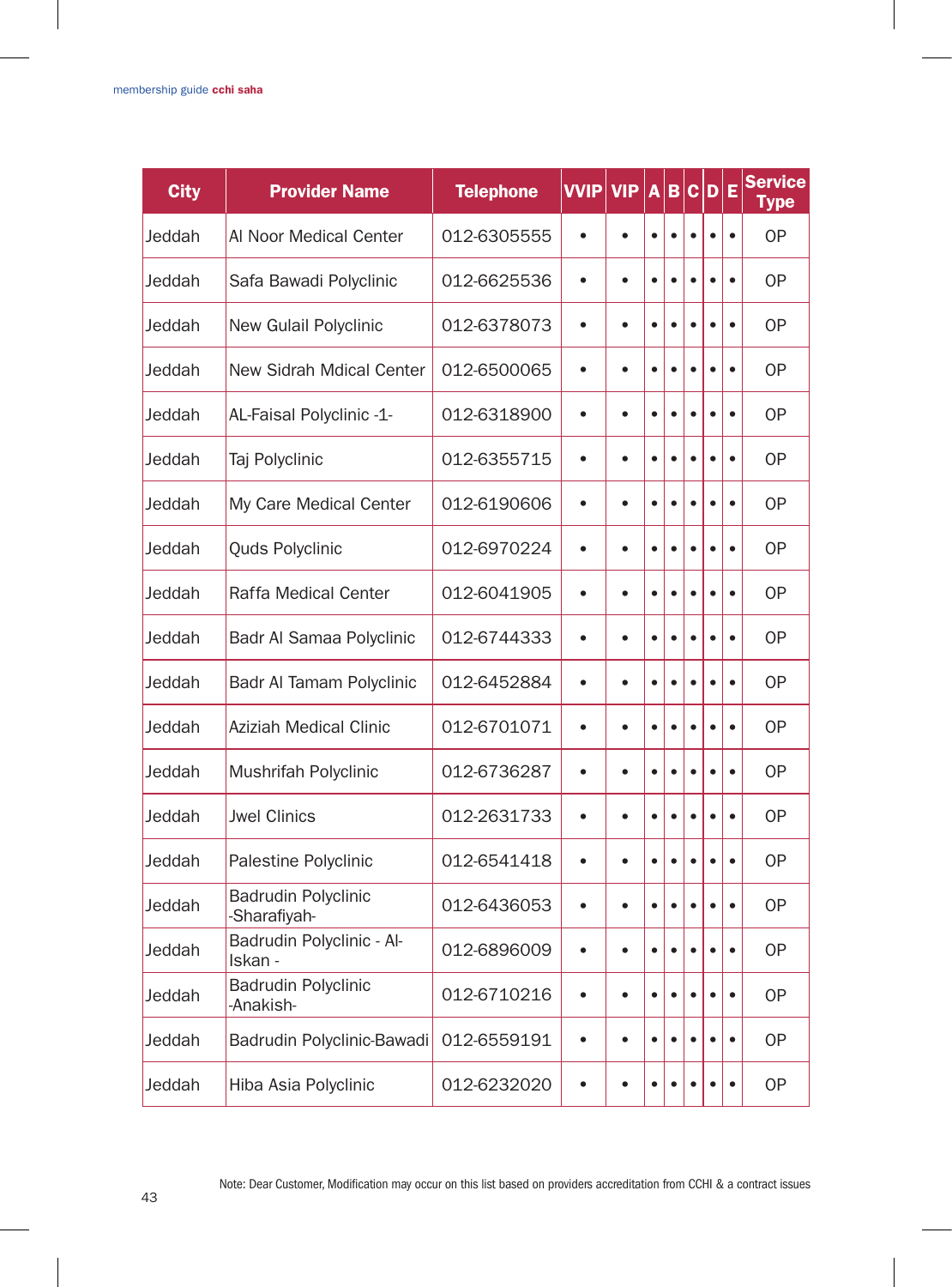| <b>City</b> | <b>Provider Name</b>                           | <b>Telephone</b> | <b>VVIP</b> | <b>VIP</b> | A         | B         | c         | $\mathbf{D}$ | Е         | <b>Service</b><br><b>Type</b> |
|-------------|------------------------------------------------|------------------|-------------|------------|-----------|-----------|-----------|--------------|-----------|-------------------------------|
| Jeddah      | General Medical Polyclinic<br>-Sari            | 012-6626444      | $\bullet$   | $\bullet$  | $\bullet$ | $\bullet$ | $\bullet$ |              | $\bullet$ | <b>OP</b>                     |
| Jeddah      | Shifa Polyclinic -1-                           | 012-6822900      | $\bullet$   | $\bullet$  | $\bullet$ | $\bullet$ |           |              | $\bullet$ | <b>OP</b>                     |
| Jeddah      | AL-Faisal Polyclinic -2-                       | 012-6120999      | $\bullet$   | $\bullet$  | $\bullet$ | $\bullet$ |           |              | $\bullet$ | <b>OP</b>                     |
| Jeddah      | International Medical<br>Center                | 012-6509000      | $\bullet$   |            |           |           |           |              |           | OP/IP                         |
| Jeddah      | Saudi German Hospital                          | 012-6829000      | $\bullet$   | $\bullet$  | $\bullet$ |           |           |              |           | OP/IP                         |
| Jeddah      | Dr. Suliman Fakeeh<br>Hospital                 | 012-6655000      | $\bullet$   | $\bullet$  | $\bullet$ |           |           |              |           | OP/IP                         |
| Jeddah      | Dr. Erfan & Bagedo<br><b>General Hospital</b>  | 012-6820022      | $\bullet$   | $\bullet$  | $\bullet$ |           |           |              |           | OP/IP                         |
| Jeddah      | Hai Al Jemea Hospital                          | 012-6806666      | $\bullet$   | ٠          | $\bullet$ |           |           |              |           | OP/IP                         |
| Jeddah      | GNP (Ghassan N.Pharaon<br>Hospital)            | 012-6823200      | $\bullet$   | $\bullet$  | $\bullet$ | $\bullet$ |           |              |           | OP/IP                         |
| Jeddah      | <b>Bugshan Hospital</b>                        | 012-6691222      | $\bullet$   | $\bullet$  | $\bullet$ | $\bullet$ |           |              |           | OP/IP                         |
| Jeddah      | United Doctors Hospital                        | 012-6533333      | $\bullet$   | $\bullet$  | $\bullet$ | $\bullet$ |           |              |           | OP/IP                         |
| Jeddah      | Dr. Bakhsh Hospital                            | 012-6510666      | $\bullet$   | ٠          | $\bullet$ | $\bullet$ |           |              |           | OP/IP                         |
| Jeddah      | Dr Nihad M.S.Islam<br>Daysurgery & Polyclinics | 012-6077700      | $\bullet$   | $\bullet$  | $\bullet$ | $\bullet$ |           |              |           | OP/IP                         |
| Jeddah      | Al Jeddani Hospital                            | 012-6772221      | $\bullet$   | $\bullet$  | $\bullet$ | $\bullet$ | $\bullet$ |              |           | OP/IP                         |
| Jeddah      | Jeddah National Hospital                       | 012-6710040      | $\bullet$   | $\bullet$  | $\bullet$ | $\bullet$ |           |              |           | OP/IP                         |
| Jeddah      | New Jeddah Clinic<br>Hospital                  | 012-6675000      | $\bullet$   | $\bullet$  | $\bullet$ | $\bullet$ | ٠         |              |           | OP/IP                         |
| Jeddah      | Dr Khalid Idriss Hospital                      | 012-6424555      | $\bullet$   | ٠          | $\bullet$ | $\bullet$ | $\bullet$ |              |           | OP/IP                         |
| Jeddah      | Al Mostaqbal Hospital                          | 012-6875255      | $\bullet$   | $\bullet$  | $\bullet$ | $\bullet$ |           |              |           | OP/IP                         |
| Jeddah      | Ansar Hospital                                 | 012-6825105      | $\bullet$   | $\bullet$  | $\bullet$ | $\bullet$ |           |              |           | OP/IP                         |
| Jeddah      | Jeddah Clinic Hospital                         | 012-6313131      | $\bullet$   | $\bullet$  | $\bullet$ | $\bullet$ | $\bullet$ |              |           | OP/IP                         |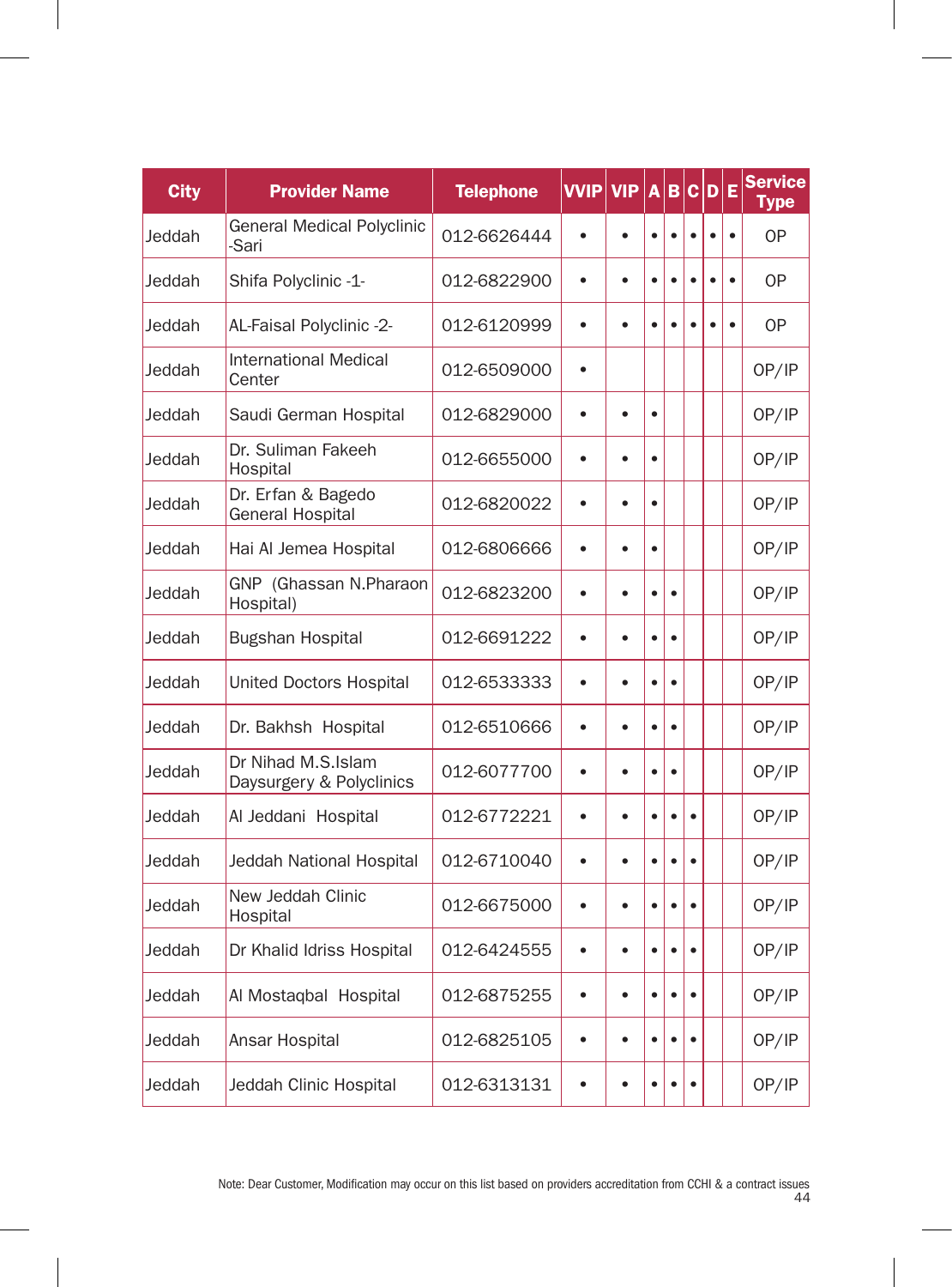| <b>City</b> | <b>Provider Name</b>                                    | <b>Telephone</b> | <b>VVIP</b> | <b>VIP</b>      | A         | B         |           | C D E     |           | <b>Service</b><br>Type |
|-------------|---------------------------------------------------------|------------------|-------------|-----------------|-----------|-----------|-----------|-----------|-----------|------------------------|
| Jeddah      | Dr. Hala Essa Bin Laden<br>Hospital                     | 012-6603332      | $\bullet$   | $\bullet$       | $\bullet$ | $\bullet$ | $\bullet$ |           |           | OP/IP                  |
| Jeddah      | Saudi Hospital                                          | 012-6711831      | $\bullet$   | $\bullet$       | $\bullet$ | $\bullet$ | $\bullet$ | $\bullet$ |           | OP/IP                  |
| Jeddah      | Al Hamra Hospital                                       | 012-6653777      | $\bullet$   | $\bullet$       | $\bullet$ | $\bullet$ | $\bullet$ | $\bullet$ |           | OP/IP                  |
| Jeddah      | New Al-Jeddani Hospital                                 | 012-6368100      | $\bullet$   | ٠               | $\bullet$ | $\bullet$ | $\bullet$ |           |           | OP/IP                  |
| Jeddah      | Dr.Hassan Ghazzawi<br>Hospital                          | 012-6636333      | $\bullet$   | $\bullet$       | $\bullet$ | $\bullet$ | $\bullet$ | $\bullet$ |           | OP/IP                  |
| Jeddah      | Al-Hayat Hospital                                       | 012-6370707      | $\bullet$   | $\bullet$       | $\bullet$ | $\bullet$ | ٠         | $\bullet$ | $\bullet$ | OP/IP                  |
| Jeddah      | Ibn Sina National College<br>Hospital                   | 012-6355566      | $\bullet$   | $\bullet$       | $\bullet$ | $\bullet$ |           |           | $\bullet$ | OP/IP                  |
| Jeddah      | Al Zahra Hospital                                       | 012-6823331      | $\bullet$   |                 | ė         | $\bullet$ |           |           | $\bullet$ | OP/IP                  |
| Jeddah      | King Abdul Aziz Medical<br>City (N.G.H)                 | 012-2520088      |             | <b>Referral</b> |           |           |           |           |           | OP/IP                  |
| Jeddah      | <b>KING Faisal Specialist</b><br>Hospital               | 012-6677777      |             | <b>Referral</b> |           |           |           |           |           | OP/IP                  |
| Jeddah      | Hussam Opticals - Saudi<br>German Hospital              | 012-6829000      | $\bullet$   | $\bullet$       | $\bullet$ | $\bullet$ | $\bullet$ | $\bullet$ | $\bullet$ | Optical                |
| Jeddah      | Hussam Opticals -<br>Nakheel Medical Center             | 012-6657287      | $\bullet$   | $\bullet$       | $\bullet$ | $\bullet$ |           | $\bullet$ | $\bullet$ | Optical                |
| Jeddah      | Hussam Opticals - Jeddah<br><b>International Market</b> | 012-6600148      | $\bullet$   | $\bullet$       | $\bullet$ | $\bullet$ | $\bullet$ | $\bullet$ | $\bullet$ | Optical                |
| Jeddah      | Hussam Opticals -<br>Senaiea Al-Nawat Center            | 014-3960510      | $\bullet$   | $\bullet$       | $\bullet$ | $\bullet$ | $\bullet$ | $\bullet$ | $\bullet$ | Optical                |
| Jeddah      | Hussam Opticals - Al<br>Hajun Street                    | 012-5422942      | $\bullet$   | $\bullet$       | $\bullet$ | $\bullet$ | $\bullet$ | $\bullet$ | $\bullet$ | Optical                |
| Jeddah      | Hussam Optical - Al-<br>Jaziera Mall                    | 011-4611485      | $\bullet$   | $\bullet$       | $\bullet$ | $\bullet$ | ٠         | $\bullet$ | $\bullet$ | Optical                |
| Jeddah      | Magrabi Optical - Red Sea<br>Mall                       | 012-2151660      | $\bullet$   | $\bullet$       | $\bullet$ | $\bullet$ |           |           | $\bullet$ | Optical                |
| Jeddah      | Magrabi Optical - Magrabi<br>Hospital                   | 012-6366215      | $\bullet$   | $\bullet$       | $\bullet$ | $\bullet$ | $\bullet$ | $\bullet$ | $\bullet$ | Optical                |
| Jeddah      | Magarbi Optical-Salama<br>Center                        | 012-6165655      | $\bullet$   | $\bullet$       | $\bullet$ | $\bullet$ | $\bullet$ | $\bullet$ | $\bullet$ | Optical                |
| Jeddah      | Magrabi Optical - Heraa<br><b>International Market</b>  | 012-6546872      | $\bullet$   | $\bullet$       | $\bullet$ | $\bullet$ |           |           | $\bullet$ | Optical                |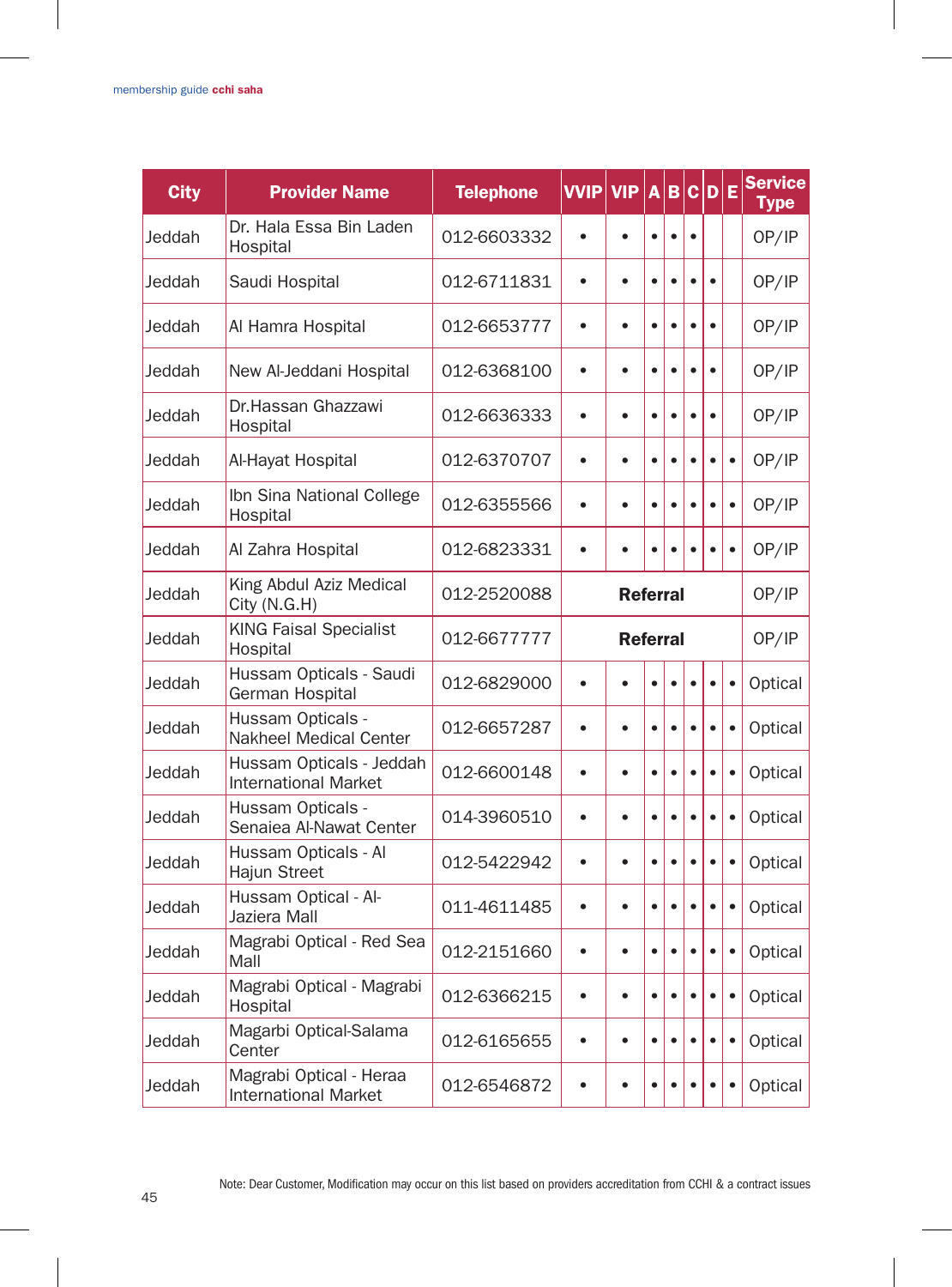| <b>City</b> | <b>Provider Name</b>                                | <b>Telephone</b> | <b>VVIP</b> | <b>VIP</b> | A         | $\overline{\mathbf{B}}$ |           | C D       | Ε         | <b>Service</b><br><b>Type</b> |
|-------------|-----------------------------------------------------|------------------|-------------|------------|-----------|-------------------------|-----------|-----------|-----------|-------------------------------|
| Jeddah      | Magrabi Optical-Aziz Mall                           | 012-6161900      | $\bullet$   | $\bullet$  | $\bullet$ | $\bullet$               | $\bullet$ | $\bullet$ | $\bullet$ | Optical                       |
| Jeddah      | Hussam Opticals -<br>Sulimaniea Mall                | 012-2275000      | $\bullet$   | $\bullet$  | $\bullet$ | $\bullet$               |           | $\bullet$ | $\bullet$ | Optical                       |
| Jeddah      | Hussam Opticals - 60<br><b>Street</b>               | 012-6732959      | $\bullet$   | $\bullet$  | $\bullet$ | $\bullet$               | $\bullet$ | $\bullet$ | $\bullet$ | Optical                       |
| Jeddah      | Magrabi Optical -Sarry<br><b>Branch</b>             | 012-6971140      | $\bullet$   | $\bullet$  | $\bullet$ | $\bullet$               |           | $\bullet$ | $\bullet$ | Optical                       |
| Jeddah      | Magrabi Optical - Stars<br>Avenue Optical           | 012-2754487      | $\bullet$   | $\bullet$  | $\bullet$ | $\bullet$               |           | $\bullet$ | $\bullet$ | Optical                       |
| Jeddah      | Magrabi Optical - Al Saffa<br><b>Branch</b>         | 012-6934215      | $\bullet$   | $\bullet$  | $\bullet$ | $\bullet$               | ė         | $\bullet$ | $\bullet$ | Optical                       |
| Jeddah      | Magrabi Optical -Madinah<br>Road                    | 012-6655463      | $\bullet$   | $\bullet$  | $\bullet$ | $\bullet$               | $\bullet$ | $\bullet$ | $\bullet$ | Optical                       |
| Makkah      | Makkah Medical Polyclinic                           | 012-5440707      | $\bullet$   | $\bullet$  | $\bullet$ | $\bullet$               | ٠         |           |           | 0P                            |
| Makkah      | Albayt Medical Center                               | 012-5718400      | $\bullet$   | $\bullet$  | $\bullet$ | $\bullet$               |           |           |           | <b>OP</b>                     |
| Makkah      | Saedi Medical Clinic                                | 012-5442261      | $\bullet$   | $\bullet$  | $\bullet$ | $\bullet$               |           |           |           | 0P                            |
| Makkah      | Al-Bader Polyclinic-3-                              | 012-5533770      | $\bullet$   | $\bullet$  | $\bullet$ | $\bullet$               | $\bullet$ |           |           | <b>OP</b>                     |
| Makkah      | <b>Modern Medical Center</b>                        | 012-5371111      | $\bullet$   | ٠          | $\bullet$ | $\bullet$               | $\bullet$ |           |           | 0P                            |
| Makkah      | Dr. Zahir Qadeeb alban<br>Medical Center -2-Azizah- | 012-5587799      | $\bullet$   | $\bullet$  | $\bullet$ | $\bullet$               |           |           |           | 0P                            |
| Makkah      | Asian Polyclinic                                    | 012-5361280      | $\bullet$   | $\bullet$  | $\bullet$ | $\bullet$               |           | $\bullet$ |           | 0P                            |
| Makkah      | Badrudin Polyclinic -Bab<br>Makkah-                 | 012-6441108      | $\bullet$   | $\bullet$  | $\bullet$ | $\bullet$               | ė         | $\bullet$ |           | 0P                            |
| Makkah      | Dr. Zahir Qadeeb alban<br><b>Medical Center-1</b>   | 012-5400004      | $\bullet$   | $\bullet$  | $\bullet$ | $\bullet$               | $\bullet$ | $\bullet$ |           | <b>OP</b>                     |
| Makkah      | Al-Farraj Polyclinic                                | 012-5470004      | $\bullet$   | $\bullet$  | $\bullet$ | $\bullet$               | ė         | $\bullet$ | $\bullet$ | 0P                            |
| Makkah      | Abeer Medical Polyclinic                            | 920000506        | $\bullet$   | $\bullet$  | $\bullet$ | $\bullet$               |           |           | $\bullet$ | <b>OP</b>                     |
| Makkah      | <b>Elite Medical Clinic</b>                         | 012-5614001      | $\bullet$   | $\bullet$  | $\bullet$ | $\bullet$               |           |           | $\bullet$ | 0P                            |
| Makkah      | Dr.Zahir & Saud Medical<br>Center                   | 012-5735201      | $\bullet$   | $\bullet$  | $\bullet$ | $\bullet$               | $\bullet$ | $\bullet$ | $\bullet$ | <b>OP</b>                     |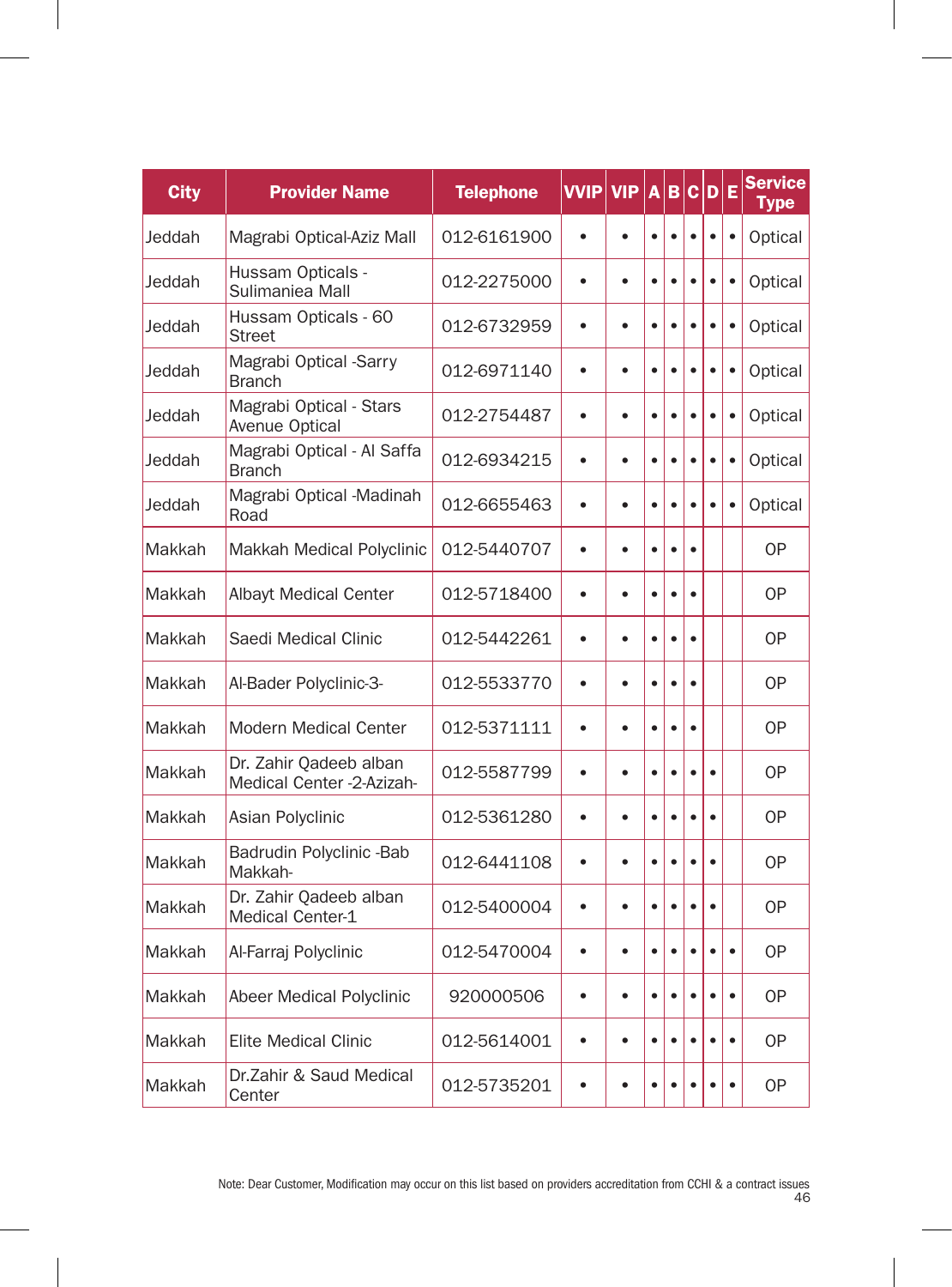| <b>City</b> | <b>Provider Name</b>                               | <b>Telephone</b> | VVIP      | <b>VIP</b> | A         | B         |           | C D E     |           | <b>Service</b><br>Type |
|-------------|----------------------------------------------------|------------------|-----------|------------|-----------|-----------|-----------|-----------|-----------|------------------------|
| Makkah      | Asfaan Polyclinic                                  | 012-2653113      | $\bullet$ | $\bullet$  | $\bullet$ | $\bullet$ | $\bullet$ |           | $\bullet$ | <b>OP</b>              |
| Makkah      | Makkah Polyclinic                                  | 012-5496542      | $\bullet$ | $\bullet$  | $\bullet$ | $\bullet$ | $\bullet$ | $\bullet$ | $\bullet$ | 0P                     |
| Makkah      | Makkah Medical Center                              | 012-5222222      | $\bullet$ | ٠          | $\bullet$ | $\bullet$ |           |           |           | OP/IP                  |
| Makkah      | Alawi Tunsi & Bros<br>Hospital                     | 012-5587777      | $\bullet$ | $\bullet$  | $\bullet$ | $\bullet$ |           |           |           | OP/IP                  |
| Makkah      | Muhammed Salih<br>Bashrahil Hospital               | 012-5204444      | $\bullet$ | $\bullet$  | $\bullet$ | $\bullet$ | $\bullet$ |           |           | OP/IP                  |
| Makkah      | Rafie Hospital                                     | 012-5454455      | $\bullet$ | $\bullet$  | $\bullet$ | $\bullet$ | ė         |           |           | OP/IP                  |
| Makkah      | Saudi National Hospital                            | 012-5562177      | $\bullet$ | $\bullet$  | $\bullet$ | $\bullet$ |           | $\bullet$ | $\bullet$ | OP/IP                  |
| Makkah      | Alsalam Medical Hospital                           | 012-5772222      | $\bullet$ | $\bullet$  | $\bullet$ | $\bullet$ |           |           |           | OP/IP                  |
| Makkah      | Roya Optical - Al Sheefa                           | 012-5395213      | $\bullet$ | $\bullet$  | $\bullet$ | $\bullet$ |           |           | $\bullet$ | Optical                |
| Makkah      | Magrabi optical - Setteen<br><b>Street</b>         | 012-5347296      | $\bullet$ | $\bullet$  | $\bullet$ | $\bullet$ | $\bullet$ | $\bullet$ | $\bullet$ | Optical                |
| Makkah      | Magrabi Optical - Diafa<br><b>Shoping Center</b>   | 012-5497379      | $\bullet$ | $\bullet$  | $\bullet$ | $\bullet$ | $\bullet$ | $\bullet$ | $\bullet$ | Optical                |
| Makkah      | Magrabi Optical-Makkah<br><b>Commercial Center</b> | 012-5365978      | $\bullet$ | $\bullet$  | $\bullet$ | $\bullet$ | ٠         | $\bullet$ | $\bullet$ | Optical                |
| Makkah      | Magrabi Optical - Azizia                           | 012-5565576      | $\bullet$ | ٠          | $\bullet$ | $\bullet$ |           |           | $\bullet$ | Optical                |
| Taif        | Your Health Medical<br>Center                      | 012-7499099      | $\bullet$ | $\bullet$  | $\bullet$ | $\bullet$ | $\bullet$ |           |           | 0P                     |
| Taif        | Al-Wattan National Clinic                          | 012-7490660      | $\bullet$ | $\bullet$  | $\bullet$ | $\bullet$ | $\bullet$ | $\bullet$ |           | 0P                     |
| Taif        | Alnasr Medical Clinic                              | 012-7326800      | $\bullet$ | $\bullet$  | $\bullet$ | $\bullet$ | $\bullet$ | $\bullet$ | $\bullet$ | <b>OP</b>              |
| Taif        | Taif National Clinic                               | 012-7433990      | $\bullet$ | $\bullet$  | $\bullet$ | $\bullet$ |           |           | $\bullet$ | 0P                     |
| Taif        | Al- Nahda Hospital                                 | 012-7250600      | $\bullet$ | $\bullet$  | $\bullet$ | $\bullet$ | $\bullet$ |           |           | OP/IP                  |
| Taif        | Al-Ameen Hospital                                  | 012-7366416      | $\bullet$ | $\bullet$  | $\bullet$ | $\bullet$ | $\bullet$ |           |           | OP/IP                  |
| Taif        | Al-Adwani General<br>Hospital                      | 012-7340000      | $\bullet$ | $\bullet$  |           | $\bullet$ |           |           |           | OP/IP                  |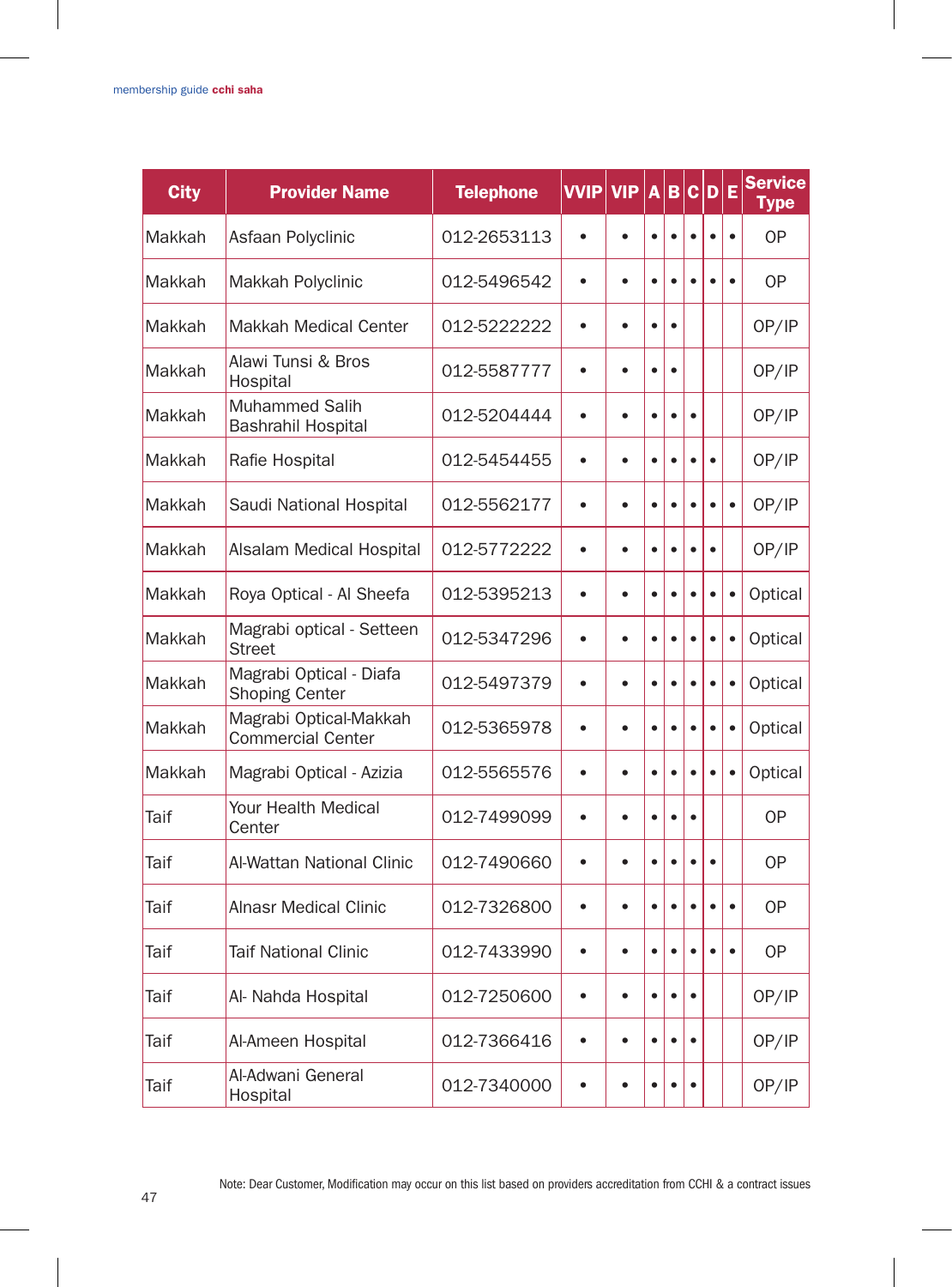| <b>City</b> | <b>Provider Name</b>                        | <b>Telephone</b> | <b>VVIP</b> | <b>VIP</b> | A         | B         |           | C D       | Ε         | <b>Service</b><br><b>Type</b> |
|-------------|---------------------------------------------|------------------|-------------|------------|-----------|-----------|-----------|-----------|-----------|-------------------------------|
| Taif        | Barakat Optical - Obaikan<br>Mall           | 012-7334385      |             | $\bullet$  | $\bullet$ | $\bullet$ | $\bullet$ |           |           | Optical                       |
| Taif        | Magrabi Optical -Panda<br>Al-Azizia         | 012-7333588      | $\bullet$   | $\bullet$  | $\bullet$ | $\bullet$ |           | $\bullet$ | $\bullet$ | Optical                       |
| Khulaiss    | Al Bishri Medical Complex                   | 012-2135562      | $\bullet$   | $\bullet$  | $\bullet$ | $\bullet$ | $\bullet$ | ٠         | $\bullet$ | <b>OP</b>                     |
| Thowal      | Al Bishri Medical Complex                   | 012-2886800      | $\bullet$   | $\bullet$  | $\bullet$ | $\bullet$ | $\bullet$ | $\bullet$ | $\bullet$ | 0P                            |
| Rabeg       | Al Amal Polyclinic Rabegh                   | 012-4222916      | $\bullet$   | $\bullet$  | $\bullet$ | $\bullet$ | $\bullet$ | $\bullet$ |           | <b>OP</b>                     |
| Rabeg       | Dr.Khalid Idriss Medical<br>Center          | 012-4222229      | $\bullet$   | $\bullet$  | $\bullet$ | $\bullet$ |           | $\bullet$ | $\bullet$ | <b>OP</b>                     |
| Rabeg       | Al- Nakheel National Clinic                 | 012-4221200      | $\bullet$   | $\bullet$  | $\bullet$ | $\bullet$ | ٠         | ٠         | $\bullet$ | 0P                            |
| Rabeg       | Al Bishri Medical Complex                   | 012-4221332      | $\bullet$   | $\bullet$  | $\bullet$ | $\bullet$ | $\bullet$ | $\bullet$ | $\bullet$ | <b>OP</b>                     |
| Rabeg       | Hussam Opticals -<br><b>General Street</b>  | 012-4221385      | $\bullet$   | $\bullet$  | $\bullet$ | $\bullet$ |           | $\bullet$ | $\bullet$ | Optical                       |
|             | Hunakyaa Hinakiya Private Hospital          | 014-8620893      | $\bullet$   | $\bullet$  | $\bullet$ | $\bullet$ |           |           | $\bullet$ | OP/IP                         |
| Madinah     | Andalus Dental Center                       | 014-8151444      | $\bullet$   | $\bullet$  | $\bullet$ | $\bullet$ | ٠         |           |           | DTL                           |
| Madinah     | Anwar Tiba Polyclinic                       | 014-8490001      | $\bullet$   | $\bullet$  | $\bullet$ | $\bullet$ | $\bullet$ |           |           | <b>OP</b>                     |
| Madinah     | Dr Abdul Rahman AL-<br><b>Ogally Clinic</b> | 014-8250561      | $\bullet$   | $\bullet$  | $\bullet$ | $\bullet$ |           | $\bullet$ |           | <b>OP</b>                     |
| Madinah     | Atebba Al Madina<br>Polyclinic              | 014-8372313      | $\bullet$   | $\bullet$  | $\bullet$ | $\bullet$ | $\bullet$ | $\bullet$ |           | <b>OP</b>                     |
| Madinah     | Saudi National Clinic                       | 014-8220558      | $\bullet$   | $\bullet$  | $\bullet$ | $\bullet$ | é         | $\bullet$ | $\bullet$ | 0P                            |
| Madinah     | Wahat Al Shifa Clinic                       | 014-8288177      | $\bullet$   | $\bullet$  | $\bullet$ | $\bullet$ | $\bullet$ | $\bullet$ | $\bullet$ | <b>OP</b>                     |
| Madinah     | Al Mouwassat Hospital                       | 014-8422211      | $\bullet$   | $\bullet$  | $\bullet$ |           |           |           |           | OP/IP                         |
| Madinah     | Saudi German Hospital                       | 014-8406000      | $\bullet$   | $\bullet$  | $\bullet$ |           |           |           |           | OP/IP                         |
| Madinah     | Madina National Hospital                    | 014-8444444      | $\bullet$   | $\bullet$  | $\bullet$ | $\bullet$ |           |           |           | OP/IP                         |
| Madinah     | Dr.Hamid S.Al-Ahmadi<br>Hospital            | 014-8363332      | $\bullet$   | $\bullet$  | $\bullet$ | $\bullet$ | $\bullet$ |           |           | OP/IP                         |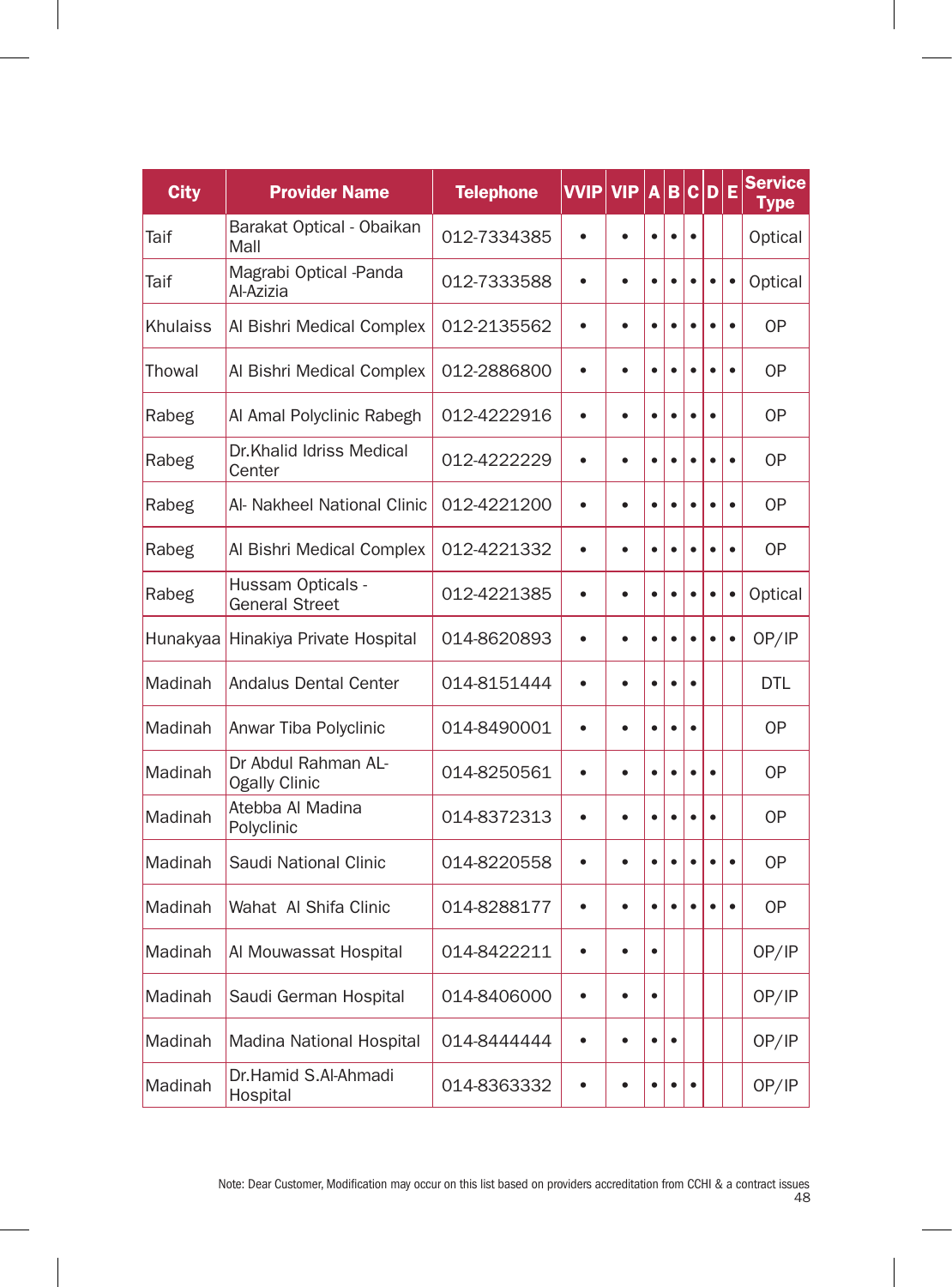| <b>City</b> | <b>Provider Name</b>                             | <b>Telephone</b> | <b>VVIP</b> | <b>VIP</b> | A         | B         |           | C D E     |           | <b>Service</b><br>Type |
|-------------|--------------------------------------------------|------------------|-------------|------------|-----------|-----------|-----------|-----------|-----------|------------------------|
| Madinah     | Al- Dar Hospital                                 | 014-8677777      | $\bullet$   |            | $\bullet$ | $\bullet$ | $\bullet$ |           |           | OP/IP                  |
| Madinah     | Al - Rahma Hospital                              | 014-8272777      | $\bullet$   | $\bullet$  | $\bullet$ | $\bullet$ | $\bullet$ |           |           | OP/IP                  |
| Madinah     | Safa Al Madina Hospital                          | 014-8280000      | $\bullet$   | $\bullet$  | $\bullet$ | $\bullet$ | $\bullet$ |           |           | OP/IP                  |
| Madinah     | Al Zahra Hospital                                | 014-8488808      | $\bullet$   | $\bullet$  | $\bullet$ | $\bullet$ |           | $\bullet$ | $\bullet$ | OP/IP                  |
| Madinah     | Roya Optical - King Fahad<br>St                  | 014-4833293      | $\bullet$   | $\bullet$  | $\bullet$ | $\bullet$ | $\bullet$ | $\bullet$ | $\bullet$ | Optical                |
| Madinah     | Roya Optical 1-Qorban St                         | 014-8303293      | $\bullet$   | $\bullet$  | $\bullet$ | $\bullet$ | ٠         | $\bullet$ | $\bullet$ | Optical                |
| Madinah     | Roya Optical - Univirsity<br>Road                | 014-8303456      | $\bullet$   | $\bullet$  | $\bullet$ | $\bullet$ | $\bullet$ | $\bullet$ | $\bullet$ | Optical                |
| Madinah     | Roya Optical - Hai Al<br>Khalidia                | 014-8648778      | $\bullet$   | $\bullet$  | $\bullet$ | $\bullet$ |           |           | $\bullet$ | Optical                |
| Madinah     | Roya Opticals - Al Haram                         | 014-8290100      | $\bullet$   | $\bullet$  | $\bullet$ | $\bullet$ |           | $\bullet$ | $\bullet$ | Optical                |
| Madinah     | Roya Optical - Al-Shada'a<br>Road                | 014-8842255      | $\bullet$   | $\bullet$  | $\bullet$ | $\bullet$ | $\bullet$ |           | $\bullet$ | Optical                |
| Madinah     | Roya Optical - Hamid<br>suliman al-ahmadi        | 014-3321942      | $\bullet$   | $\bullet$  | $\bullet$ | $\bullet$ | ٠         | ٠         | $\bullet$ | Optical                |
| Madinah     | Roya Optical - Sultanah                          | 014-8451771      | $\bullet$   | $\bullet$  | $\bullet$ | $\bullet$ | $\bullet$ | $\bullet$ | $\bullet$ | Optical                |
| Madinah     | Magrabi Optical - Anwar Al<br><b>Madina Mall</b> | 014-8180377      | $\bullet$   | $\bullet$  | $\bullet$ | $\bullet$ |           | $\bullet$ | $\bullet$ | Optical                |
| Madinah     | Magrabi Optical -Mowasat<br>Hospital             | 014-8422740      | $\bullet$   | ė          | $\bullet$ | $\bullet$ | ٠         | $\bullet$ | $\bullet$ | Optical                |
| Madinah     | Hussam Opticals -<br><b>International Market</b> | 014-8228726      | $\bullet$   | $\bullet$  | $\bullet$ | $\bullet$ | $\bullet$ | $\bullet$ | $\bullet$ | Optical                |
| Madinah     | Magrabi Optical -Sultana                         | 014-8454218      | $\bullet$   | $\bullet$  | $\bullet$ | $\bullet$ | ٠         | $\bullet$ | $\bullet$ | Optical                |
| Madinah     | Magrabi Optical -Noor Mall                       | 014-8494301      | $\bullet$   | $\bullet$  | $\bullet$ | $\bullet$ | $\bullet$ |           | $\bullet$ | Optical                |
| Madinah     | Roya Optical - Qurban 2                          | 014-8303293      | $\bullet$   | $\bullet$  | $\bullet$ | $\bullet$ |           | $\bullet$ | $\bullet$ | Optical                |
| Madinah     | Roya Optical - Al Hujaira                        | 014-8303293      | $\bullet$   | $\bullet$  | $\bullet$ | $\bullet$ | $\bullet$ |           | $\bullet$ | Optical                |
| Madinah     | Roya Optical - Mahad Al<br>Zahab                 | 014-8363332      | $\bullet$   | $\bullet$  | ٠         | $\bullet$ | $\bullet$ | $\bullet$ | $\bullet$ | Optical                |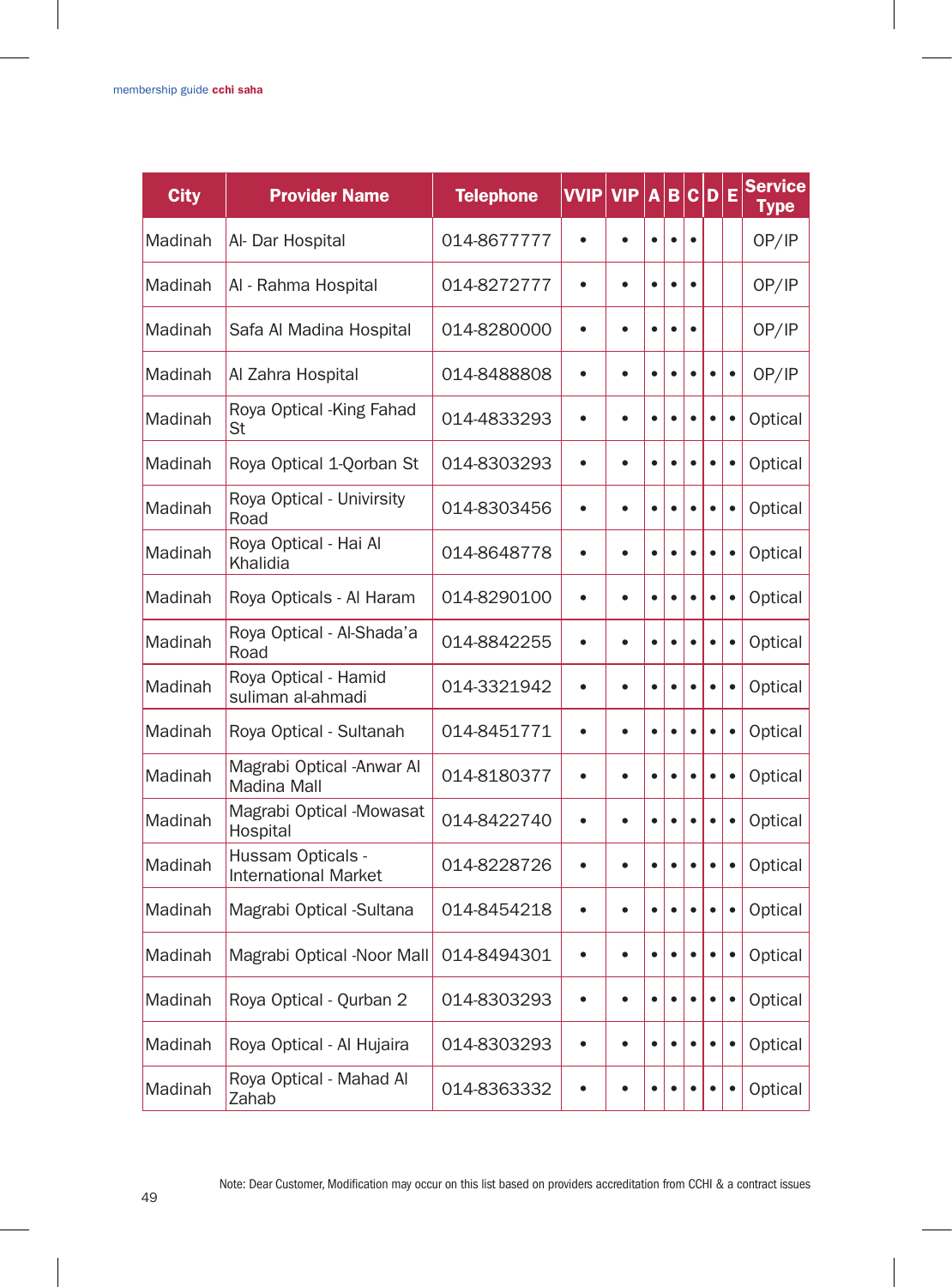| <b>City</b>          | <b>Provider Name</b>                             | <b>Telephone</b> | <b>VVIP</b> | <b>VIP</b> | A         | B         |           | C D       | Е         | <b>Service</b><br><b>Type</b> |
|----------------------|--------------------------------------------------|------------------|-------------|------------|-----------|-----------|-----------|-----------|-----------|-------------------------------|
| Madinah              | Roya Optical - Khaibar Al<br>Rawdah              | 014-8822102      | $\bullet$   | $\bullet$  | $\bullet$ | $\bullet$ | $\bullet$ | $\bullet$ | $\bullet$ | Optical                       |
| Badar                | Al Noor Polyclinic                               | 014-3320227      | $\bullet$   | $\bullet$  | $\bullet$ | $\bullet$ |           |           |           | 0P                            |
| Badar                | Badr Al Shahuda<br><b>Specialist Clinic</b>      | 014-3322900      | $\bullet$   | $\bullet$  | $\bullet$ | $\bullet$ | $\bullet$ |           |           | <b>OP</b>                     |
| Yanbou<br>Industrial | Al Amal Private Clinic                           | 014-3963187      | $\bullet$   | $\bullet$  | $\bullet$ | $\bullet$ |           |           |           | <b>OP</b>                     |
| Yanbu                | Pretty Smile Cental Center                       | 014-3929090      | $\bullet$   | $\bullet$  | $\bullet$ | $\bullet$ |           |           |           | <b>DTL</b>                    |
| Yanbu                | Royal Commission<br><b>Medical Center</b>        | 014-3937700      | $\bullet$   | $\bullet$  | $\bullet$ |           |           |           |           | 0P                            |
| Yanbu                | Dar Al-Shifa'a Polyclinic                        | 014-3227062      | $\bullet$   | ٠          | $\bullet$ | $\bullet$ | ٠         |           |           | 0P                            |
| Yanbu                | Al-Ansari Specialist<br>Hospital                 | 014-3926444      | $\bullet$   | $\bullet$  | $\bullet$ | $\bullet$ |           |           |           | OP/IP                         |
| Yanbu                | Yanbu National Hospital                          | 014-3962000      | $\bullet$   | $\bullet$  | $\bullet$ | $\bullet$ |           |           |           | OP/IP                         |
| Yanbu                | Sameer Ibrahim Saeedi<br><b>General Hospital</b> | 014-3915000      | $\bullet$   | $\bullet$  | $\bullet$ | $\bullet$ | $\bullet$ |           |           | OP/IP                         |
| Yanbu                | Safa Yanbu Hospital                              | 014-3910000      | $\bullet$   | $\bullet$  | $\bullet$ | $\bullet$ | $\bullet$ | $\bullet$ |           | OP/IP                         |
| Yanbu                | Roya Optical - Yanbu Al-<br>Bahar                | 014-3907656      | $\bullet$   | $\bullet$  | $\bullet$ | $\bullet$ |           | $\bullet$ | $\bullet$ | Optical                       |
| Yanbou<br>Al-Bahar   | <b>Pretty Smile Cental Center</b>                | 014-3220077      | ٠           | ٠          | $\bullet$ | $\bullet$ |           |           |           | <b>DTL</b>                    |
| Yanbou<br>Al-Bahar   | Al Amal Medical Polyclinic                       | 014-3225166      | $\bullet$   | $\bullet$  | $\bullet$ | $\bullet$ |           |           |           | <b>OP</b>                     |
| Yanbou<br>Al-Bahar   | Red Sea Private Clinic                           | 014-3223413      | $\bullet$   | $\bullet$  | $\bullet$ | $\bullet$ |           |           |           | 0P                            |
| Yanbou<br>Al-Bahar   | Magrabi Optical - Yanbu Al<br>Bahar              | 014-3222135      | $\bullet$   | $\bullet$  | $\bullet$ | $\bullet$ | $\bullet$ | $\bullet$ | $\bullet$ | Optical                       |
| Omlaj                | Al-Salamah & Al Hayah<br>Polyclinic              | 014-3820222      | $\bullet$   | $\bullet$  | $\bullet$ | $\bullet$ | $\bullet$ |           | $\bullet$ | <b>OP</b>                     |
| Dubaa                | <b>Dhuba National Clinic</b>                     | 014-4320000      | $\bullet$   | $\bullet$  | ٠         | $\bullet$ | ٠         |           | $\bullet$ | 0P                            |
| Dubaa                | Duba General Hospital<br>-MOH                    | 014-4320900      | $\bullet$   | $\bullet$  | $\bullet$ | $\bullet$ |           |           | $\bullet$ | OP/IP                         |
| Tabuk                | <b>Tabuk National Polyclinic</b>                 | 014-4226215      |             | ė          | $\bullet$ | $\bullet$ |           |           |           | <b>OP</b>                     |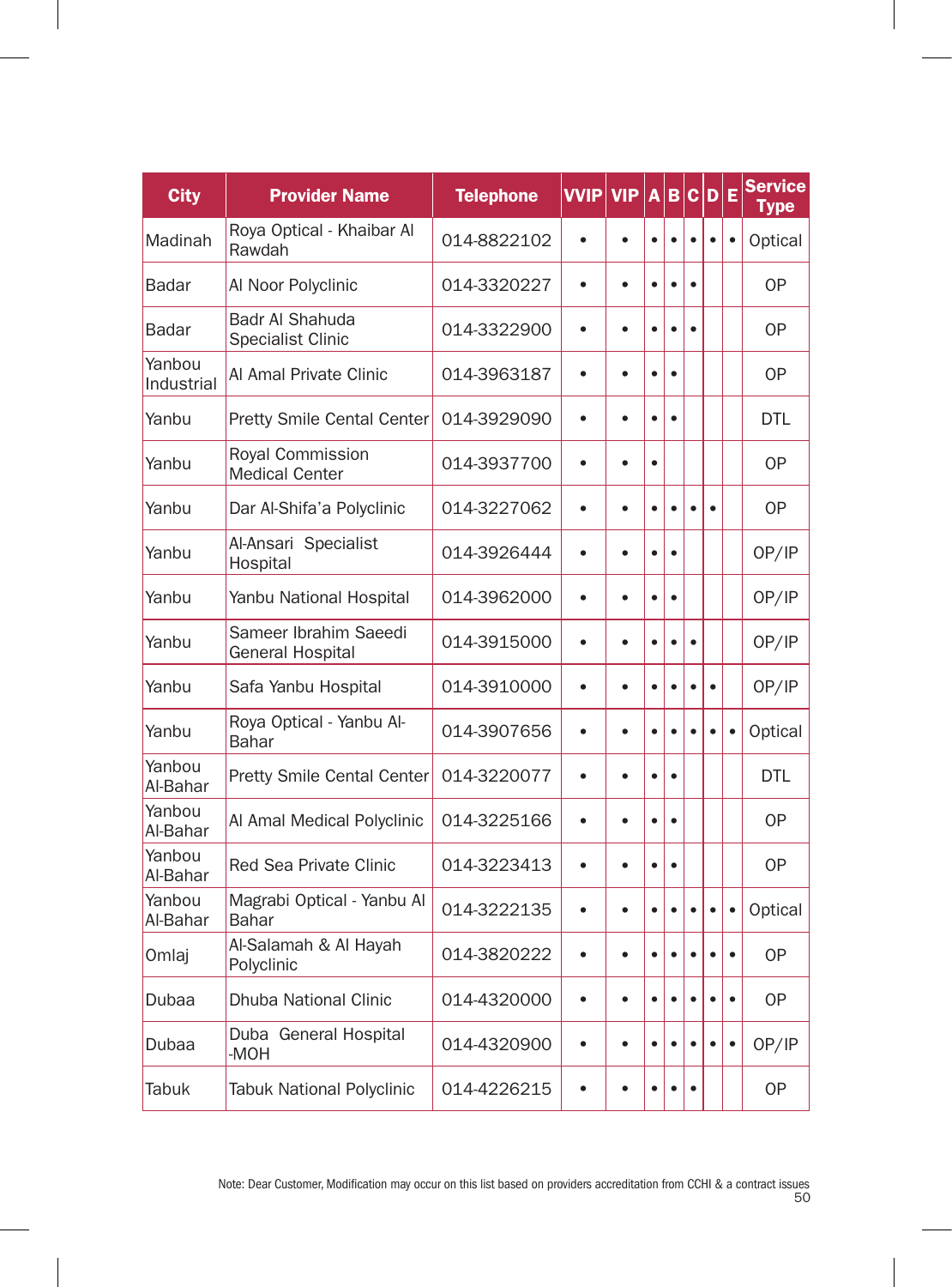| <b>City</b>  | <b>Provider Name</b>                    | <b>Telephone</b> | <b>VVIP</b> | <b>VIP</b>      | $\overline{A}$ | B         |           | C D E     |           | <b>Service</b><br><b>Type</b> |
|--------------|-----------------------------------------|------------------|-------------|-----------------|----------------|-----------|-----------|-----------|-----------|-------------------------------|
| Tabuk        | Al Dakhel Polyclinic                    | 014-4242222      | $\bullet$   | $\bullet$       | $\bullet$      | $\bullet$ | $\bullet$ |           |           | 0P                            |
| Tabuk        | Nabras Al Jazeera<br>Polyclinic         | 014-4237009      | $\bullet$   | $\bullet$       | $\bullet$      | $\bullet$ | $\bullet$ |           |           | 0P                            |
| Tabuk        | Dorat Okaz Poly Clinic                  | 014-4234999      | $\bullet$   | $\bullet$       | $\bullet$      | $\bullet$ | $\bullet$ | $\bullet$ |           | <b>OP</b>                     |
| Tabuk        | Ali Al Affary Polyclinic                | 920010019        | $\bullet$   | $\bullet$       | $\bullet$      | $\bullet$ |           |           |           | <b>OP</b>                     |
| Tabuk        | <b>Health Gulf Medical</b>              | 014-4211113      | $\bullet$   | $\bullet$       | $\bullet$      | $\bullet$ |           | $\bullet$ | $\bullet$ | 0P                            |
| Tabuk        | Prince Fahd Bin Sultan<br>Hospital      | 014-4280555      | $\bullet$   | $\bullet$       | $\bullet$      | $\bullet$ |           |           |           | OP/IP                         |
| Tabuk        | King Khaled Hospital-<br><b>MOH</b>     | 014-4220100      | $\bullet$   | $\bullet$       | $\bullet$      | $\bullet$ | $\bullet$ | $\bullet$ | $\bullet$ | OP/IP                         |
| Tabuk        | Maternity & Childern<br>Hospital - MOH  | 014-4236952      | $\bullet$   | $\bullet$       | $\bullet$      | $\bullet$ | $\bullet$ |           | $\bullet$ | OP/IP                         |
| Tabuk        | Magrabi Optical -Sanabal                | 014-4212828      | $\bullet$   | $\bullet$       | $\bullet$      | $\bullet$ | $\bullet$ |           | $\bullet$ | Optical                       |
| Skakaa       | <b>Hamad Medical Center</b>             | 014-6248888      | $\bullet$   | $\bullet$       | $\bullet$      | $\bullet$ | $\bullet$ |           |           | <b>OP</b>                     |
| Skakaa       | Zahrat Al Joaf Polyclinic               | 014-6244442      | $\bullet$   | $\bullet$       | $\bullet$      | $\bullet$ | $\bullet$ | $\bullet$ | $\bullet$ | 0P                            |
| Skakaa       | Prince Abdul Rahman Al<br>Sudairy - MOH | 014-6247200      | $\bullet$   | $\bullet$       | $\bullet$      | $\bullet$ | $\bullet$ | $\bullet$ | $\bullet$ | OP/IP                         |
| Skakaa       | Maternity & Childern<br>Hospital - MOH  | 014-6242224      |             | <b>Referral</b> |                |           |           |           |           | OP/IP                         |
| Quriayat     | Ali Tammam Abu Talib<br>Clinic          | 014-6421169      | $\bullet$   | $\bullet$       | $\bullet$      | $\bullet$ |           |           |           | <b>OP</b>                     |
| Quriayat     | Dr.Bader Medical Center                 | 014-6432333      | $\bullet$   | $\bullet$       | $\bullet$      | $\bullet$ | $\bullet$ | $\bullet$ |           | 0P                            |
| Quriayat     | Al-Hikmah Medical Clinic                | 014-6332009      | $\bullet$   | $\bullet$       | $\bullet$      | $\bullet$ | $\bullet$ | $\bullet$ | $\bullet$ | <b>OP</b>                     |
| Quriayat     | Qurayat General Hospital<br>-MOH        | 014-6424712      | $\bullet$   | $\bullet$       | $\bullet$      | $\bullet$ | $\bullet$ |           | $\bullet$ | OP/IP                         |
| <b>Traif</b> | Al-Mona Medical Center                  | 014-6530091      | $\bullet$   | $\bullet$       | $\bullet$      | $\bullet$ | $\bullet$ | ٠         | $\bullet$ | 0P                            |
| Traif        | <b>Turaif General Hospital</b><br>-MOH  | 014-6521822      | $\bullet$   | $\bullet$       | $\bullet$      | $\bullet$ | $\bullet$ | $\bullet$ | $\bullet$ | OP/IP                         |
| Traif        | Maha Opticals -Al-Rawdah                | 011-2355989      | $\bullet$   | $\bullet$       | $\bullet$      | $\bullet$ |           | $\bullet$ | $\bullet$ | Optical                       |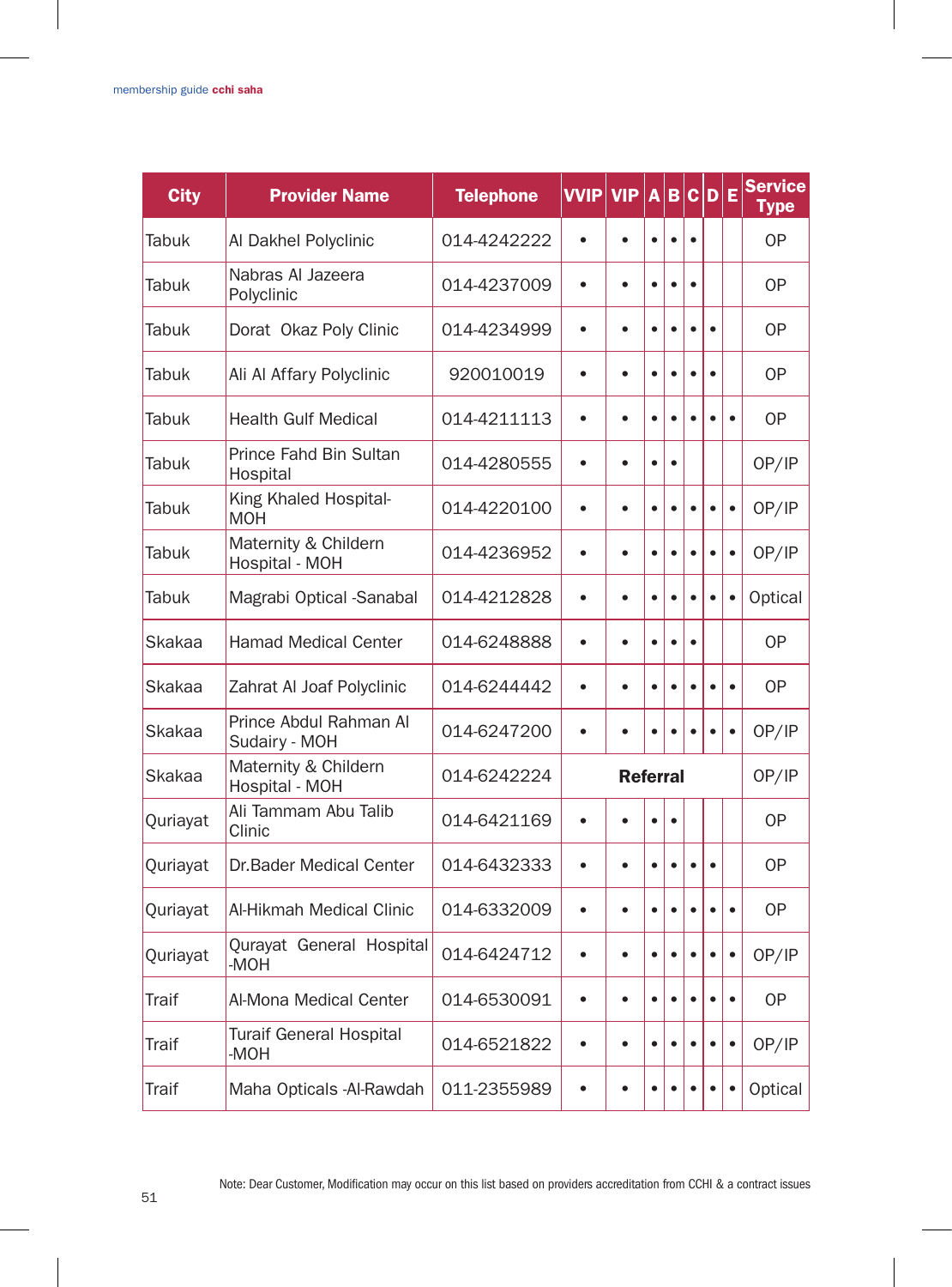| <b>City</b> | <b>Provider Name</b>                   | <b>Telephone</b> | <b>VVIP</b> | <b>VIP</b> | $\overline{\mathsf{A}}$ | $\overline{B}$ |           | C D       | Ε         | <b>Service</b><br>Type |
|-------------|----------------------------------------|------------------|-------------|------------|-------------------------|----------------|-----------|-----------|-----------|------------------------|
| Arar        | <b>Salamaty Polyclinic</b>             | 014-6636222      |             | $\bullet$  | $\bullet$               | $\bullet$      |           |           | $\bullet$ | <b>OP</b>              |
| Arar        | Al-Khanani Poly Clinic                 | 014-6627770      | $\bullet$   | $\bullet$  | $\bullet$               | $\bullet$      |           |           | $\bullet$ | 0P                     |
| Rafha       | Al Shefa Polyclinic                    | 014-6761454      | $\bullet$   | $\bullet$  | $\bullet$               | $\bullet$      | $\bullet$ | $\bullet$ |           | <b>OP</b>              |
| Rafha       | Al-Faiha Medical Center                | 014-6764000      | $\bullet$   | $\bullet$  | $\bullet$               | $\bullet$      |           |           | $\bullet$ | <b>OP</b>              |
| Baqaa       | Allewa'a Medical Complex               | 016-5271122      | $\bullet$   | $\bullet$  | $\bullet$               | $\bullet$      |           |           |           | <b>OP</b>              |
| Hail        | Salamat Clinic                         | 016-5588888      | $\bullet$   | ٠          | $\bullet$               | $\bullet$      | $\bullet$ |           |           | 0P                     |
| Hail        | Noor Poly Clinic                       | 016-5344440      | $\bullet$   | $\bullet$  | $\bullet$               | $\bullet$      | $\bullet$ | $\bullet$ | $\bullet$ | <b>OP</b>              |
| Hail        | Khaleej Poly Clinic                    | 016-5322333      | $\bullet$   | $\bullet$  | $\bullet$               | $\bullet$      |           |           | $\bullet$ | <b>OP</b>              |
| Hail        | ZamZam Clinic                          | 016-5312121      | $\bullet$   | $\bullet$  | $\bullet$               | $\bullet$      |           |           | $\bullet$ | <b>OP</b>              |
| Hail        | Semah Poly Clinic                      | 016-5328000      | $\bullet$   | ė          | $\bullet$               | $\bullet$      | $\bullet$ |           | $\bullet$ | <b>OP</b>              |
| Hail        | Al-Rashid General Hospital             | 016-5332222      | $\bullet$   | $\bullet$  | $\bullet$               | $\bullet$      | $\bullet$ | $\bullet$ |           | OP/IP                  |
| Hail        | King Khaled Hospital<br>-MOH           | 016-5328888      | $\bullet$   | $\bullet$  | $\bullet$               | $\bullet$      |           | $\bullet$ | $\bullet$ | OP/IP                  |
| Hail        | Maternity & Childern<br>Hospital - MOH | 016-5437007      | $\bullet$   | ó          | $\bullet$               | $\bullet$      |           | $\bullet$ | $\bullet$ | OP/IP                  |
| Hail        | Maha Opticals - King<br>Abdul Aziz St  | 016-5333501      | $\bullet$   | ė          | $\bullet$               | $\bullet$      |           | $\bullet$ | $\bullet$ | Optical                |
| Hail        | Magrabi Optical - Airport<br>Road      | 016-5342027      | $\bullet$   | $\bullet$  | $\bullet$               | $\bullet$      | $\bullet$ | $\bullet$ | $\bullet$ | Optical                |
| Buryadah    | <b>Future Care Clinics</b>             | 016-3259900      | $\bullet$   | $\bullet$  | $\bullet$               | $\bullet$      |           |           |           | <b>OP</b>              |
| Buryadah    | Al Mohaimid National<br>Clinic         | 016-3244905      | $\bullet$   | $\bullet$  | $\bullet$               | $\bullet$      |           |           |           | 0P                     |
| Buryadah    | Mojama Eyadat Enaya<br>Panorama        | 016-3846777      | $\bullet$   | $\bullet$  | $\bullet$               | ٠              |           |           |           | 0P                     |
| Buryadah    | Shifa Buraidah Poly Clinic             | 016-3261492      | $\bullet$   | $\bullet$  | $\bullet$               | $\bullet$      | $\bullet$ | $\bullet$ | $\bullet$ | 0P                     |
|             | Buryadah Saudi Medical Dispensary      | 016-3821999      | $\bullet$   |            |                         |                |           |           | $\bullet$ | <b>OP</b>              |

 $\overline{\phantom{a}}$ 

H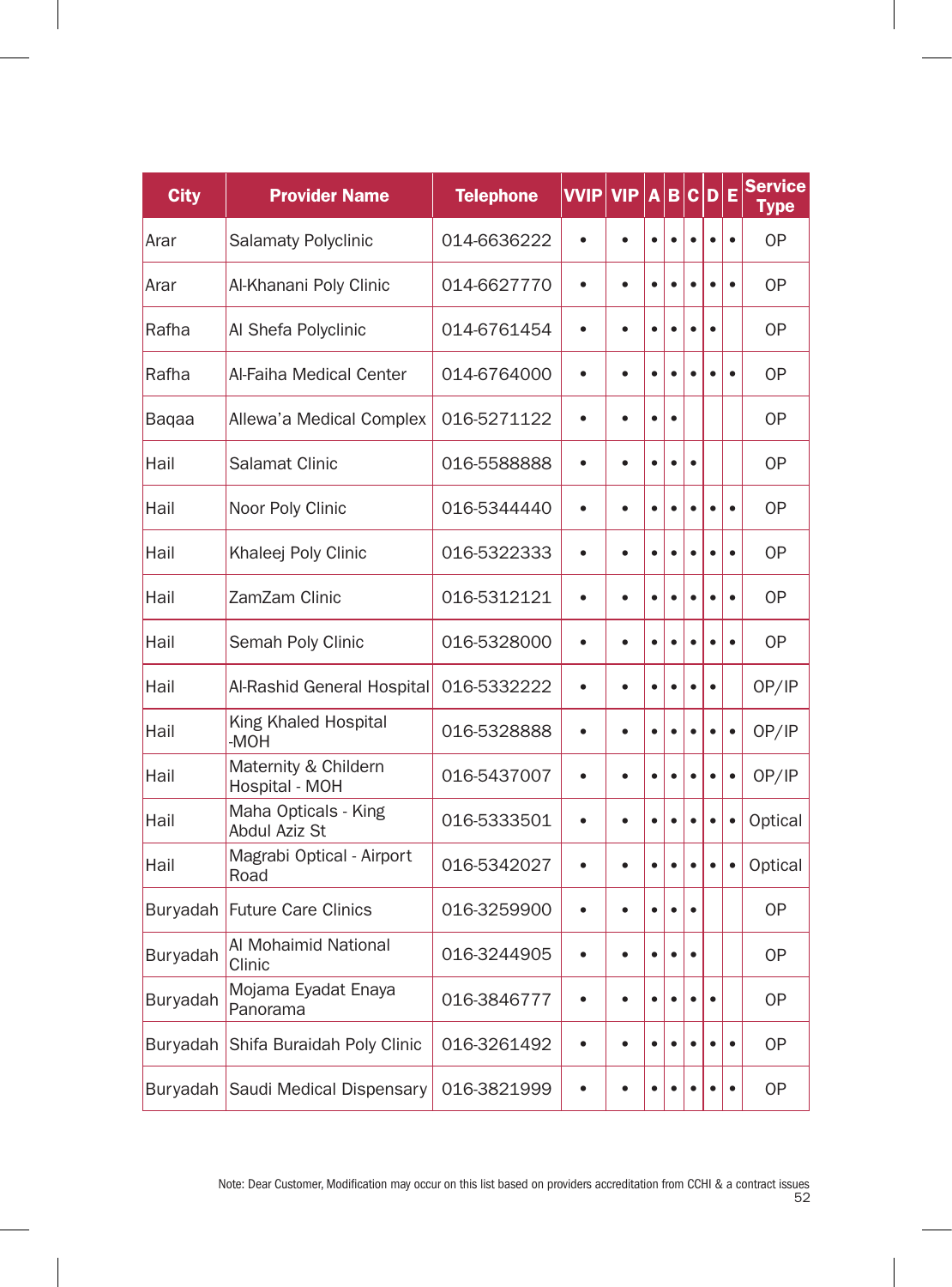| <b>City</b> | <b>Provider Name</b>                                   | <b>Telephone</b> | <b>VVIP VIP</b> |           | A         | B         | c         | $\mathbf{D}$ | Ε         | <b>Service</b><br>Type |
|-------------|--------------------------------------------------------|------------------|-----------------|-----------|-----------|-----------|-----------|--------------|-----------|------------------------|
| Buryadah    | Dr.Ahmed Al-Moussa<br>Clinics (Al Safwa<br>Polyclinic) | 016-3837777      |                 |           | $\bullet$ | $\bullet$ |           |              | $\bullet$ | <b>OP</b>              |
| Buryadah    | Al-Faiha Medical Center-1-                             | 016-3814020      | $\bullet$       | $\bullet$ | $\bullet$ | $\bullet$ | ٠         | $\bullet$    | $\bullet$ | <b>OP</b>              |
| Buryadah    | Al-Faiha Medical Center -2-                            | 016-3852285      | $\bullet$       | $\bullet$ | $\bullet$ | $\bullet$ |           |              | $\bullet$ | 0P                     |
| Buryadah    | Dr Sulaiman Al Habib<br><b>Medical Center</b>          | 016-3166666      | $\bullet$       | $\bullet$ |           |           |           |              |           | OP/IP                  |
| Buryadah    | Qaseem National Hospital                               | 016-3836100      | $\bullet$       | $\bullet$ | $\bullet$ | $\bullet$ |           |              |           | OP/IP                  |
| Buryadah    | Al Ferah Hospital                                      | 016-3245501      | $\bullet$       |           |           | $\bullet$ |           |              |           | OP/IP                  |
| Buryadah    | King Fahad Specilaist<br>Hospital (MOH)                | 016-3242250      | <b>Referral</b> |           |           |           |           |              | OP/IP     |                        |
| Buryadah    | Maha Opticals-Prince<br>Sultan St                      | 011-2484769      | $\bullet$       |           | $\bullet$ | $\bullet$ | $\bullet$ | $\bullet$    | $\bullet$ | Optical                |
| Buryadah    | Magrabi Optical - Nakheel<br>Plaza                     | 016-3837071      | $\bullet$       | $\bullet$ | $\bullet$ | $\bullet$ | $\bullet$ | $\bullet$    | $\bullet$ | Optical                |
| Buryadah    | Magrabi Optical -King<br>Abdul Aziz St                 | 016-3260215      | $\bullet$       | $\bullet$ | $\bullet$ | $\bullet$ |           |              | $\bullet$ | Optical                |
| Unaizah     | Al Barakah Polyclinic                                  | 016-3651800      | $\bullet$       | $\bullet$ | $\bullet$ | $\bullet$ | $\bullet$ |              |           | <b>OP</b>              |
| Unaizah     | Al Salam National Clinic                               | 016-3610009      | $\bullet$       | $\bullet$ | $\bullet$ | $\bullet$ | $\bullet$ | $\bullet$    | $\bullet$ | <b>OP</b>              |
| Unaizah     | Al Wafa Hospital                                       | 016-3632200      | $\bullet$       | $\bullet$ | $\bullet$ | $\bullet$ | $\bullet$ | $\bullet$    |           | OP/IP                  |
| Unaizah     | Magrabi Optical - Unaizah<br>Mall                      | 016-3637485      | $\bullet$       | $\bullet$ | $\bullet$ | $\bullet$ |           | $\bullet$    | $\bullet$ | Optical                |
| Bekeryaa    | <b>Attadawe Clinic</b>                                 | 016-3351122      | $\bullet$       | $\bullet$ | $\bullet$ | $\bullet$ | $\bullet$ | $\bullet$    |           | <b>OP</b>              |
| Al-Rass     | Al Genah Medical Clinic                                | 016-3335500      | $\bullet$       | $\bullet$ | $\bullet$ | $\bullet$ | $\bullet$ | $\bullet$    |           | 0P                     |
| Zulfi       | Kadoon Dental Center 3                                 | 016-4222245      | $\bullet$       | $\bullet$ | $\bullet$ | $\bullet$ | $\bullet$ | $\bullet$    |           | <b>DTL</b>             |
| Zulfi       | Nabdh Al Wateen<br>Polyclinic                          | 016-4222777      | $\bullet$       | $\bullet$ | $\bullet$ | $\bullet$ |           | $\bullet$    | $\bullet$ | 0P                     |
| Artawyaa    | Al-Faiha Medical Center                                | 016-4360333      | $\bullet$       | $\bullet$ | $\bullet$ | $\bullet$ |           | $\bullet$    | $\bullet$ | <b>OP</b>              |
| Majmaah     | <b>Sudair Consulting Clinic</b>                        | 016-4322444      |                 |           |           | $\bullet$ |           |              | $\bullet$ | 0P                     |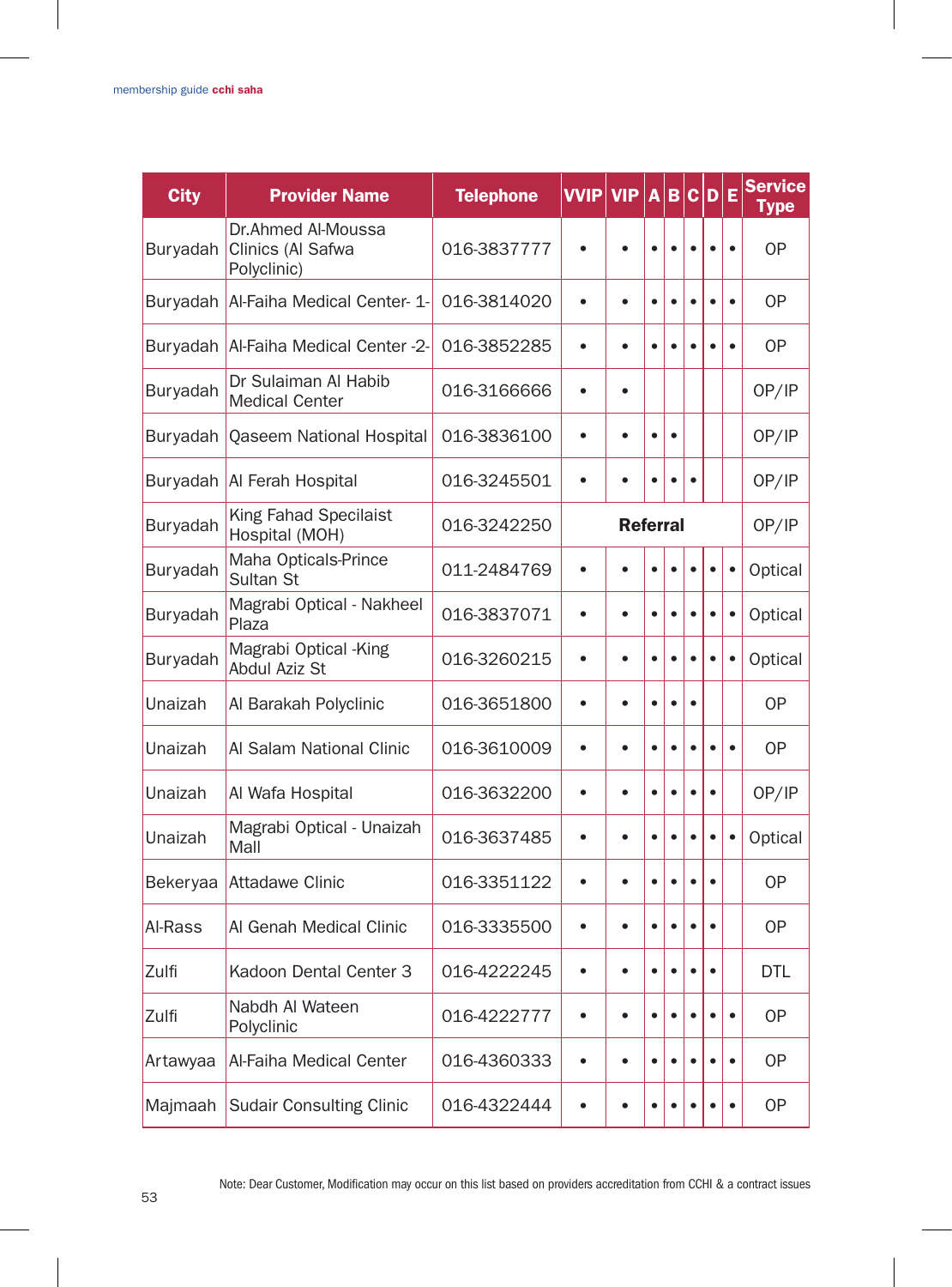## Table of Benefits

| <b>Benefits Summary</b>                                                                               |                     |  |  |  |  |  |  |
|-------------------------------------------------------------------------------------------------------|---------------------|--|--|--|--|--|--|
| Area of cover                                                                                         | Regional            |  |  |  |  |  |  |
| Overall yearly limit                                                                                  | SAR 500,000         |  |  |  |  |  |  |
| <b>Outpatient Benefit</b>                                                                             |                     |  |  |  |  |  |  |
| General doctor                                                                                        | <b>SAR 50</b>       |  |  |  |  |  |  |
| Specialist doctor (Junior)                                                                            | <b>SAR 100</b>      |  |  |  |  |  |  |
| Specialist doctor (Senior)                                                                            | <b>SAR 200</b>      |  |  |  |  |  |  |
| <b>Consultant doctor</b>                                                                              | <b>SAR 300</b>      |  |  |  |  |  |  |
| Rare specialists such as cardiac, neurology and blood<br>vessel surgeries, and complicated specialist | <b>SAR 500</b>      |  |  |  |  |  |  |
| <b>Preexisting conditions</b>                                                                         | SAR 500,000         |  |  |  |  |  |  |
| <b>Hearing aids</b>                                                                                   | Max. SAR 6,000      |  |  |  |  |  |  |
| Damage to Acquired Heart Valves                                                                       | Max. SAR 70,000     |  |  |  |  |  |  |
| Organ donation surgery (donor)                                                                        | Max. SAR 50,000     |  |  |  |  |  |  |
| Alzheimer treatment                                                                                   | Max. SAR 15,000     |  |  |  |  |  |  |
| <b>Autism treatment</b>                                                                               | Max. SAR 15,000     |  |  |  |  |  |  |
| Early screening for newborns to reduce disability                                                     | Max. SAR 100,000    |  |  |  |  |  |  |
| <b>Disability treatment</b>                                                                           | Max. SAR 100,000    |  |  |  |  |  |  |
| Dialysis limitation                                                                                   | Max. SAR 100,000    |  |  |  |  |  |  |
| Repatriation of mortal Remains to Home country                                                        | Max. SAR 10,000     |  |  |  |  |  |  |
| Psychiatric treatment (Acute cases)                                                                   | Max. SAR 15,000     |  |  |  |  |  |  |
| Pregnancy and delivery (for employees with married<br>contract)                                       | Max. SAR 15,000     |  |  |  |  |  |  |
| Dental care                                                                                           | Max. SAR 2,000      |  |  |  |  |  |  |
| <b>Optical care</b>                                                                                   | <b>Max. SAR 400</b> |  |  |  |  |  |  |